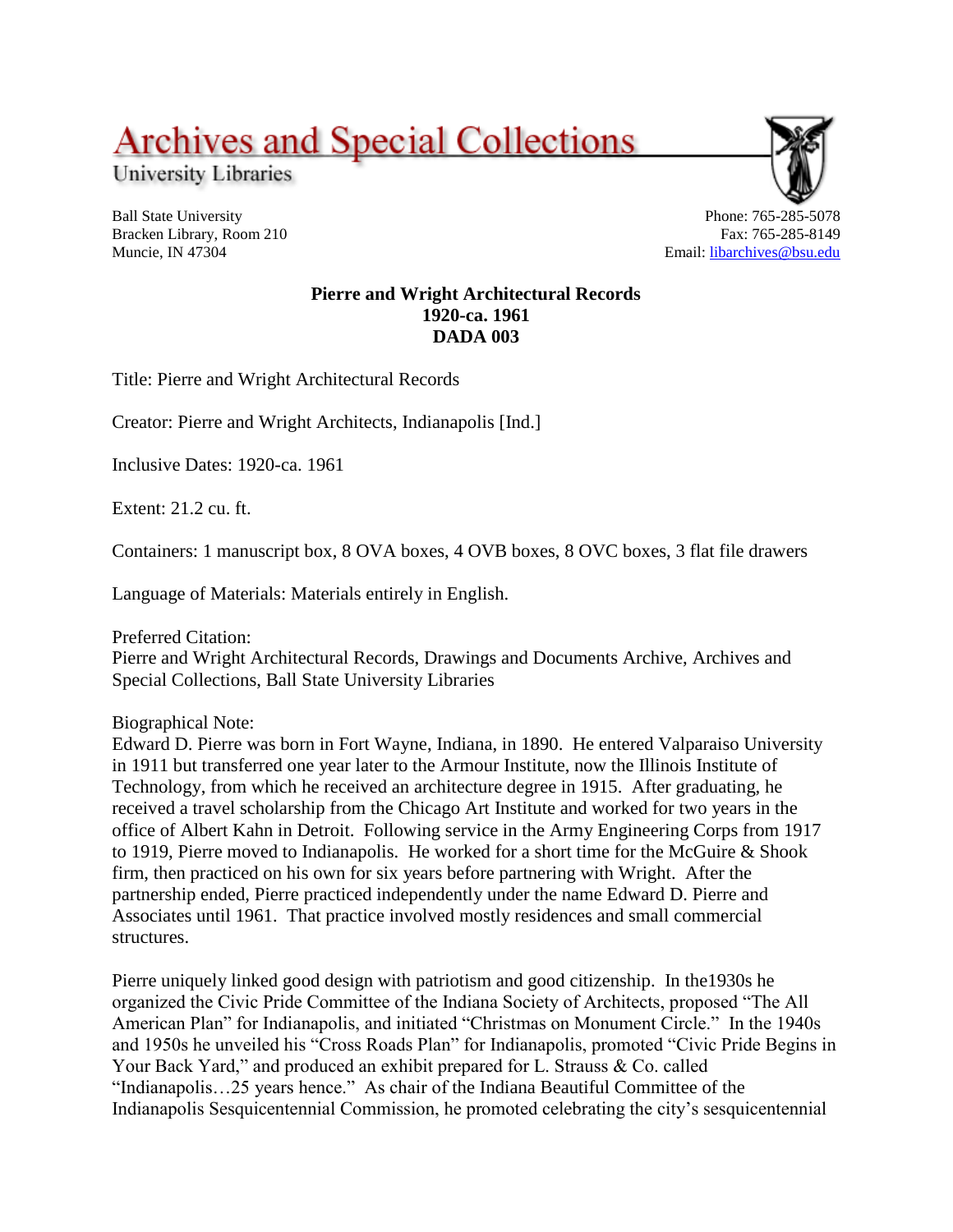and the U.S. Bicentennial through forward-looking community and city planning. His many other public service activities include membership on the civic affairs committee and the traffic and parking committee of the Indianapolis Chamber of Commerce, advisor to the Governor's Housing Committee, founder and president of the American Legion Peace Symbol Foundation, director of the Indianapolis Home Show, president of the Indianapolis Architects Association, president of the Indianapolis Construction League, director of the Indiana Society of Architects, and member of several national committees of the American Institute of Architects.

Upon his death in 1971, Pierre was eulogized by then-mayor Richard Lugar as "one of the most significant and imaginative thinkers in regard to the beauty of Indianapolis" and by the executive director of the Indiana Society of Architects as "the greatest architect the state of Indiana ever produced and probably the greatest visionary architectural professional Indiana has ever known." The Indiana Society of Architects created an award in Pierre's name, bestowed annually to recognize members of the Society "who have attained significant stature in the profession and who have contributed to its advancement."

George Caleb Wright was born in Libertyville, Illinois, in 1889. He attended the University of Illinois, from which he received a bachelor's degree in architecture in 1912. Between 1918 and 1923, he was a construction supervisor for architects George C. Nimmons, architects, in Chicago. He moved to Indianapolis in 1923 and was associated there with architect Herbert Foltz until 1925, when he began his collaboration with Pierre.

When Pierre and Wright split up, Wright joined Bernard Vonnegut in the firm then known as Vonnegut and Wright (succeeded by Vonnegut, Wright & Yeager; Vonnegut, Wright & Porteous; and Wright, Porteous & Lowe). At various times he served as president of the Indiana Economic Council, the Construction League of Indianapolis, and the Indiana Society of Architects. He chaired the Indianapolis Metropolitan Planning Commission and served on its Board of Zoning Appeals. He was president of Wright, Porteous & Lowe for six years prior to his retirement in 1961 and Indianapolis building commissioner between 1963 and 1969. He died in 1973.

### Historical Note:

Architects Edward D. Pierre and George Caleb Wright teamed up in 1925 to form what quickly became one of the best known architectural firms in Indianapolis. Soon after its founding, the firm was commissioned to design five substantial homes, each in a different historical revival style, for the Indianapolis News Corporation's "Ideal Homes" project at Williams Creek Estates. The success of the project established the firm's early reputation for high-quality period houses. Pierre and Wright also won competitions for the design of several prominent civic and commercial buildings, including the Indiana State Library and Historical Building and the Milo Stuart Memorial building at Arsenal Technical High School. The firm also designed several Indianapolis-area fire stations and public schools. Talented architect Leslie F. Ayres worked for Pierre and Wright for several years. Ayres evidently was responsible for much of the firm's Art Deco-style work, including a drive-in grocery store for Kroger Company, reportedly the first such store in the country, and a series of elegant gas stations for National Refining Company (En-Ar-Co). In the late 1930s and early '40s, much of the firm's energy went into the design of small homes for developers of suburban housing subdivisions.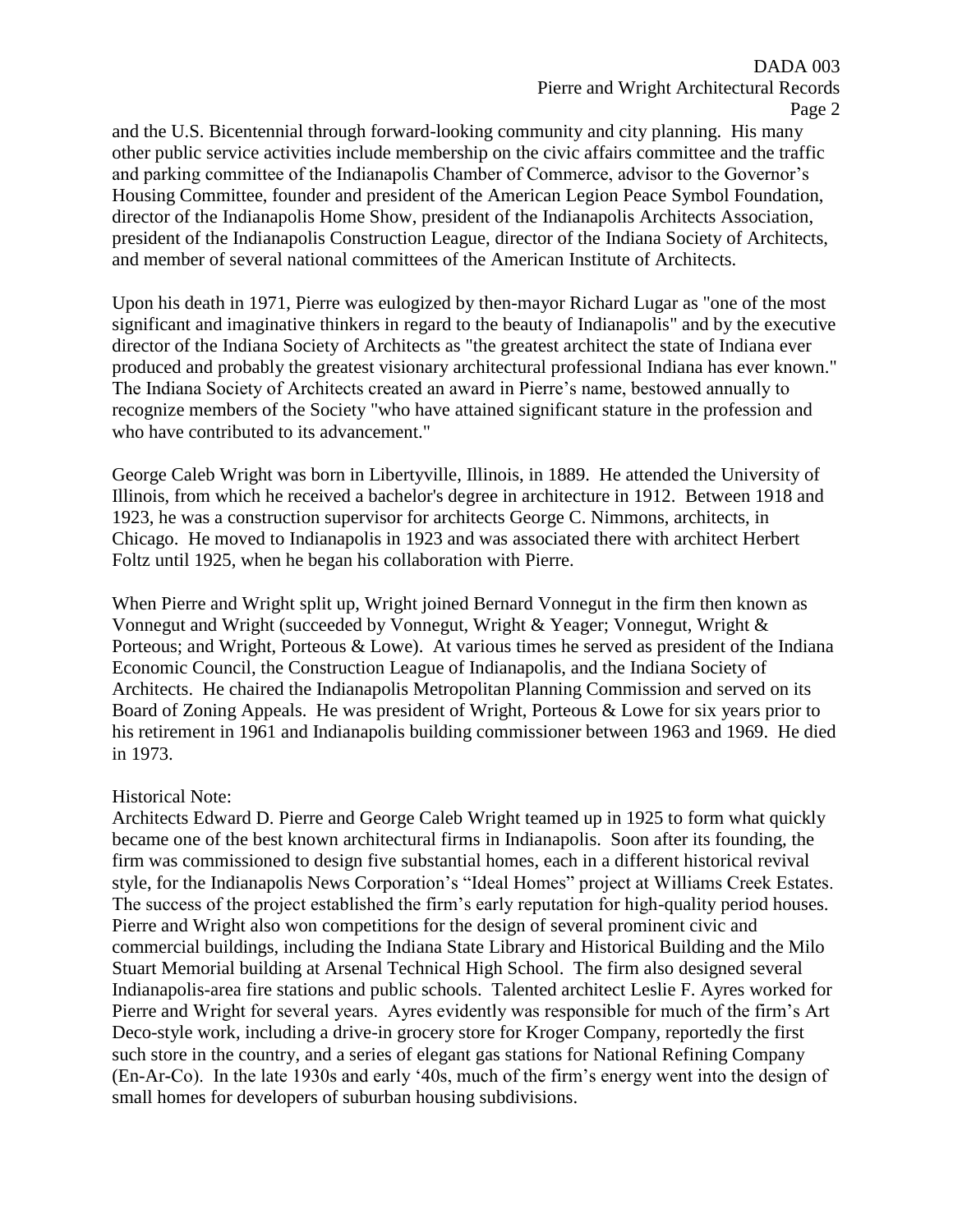In addition to their architectural work, Pierre and Wright were active in civic affairs, leaders of the architecture profession in Indianapolis, founders of the "civic improvement" movement which lies behind the recent transformation of Indianapolis, and officers in several civic and professional organizations. Both men were named Fellows of the American Institute of Architects in recognition of their accomplishments.

The Pierre and Wright partnership dissolved in 1944. The partners continued their careers separately thereafter.

### Scope and Contents:

The collection includes records of projects by Indianapolis architects Edward D. Pierre, the Pierre and Wright partnership, and the firm of Edward D. Pierre and Associates. Some employees and associates of those firms whose work is represented are Leslie F. Ayres, Richard E. Bishop, Kenneth B. Curtiss, John W. Ittenbach, James O. Lewis, James M. Merrifield, J. Parke Randall, Schlegel, Robert M. Tate, J. Scott Williams, Orval E. Williamson, and Richard C. Zimmer. The records date from 1920 to ca. 1961. The Pierre and Wright partnership was formed in 1925 and dissolved in 1944.

Most of the records are preliminary design drawings, working drawings, and renderings. Generally these are original tracings or presentation boards though in several cases only prints or Photostat copies survive. Over 100 photographs (negatives or prints), a model of "Indianapolis…..25 Years Hence" (1953), and models of 11 small houses (ca. 1942) are included. Also in the collection are a scrapbook (1926-1930), scrapbook material (1940s and 1950s), reference material (plans and details collected from magazines and other sources), and a very few personal papers. Neither specifications nor office records were available for acquisition. The Indiana State Library holds the remainder of the scrapbook collection.

Conditions Governing Access: This collection is open for research.

Copyright Notice: Legal title, copyright, and literary rights reside with Drawings and Documents Archive, Archives and Special Collections, Ball State University Libraries, Muncie, IN. All requests to publish or quote from manuscripts must be submitted to Drawings and Documents Archive.

### Custodial History:

The Pierre and Wright Architectural Records were received by Drawings and Documents Archive as a donation from Indiana State Museum in 1969.

Accruals: No additions are expected.

Processing Information:

Collection processing completed 2005/4/28 by Daniel Hartwig and Ashley Rosenthal. Finding aid created 2007/7/16 by Andrew Seager; 2011/12/1 revised by Carol A. Street.

Arrangement: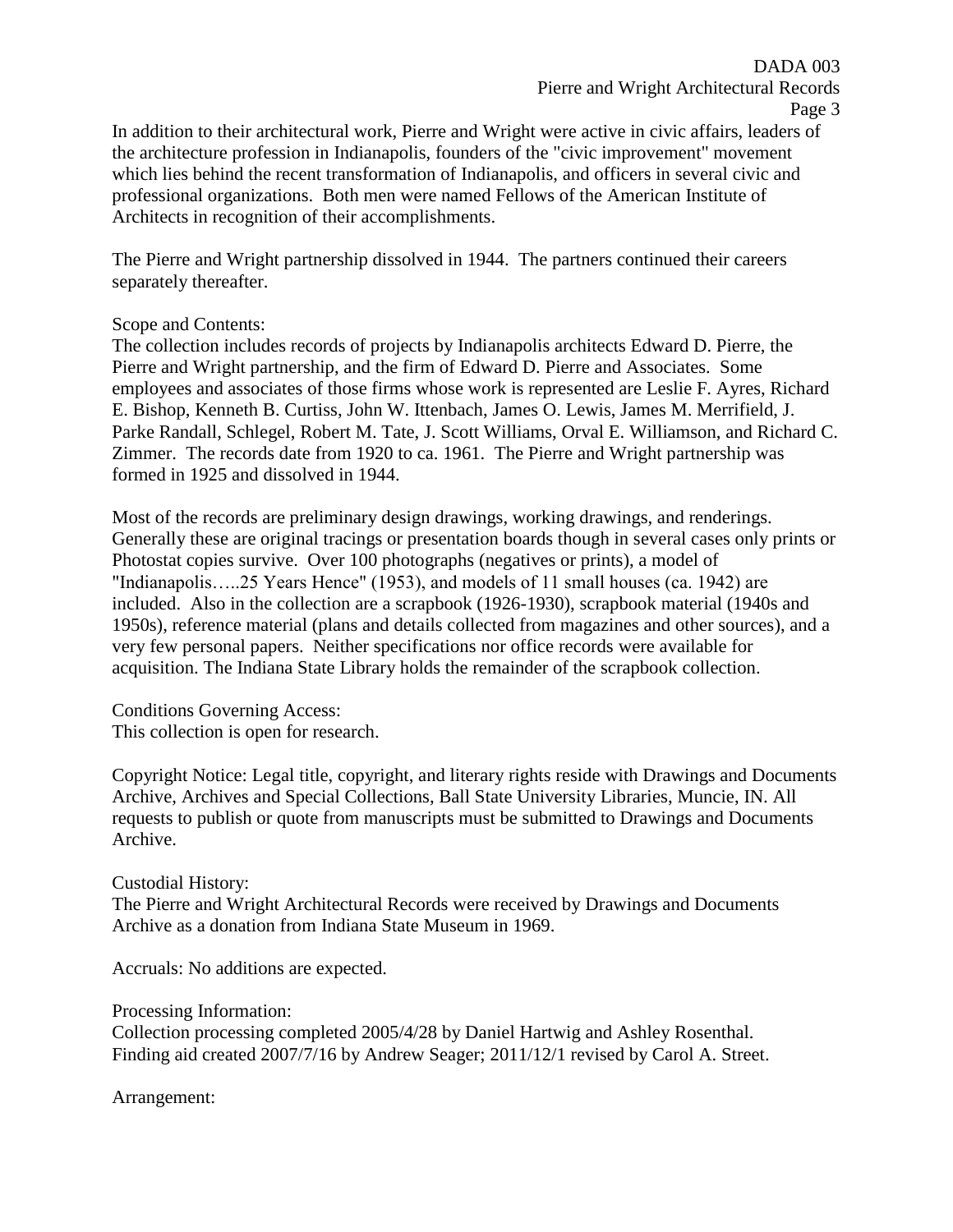The Pierre and Wright Architectural Records are arranged chronologically.

# Collection Inventory:

| Catalog no.<br>Project title<br>Location<br>Authorship, year<br>Records                 | $3 - 001$ Storage code(s)<br>d<br><b>Servu Stores Corporation</b><br>Indianapolis, Marion Co., IN<br>Edward D. Pierre; 1920<br>A. Details of Motor Market. -- 1 sheet: ink/linen; 21 x 36 in.<br>B. Transportation system maps. -- 3 sheets: ink/linen; 22 x<br>36 in. or smaller                                                                                                                                                      |
|-----------------------------------------------------------------------------------------|----------------------------------------------------------------------------------------------------------------------------------------------------------------------------------------------------------------------------------------------------------------------------------------------------------------------------------------------------------------------------------------------------------------------------------------|
| Catalog no.<br>Project title<br>Location<br>Authorship, year<br>Records<br><b>Notes</b> | OVB <sub>2</sub><br>$3 - 002$<br>Storage $code(s)$<br>Mott, Mrs. Katherine B., house<br>4500 N. Delaware St., Indianapolis, Marion Co., IN<br>Edward D. Pierre, comm. 360E; 1925<br>A. Plan #13: working dwgs. -- 3 sheets: blueprint; 13 x 21 in.<br>B. Plan #14: working dwgs. $-3$ sheets: blueprint; 13 x 21 in.<br>Note with drawings reads: "These houses were of a group of<br>14 costing from 7500 to 8500-"                   |
| Catalog no.<br>Project title<br>Location<br>Authorship, year<br>Records<br><b>Notes</b> | $3 - 003$<br>OVB <sub>2</sub><br>Storage $code(s)$<br>Mott, Mrs. Katharine B. (Mrs. Harry L.), house<br>3605 N. Central Ave., Indianapolis, Marion Co., IN<br>Edward D. Pierre, comm. 367; 1925<br>$\gg$ Plan #20: working dwgs. -- 3 sheets: blueprint; 13 x 21 in.<br>Note with dwgs. reads: "The most economical plan ever<br>produced in this office. Garage could be Maids Rm." See<br>Indianapolis Star, $5/31/25$ , pt. 1, p. 1 |
| Catalog no.<br>Project title<br>Location<br>Authorship, year<br>Records                 | $3 - 004$<br>Storage $code(s)$<br>d, OM bx<br>Williams Creek Estates: Indianapolis News Model Houses<br>Indianapolis, Marion Co., IN<br>Pierre & Wright, comm. 421; 1925<br>A. 3 sheets: pencil/paper; 22 x 25 in. or smaller<br>B. Birds eye view. -- 1 photo: $b&w$ ; 8 x 11 in. in box, 11 x<br>15 x 5 in. -- 3 copies. -- Captioned "Meridian Hills District,<br>Indianapolis, Featuring Williams Creek Estates". Housed in OM box |
| Catalog no.<br>Project title<br>Location<br>Authorship, year<br>Records                 | $3 - 004.1$<br>Storage $code(s)$<br>OVB 2, bx<br>Williams Creek Estates: Indianapolis News Colonial House #1<br>7950 Morningside Dr., Indianapolis, Marion Co., IN<br>Pierre & Wright, comm. 421-1; 1925<br>A. 36 sheets: pencil/paper; sizes vary<br>B. 2 photos: b&w, mounted on boards; $21 \times 19$ in., $21 \times 17$                                                                                                          |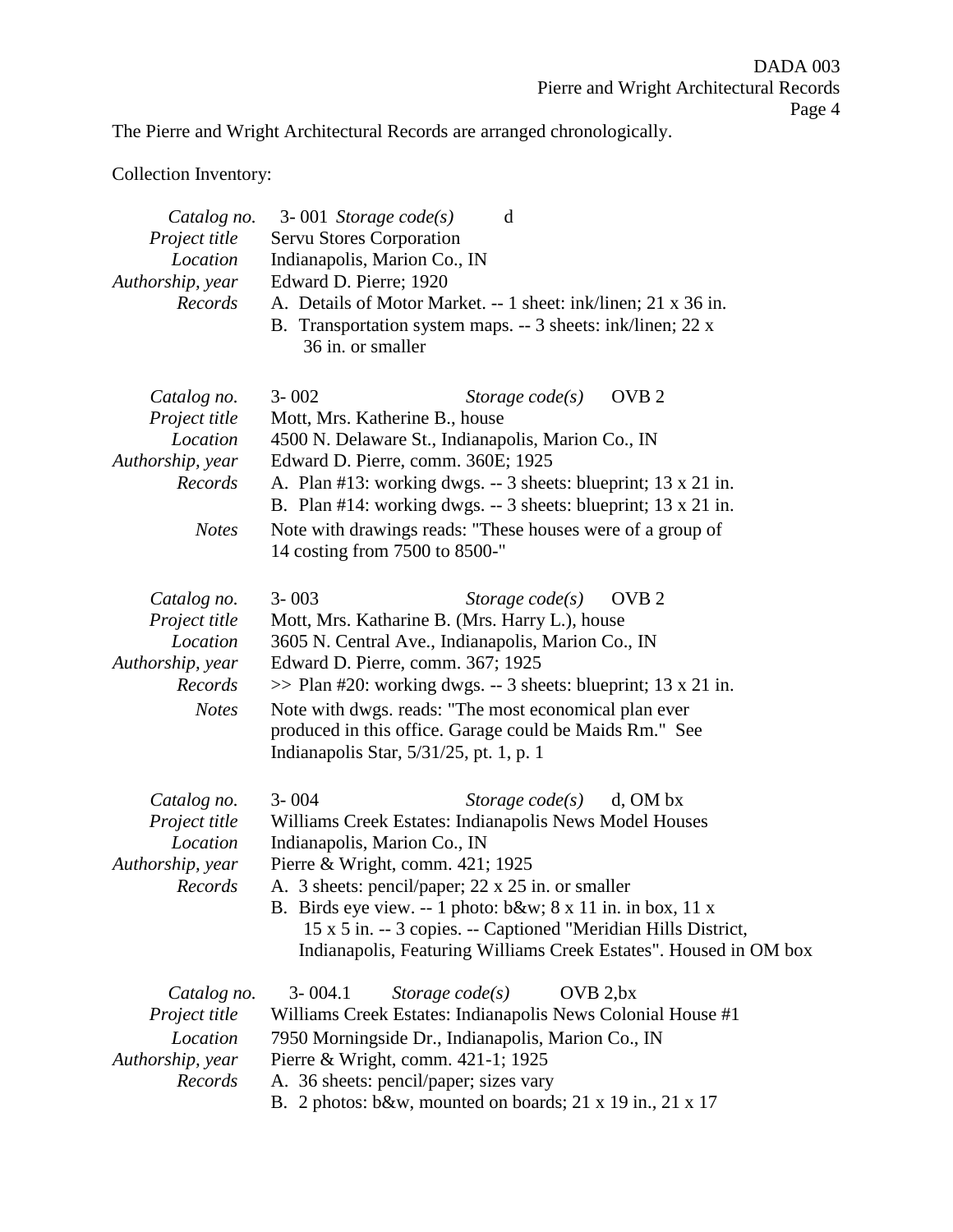in. in OVB bx 2 -- Photos signed "Stoughton"

C. 1 photo: b&w; 8 x 11 in. folder, 11 in.

| Catalog no.<br>Project title<br>Location<br>Authorship, year<br>Records | $3 - 004.2$<br>Williams Creek Estates: Indianapolis News Spanish House #2<br>600 Forest Blvd., Indianapolis, Marion Co., IN<br>Pierre & Wright, comm. 421-2; 1925<br>A. 29 sheets: pencil/paper 30 x 49 in. or smaller                                                                    | Storage $code(s)$<br>d, bx<br>B. Floor plans. -- 1 photo: $b\&w$ ; $8 \times 11$ in. in box, $11 \times 15 \times 5$ in. |
|-------------------------------------------------------------------------|-------------------------------------------------------------------------------------------------------------------------------------------------------------------------------------------------------------------------------------------------------------------------------------------|--------------------------------------------------------------------------------------------------------------------------|
| Catalog no.<br>Project title<br>Location<br>Authorship, year<br>Records | $3 - 004.3$<br>Williams Creek Estates: Indianapolis News Italian House (#3)<br>551 Forest Blvd., Indianapolis, Marion Co., IN<br>Pierre & Wright; 1925<br>$\gg$ 3 photos: b&w 8 x 11 in. in box, 11 x 15 x 5 in. --<br>Includes 1 floor plan and 2 exterior views                         | Storage $code(s)$<br>bx                                                                                                  |
| Catalog no.<br>Project title<br>Location<br>Authorship, year<br>Records | $3 - 004.4$<br>Williams Creek Estates: Indianapolis News English House (#4)<br>7925 Ridge Road, Indianapolis, Marion Co., IN<br>Pierre & Wright; 1925<br>$\gg$ 2 photos: b&w 8 x 11 in. in box, 11 x 15 x 5 in.                                                                           | Storage $code(s)$<br>bx                                                                                                  |
| Catalog no.<br>Project title<br>Location<br>Authorship, year<br>Records | $3 - 004.5$<br>Williams Creek Estates: Indianapolis News French House (#5)<br>7919 Morningside Dr., Indianapolis, Marion Co., IN<br>Pierre & Wright; $1925$<br>A. Sketch. -- 1 sheet: pencil; 18 x 25 in.<br>B. Rendering / Richard E. Bishop. -- 1 photo: b&w 8 x 11<br>in. $-2$ copies. | Storage $code(s)$<br>d, bx                                                                                               |
| Catalog no.<br>Project title<br>Location<br>Authorship, year<br>Records | $3 - 005$<br>Williams Creek Estates: Fire Test House<br>Indianapolis, Marion Co., IN<br>Pierre & Wright; 1925<br>$\gg$ 1 sheet: pencil/paper; 13 x 21 in.                                                                                                                                 | Storage $code(s)$<br>d                                                                                                   |
| Catalog no.<br>Project title<br>Location<br>Authorship, year<br>Records | $3 - 006$<br>Indianapolis News Home Show Display: model house for<br><b>Williams Creek Estates</b><br>Indianapolis, Marion Co., IN<br>Pierre & Wright; ca. 1925<br>$\gg$ 3 photos: b&w 8 x 11 in. in box, 11 x 15 x 5 in.                                                                 | Storage $code(s)$<br>bx                                                                                                  |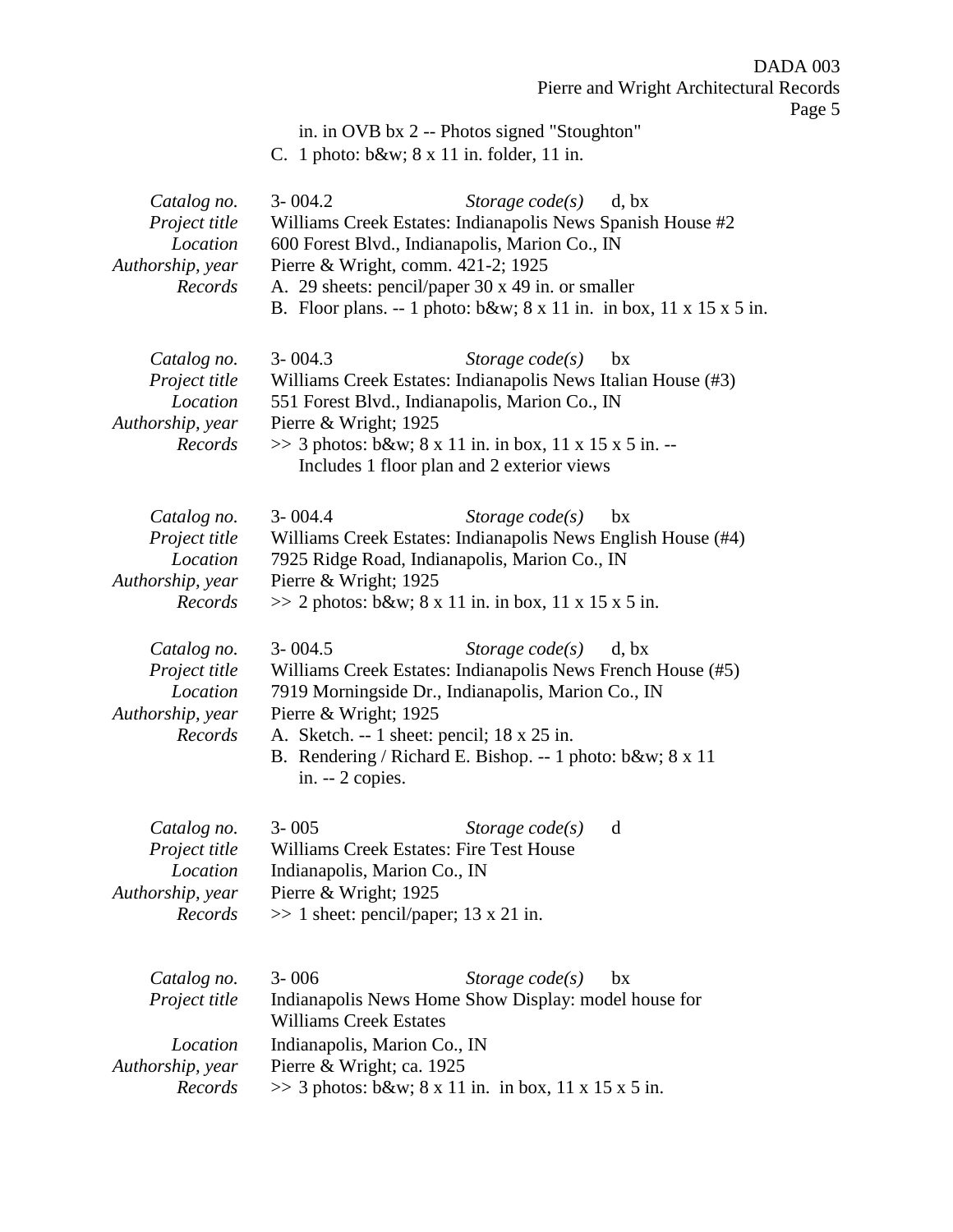|                                                                         |                                                                                                  |                                                                                                                                                                                                                                                                                                                                                                                                                                                    | Page 6                                                                                                                                                     |
|-------------------------------------------------------------------------|--------------------------------------------------------------------------------------------------|----------------------------------------------------------------------------------------------------------------------------------------------------------------------------------------------------------------------------------------------------------------------------------------------------------------------------------------------------------------------------------------------------------------------------------------------------|------------------------------------------------------------------------------------------------------------------------------------------------------------|
| Catalog no.<br>Project title                                            | $3 - 007$<br>Public School 78                                                                    | Storage $code(s)$ d, OVC 1                                                                                                                                                                                                                                                                                                                                                                                                                         |                                                                                                                                                            |
| Location<br>Authorship, year<br>Records                                 | Pierre & Wright, comm. 410; 1925-30                                                              | Vermont St. at Sherman, Indianapolis, Marion Co., IN<br>A. Working dwgs.; 1925-26. -- 21 sheets: ink/linen,<br>pencil/paper; 23 x 32 in. or smaller<br>B. Rendering / Richard E. Bishop. -- 1 board: pencil,<br>watercolor; 15 x 27 in. OVC bx 1<br>C. 2 photos: b&w, mounted; $22 \times 37$ in., $21 \times 29$ in. + photo<br>neg.: b&w 4 x 7 in. in box, 11 x 15 x 5 in.<br>D. Revised plot plan; 1930. -- 1 sheet: pencil; $24 \times 34$ in. |                                                                                                                                                            |
| Catalog no.<br>Project title<br>Location                                | $3 - 008$<br><b>Colonial Cottage</b>                                                             | Storage $code(s)$ OVC 1, d                                                                                                                                                                                                                                                                                                                                                                                                                         |                                                                                                                                                            |
| Authorship, year<br>Records                                             | Pierre & Wright, comm. 430; ca. 1926                                                             |                                                                                                                                                                                                                                                                                                                                                                                                                                                    | A. Rendering / Leslie Ayres; 1926. --1 board: pencil; 18 x 24 in. OVC bx 1<br>B. Elevation and wall section. -- 1 sheet: pencil/tracing paper; 16 x 21 in. |
| Catalog no.<br>Project title<br>Location<br>Authorship, year<br>Records | $3 - 009$<br>x 27 in., 19 x 25 in.                                                               | Storage $code(s)$<br>Public School 14: addition and alterations<br>1229 E. Ohio St., Indianapolis, Marion Co., IN<br>Pierre & Wright, comms. 440, 467; 1926-27<br>A. Working dwgs. -- 23 sheets: ink/linen, pencil/paper; 21 x 33 in.<br>B. Working dwgs. -- 14 sheets: pencil/paper, blueprint; 20                                                                                                                                                | d                                                                                                                                                          |
| Catalog no.<br>Project title<br>Location                                | $3 - 010$<br>Store and adjacent landscape                                                        | Storage $code(s)$                                                                                                                                                                                                                                                                                                                                                                                                                                  | OVB <sub>2</sub>                                                                                                                                           |
| Authorship, year<br>Records                                             | Leslie F. Ayres; 1926<br>c.2: photostat neg.; $11 \times 18$ in                                  | $\gg$ Rendering. -- 1 sheet. -- c.1: photostat; 11 x 18 in. --                                                                                                                                                                                                                                                                                                                                                                                     |                                                                                                                                                            |
| Catalog no.<br>Project title<br>Location<br>Authorship, year<br>Records | $3 - 011$<br>Clarke, Robert, house<br>Pierre & Wright, comm. 481; 1927<br>Drawn by R.L.T., C.W.S | Storage $code(s)$<br>[5203?] N. Illinois St., Indianapolis, Marion Co., IN<br>>> Working dwgs. -- 4 sheets: blueprint; 13 x 21 in. --                                                                                                                                                                                                                                                                                                              | OVB <sub>2</sub>                                                                                                                                           |
| Catalog no.<br>Project title<br>Location                                | $3 - 012$<br>Tudor-revival house                                                                 | Storage $code(s)$                                                                                                                                                                                                                                                                                                                                                                                                                                  | OVB <sub>2</sub>                                                                                                                                           |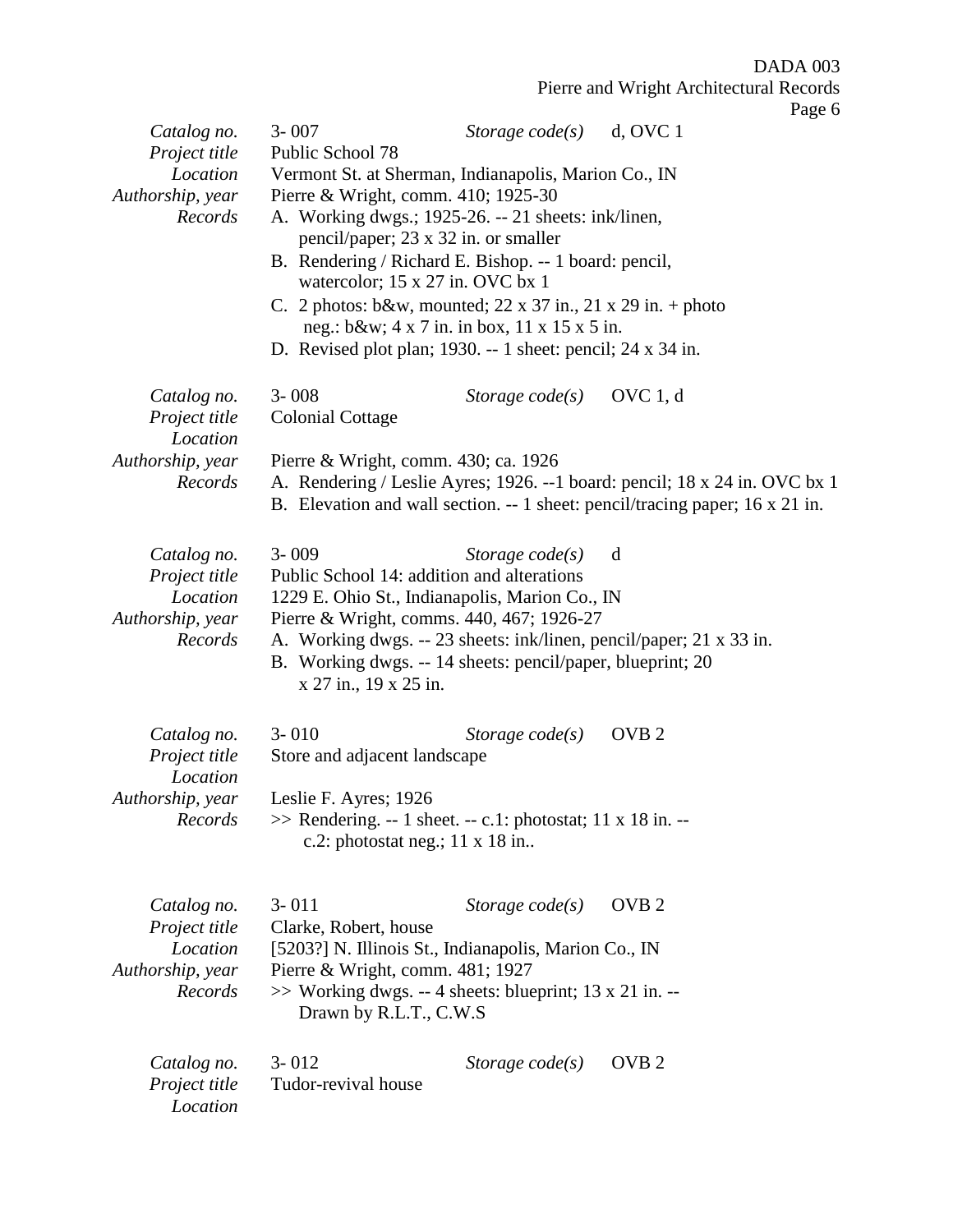| Authorship, year             | Pierre & Wright; 1927                                                                       |                   |                                                                               |
|------------------------------|---------------------------------------------------------------------------------------------|-------------------|-------------------------------------------------------------------------------|
| Records                      | $\gg$ Rendering / Leslie Ayres. -- 1 board: pencil; 12 x 18 in.                             |                   |                                                                               |
|                              |                                                                                             |                   |                                                                               |
| Catalog no.<br>Project title | $3 - 013$<br>Culbertson, Elmer J., houses                                                   | Storage $code(s)$ | OVB <sub>2</sub>                                                              |
| Location<br>Authorship, year | Possibly 3345 N. Broadway, Indianapolis, Marion Co., IN<br>Pierre & Wright, comm. 520; 1928 |                   |                                                                               |
| Records                      |                                                                                             |                   | A. Working dwgs. -- 7 sheets: pencil/paper; 14 x 22 in. -- Drawn by C.W.S     |
|                              |                                                                                             |                   | B. Elevation studies. $-2$ sheets: pencil, color pencil/paper; 12 x 15 in.    |
| Catalog no.<br>Project title | $3 - 014$<br>Commercial building                                                            | Storage $code(s)$ | OVB <sub>2</sub>                                                              |
| Location<br>Authorship, year | Massachusetts Ave., Indianapolis, Marion Co., IN<br>Pierre & Wright, comm. 509; 1928        |                   |                                                                               |
| Records                      | >> Facade study. -- 1 sheet: col. pencil/black line print;                                  |                   |                                                                               |
|                              |                                                                                             |                   | 13 x 21 in. -- Drawn by R.M. Tate. -- On verso: "Mr. Robert Lieber"           |
|                              |                                                                                             |                   |                                                                               |
| Catalog no.                  | $3 - 015$                                                                                   | Storage $code(s)$ | $d$ , OVB 2                                                                   |
| Project title                | Teetor, Herman, house                                                                       |                   |                                                                               |
| Location                     | Hagerstown, Wayne Co., IN                                                                   |                   |                                                                               |
| Authorship, year             | Pierre & Wright, comm. 531; 1928-30                                                         |                   |                                                                               |
| Records                      | A. Facade studies. -- 3 sheets: pencil, col. pencil/paper,                                  |                   |                                                                               |
|                              | print; 14 x 25 in. or smaller.                                                              |                   |                                                                               |
|                              | B. Working dwgs. -- 25 sheets: pencil/paper; 26 x 42 in. --                                 |                   |                                                                               |
|                              | Drawn by F.E.S. (Fran E. Schroeder), C.W.S.                                                 |                   |                                                                               |
|                              | C. Rendering / Leslie F. Ayres. -- 1 board: pencil; 16 x 22 in.                             |                   |                                                                               |
| Catalog no.                  | $3 - 016$                                                                                   | Storage $code(s)$ | d                                                                             |
| Project title                | Teetor, Herman, bathhouse                                                                   |                   |                                                                               |
| Location                     | Hagerstown, Wayne Co., IN                                                                   |                   |                                                                               |
| Authorship, year             | Pierre & Wright, comm. 795; 1937                                                            |                   |                                                                               |
| Records                      |                                                                                             |                   | $\gg$ Working dwgs. -- 2 sheets: pencil/paper; 16 x 31 in. -- Drawn by A.T.K. |
|                              |                                                                                             |                   |                                                                               |
| Catalog no.                  | $3 - 017$                                                                                   | Storage $code(s)$ | OVB <sub>2</sub>                                                              |
| Project title                | Brown County cabins                                                                         |                   |                                                                               |
| Location                     | Brown Co., IN                                                                               |                   |                                                                               |
| Authorship, year             | Pierre & Wright, comm. 533; 1928                                                            |                   |                                                                               |
| Records                      | $\gg$ Working dwgs. -- 24 sheets: pencil/paper; 12 x 15 in. --<br>Drawn by F.E.S.           |                   |                                                                               |
|                              |                                                                                             |                   |                                                                               |
| Catalog no.<br>Project title | $3 - 018$<br>Roumanian Society of Indianapolis                                              | Storage $code(s)$ | OVB <sub>2</sub>                                                              |
| Location                     | Indianapolis, Marion Co., IN                                                                |                   |                                                                               |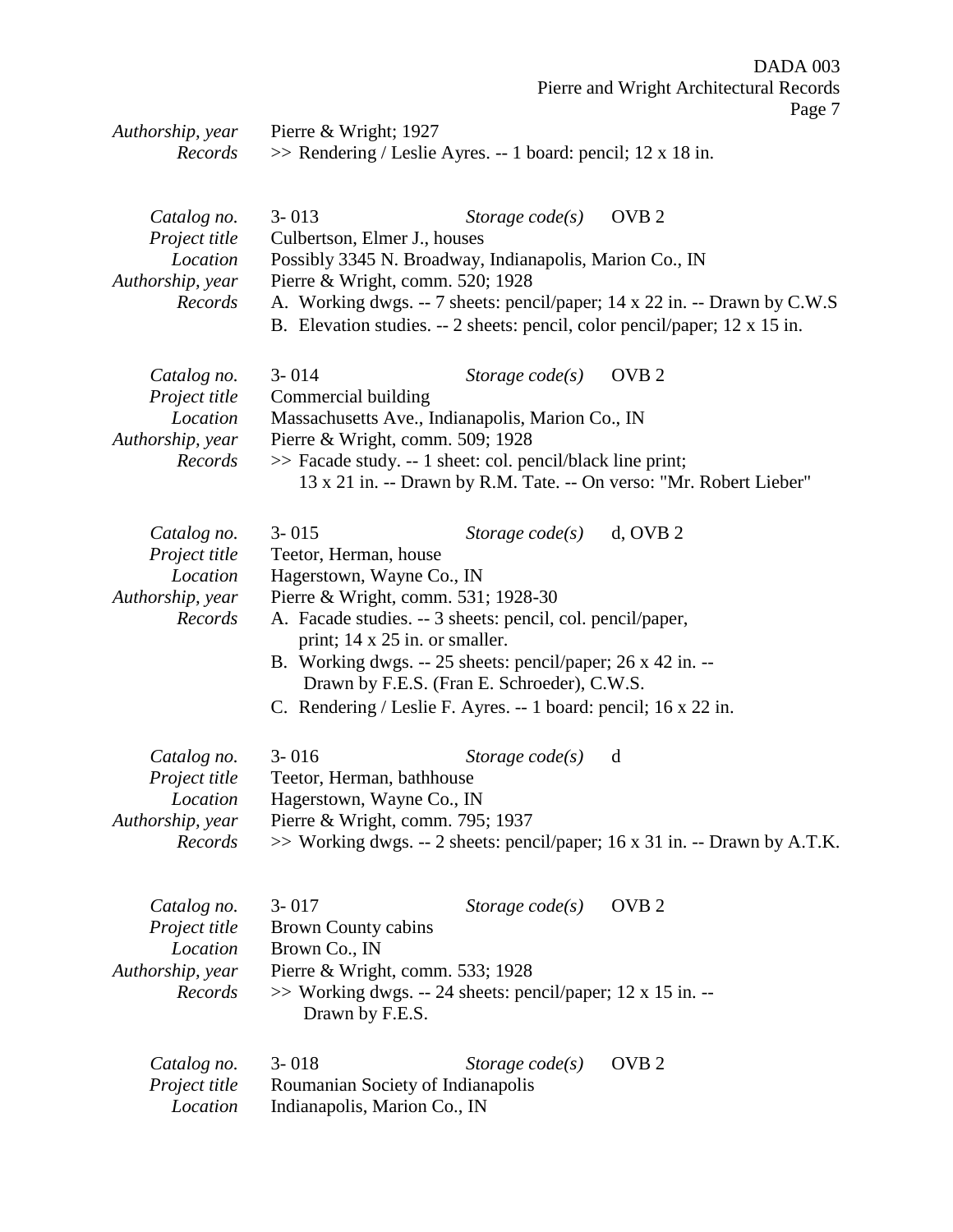|                             |                                                                                                                                                                            |                   |                  | $\log_{10}$ |
|-----------------------------|----------------------------------------------------------------------------------------------------------------------------------------------------------------------------|-------------------|------------------|-------------|
| Authorship, year<br>Records | Pierre & Wright, comm. 538; 1928<br>A. Preliminary sketches. -- 11 sheets: pencil/paper; 11 x 9 in., 15 x 15 in.<br>B. Finished elevation / R.M. Tate. -- 1 sheet. -- c.1: |                   |                  |             |
|                             | photostat; $11 \times 18$ in. -- c.2: photostat neg.; $14 \times 22$ in.                                                                                                   |                   |                  |             |
|                             |                                                                                                                                                                            |                   |                  |             |
| Catalog no.                 | $3 - 019$                                                                                                                                                                  | Storage $code(s)$ | OVB <sub>2</sub> |             |
| Project title               | Goldrick, Paul, house                                                                                                                                                      |                   |                  |             |
| Location                    | Indianapolis, Marion Co., IN                                                                                                                                               |                   |                  |             |
| Authorship, year            | Pierre & Wright, comm. 547?; 1928                                                                                                                                          |                   |                  |             |
| Records                     | $\gg$ 4 sheets: blueprint, black line; 9 x 12 in., 14 x 21 in.                                                                                                             |                   |                  |             |
|                             | -- Drawn by F.E.S. (Fran E. Schroeder)                                                                                                                                     |                   |                  |             |
|                             |                                                                                                                                                                            |                   |                  |             |
| Catalog no.                 | $3 - 020$                                                                                                                                                                  | Storage $code(s)$ | OVC <sub>1</sub> |             |
| Project title               | [Houses]                                                                                                                                                                   |                   |                  |             |
| Location                    | 5700 N. Delaware St., Indianapolis, Marion Co., IN                                                                                                                         |                   |                  |             |
| Authorship, year            | Pierre & Wright, comm. 550, 550B, 550C, 550D; 1928-29                                                                                                                      |                   |                  |             |
| Records                     | A. Renderings, working dwgs. -- 36 sheets: pencil/paper; 14                                                                                                                |                   |                  |             |
|                             | x 22 in. -- Drawn by F.E.S. (Fran E. Schroeder), J.D.F. and R.M. Tate                                                                                                      |                   |                  |             |
|                             | B. Working dwgs. -- 10 sheets: blueprint, black line; 13 x                                                                                                                 |                   |                  |             |
|                             | 21 in. -- Drawn by F.E.S. (Schroeder), J.D.F. and R.M. Tate                                                                                                                |                   |                  |             |
|                             | C. Rendering / Leslie F. Ayres. -- 1 sheet: photostat neg.; 8 x 10 in.                                                                                                     |                   |                  |             |
| <b>Notes</b>                | One house is at 5654 N. Delaware St.; Walter Evans,                                                                                                                        |                   |                  |             |
|                             | builder. See Indianapolis News, July 20, 1929                                                                                                                              |                   |                  |             |
|                             |                                                                                                                                                                            |                   |                  |             |
|                             | $3 - 021$                                                                                                                                                                  |                   | OVC <sub>1</sub> |             |
| Catalog no.                 |                                                                                                                                                                            | Storage $code(s)$ |                  |             |
| Project title               | Lawson, A., houses                                                                                                                                                         |                   |                  |             |
| Location                    | Indianapolis, Marion Co., IN                                                                                                                                               |                   |                  |             |
| Authorship, year<br>Records | Pierre & Wright, comm. 565; 1929<br>A. Rendering, working dwgs. -- 12 sheets: pencil; 14 x 23                                                                              |                   |                  |             |
|                             | in. -- Drawn by R.M. Tate, J.D.F., and F.E.S.                                                                                                                              |                   |                  |             |
|                             | B. Working dwgs. -- 6 sheets: black line, blueprint; 13 x                                                                                                                  |                   |                  |             |
|                             | 21 in. -- Drawn by R.M. Tate and F.E.S. (Fran E. Schroeder)                                                                                                                |                   |                  |             |
|                             |                                                                                                                                                                            |                   |                  |             |
|                             |                                                                                                                                                                            |                   |                  |             |
| Catalog no.                 | $3 - 022$                                                                                                                                                                  | Storage $code(s)$ | OVC <sub>1</sub> |             |
| Project title               | McWorkman, D., house                                                                                                                                                       |                   |                  |             |
| Location                    | Indianapolis, Marion Co., IN                                                                                                                                               |                   |                  |             |
| Authorship, year            | Pierre & Wright, comm. 564; 1929                                                                                                                                           |                   |                  |             |
| Records                     | $\gg$ Working dwgs. -- 2 sheets: blueprint; 13 x 21 in. --                                                                                                                 |                   |                  |             |
|                             | Drawn by J.D.F. -- Labeled "#10"                                                                                                                                           |                   |                  |             |
|                             |                                                                                                                                                                            |                   |                  |             |
|                             |                                                                                                                                                                            |                   |                  |             |
| Catalog no.                 | $3 - 023$                                                                                                                                                                  | Storage $code(s)$ | OVC <sub>1</sub> |             |
| Project title               | Adrian, George, houses                                                                                                                                                     |                   |                  |             |
| Location                    | Indianapolis, Marion Co., IN                                                                                                                                               |                   |                  |             |
| Authorship, year            | Pierre & Wright, comm. 568B, 568C; 1929, 1937                                                                                                                              |                   |                  |             |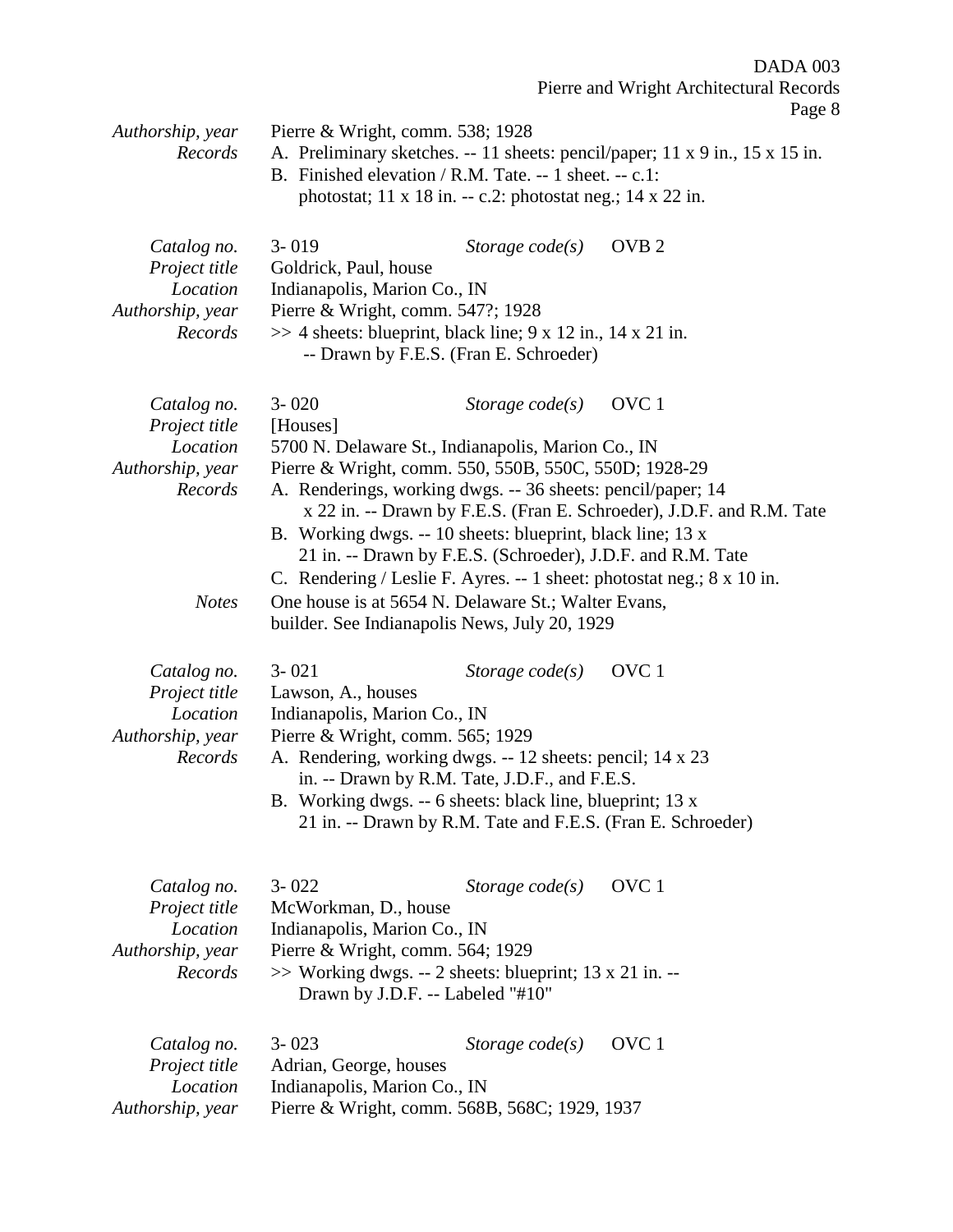$03<sup>°</sup>$ Pierre and Wright Architectural Records e 9

| DADA 0                                  |  |
|-----------------------------------------|--|
| Pierre and Wright Architectural Recor   |  |
| Page                                    |  |
| 6 sheets: pencil, pastel/paper; 14 x 23 |  |

- *Records* A. Working dwgs. -- 6 sheets: pencil, pastel/pap in. -- Drawn by J.D.F.
	- B. Working dwgs. -- 2 sheets: blueprint; 13 x 21 in. -- Drawn by J.D.F. -- Labeled "#15"

| Catalog no.      | $3 - 23.5$                                                           | Storage code(s) OVB 2 |                                                                         |
|------------------|----------------------------------------------------------------------|-----------------------|-------------------------------------------------------------------------|
| Project title    | Johnson, B. N., house                                                |                       |                                                                         |
| Location         | 2001 Reeveston Rd., Richmond, Wayne Co., IN                          |                       |                                                                         |
| Authorship, year | Pierre & Wright, comm. 549; 1929                                     |                       |                                                                         |
| Records          |                                                                      |                       | A. North elev. -- 1 sheet: photostat; 9 x 14 in. -- Drawn by R. M. Tate |
|                  | B. Rendering. -- 1 board: pencil, matted; 16 x 22 in. -- Signed "BJ" |                       |                                                                         |

| $3 - 024$ | Storage code(s) OVC 1 |                                                                                                                                                                                                                                    |
|-----------|-----------------------|------------------------------------------------------------------------------------------------------------------------------------------------------------------------------------------------------------------------------------|
|           |                       |                                                                                                                                                                                                                                    |
|           |                       |                                                                                                                                                                                                                                    |
|           |                       |                                                                                                                                                                                                                                    |
|           |                       |                                                                                                                                                                                                                                    |
|           |                       |                                                                                                                                                                                                                                    |
|           |                       | Thompson, Dr. C. F., house<br>Indianapolis, Marion Co., IN<br>Pierre & Wright, comm. $587$ ; 1929<br>$\gg$ Working dwgs. -- 11 sheets: pencil/paper; 15 x 23 in.,<br>12 x 16 in. -- Drawn by F.E.S. (Fran E. Schroeder) and C.W.S. |

| Catalog no.      | $3 - 025$                                                    | Storage code(s) OVB 2 |  |
|------------------|--------------------------------------------------------------|-----------------------|--|
| Project title    | Goodwin, J. C., house                                        |                       |  |
| Location         | New Castle, Henry Co., IN                                    |                       |  |
| Authorship, year | Pierre & Wright, comm. 554; 1929                             |                       |  |
| Records          | $\gg$ Rendered elevations. -- 3 sheets: photostat neg.; 11 x |                       |  |
|                  | 18 in. -- Drawn by R.M. Tate                                 |                       |  |

| Catalog no.<br>Project title | $3 - 026$<br>Parry, Isabel, house                                                                                                             | Storage $code(s)$ | OVB <sub>2</sub>                                                           |
|------------------------------|-----------------------------------------------------------------------------------------------------------------------------------------------|-------------------|----------------------------------------------------------------------------|
| Location                     | 1401 Golden Hill Dr., Indianapolis, Marion Co., IN                                                                                            |                   |                                                                            |
| Authorship, year             | Pierre & Wright, comm. 592; 1929-30                                                                                                           |                   |                                                                            |
| Records                      |                                                                                                                                               |                   | A. Preliminary study. -- 1 board: pencil, col. pencil, matted; 16 x 22 in. |
|                              | B. Rendering. -- 1 board: pencil, col. pencil, matted; 16 x 22 in.                                                                            |                   |                                                                            |
|                              | C. Preliminary & working dwgs., renderings. -- 34 sheets: pencil,<br>pastel/paper; 15 x 25 in. -- Drawn by R. M. Tate, F. E. S., and J. D. L. |                   |                                                                            |
|                              |                                                                                                                                               |                   |                                                                            |
| <b>Notes</b>                 |                                                                                                                                               |                   | Walter M. Evans, builder. -- See Indianapolis Star, 11/16/30, pp. 13-14    |
| Catalog no.<br>Project title | $3 - 027$<br><b>Shops</b>                                                                                                                     | Storage $code(s)$ | OVB <sub>2</sub>                                                           |
| Location                     | 34th St. at Meridian, Indianapolis, Marion Co., IN                                                                                            |                   |                                                                            |
| Authorship, year             | Pierre & Wright, comm. 510; 1930                                                                                                              |                   |                                                                            |
|                              |                                                                                                                                               |                   |                                                                            |

*Records* >> Sketch. -- 1 sheet: pencil; 14 x 21 in. + 1 copy: photostat neg.; 11 x 18 in. -- Drawn by R. M. Tate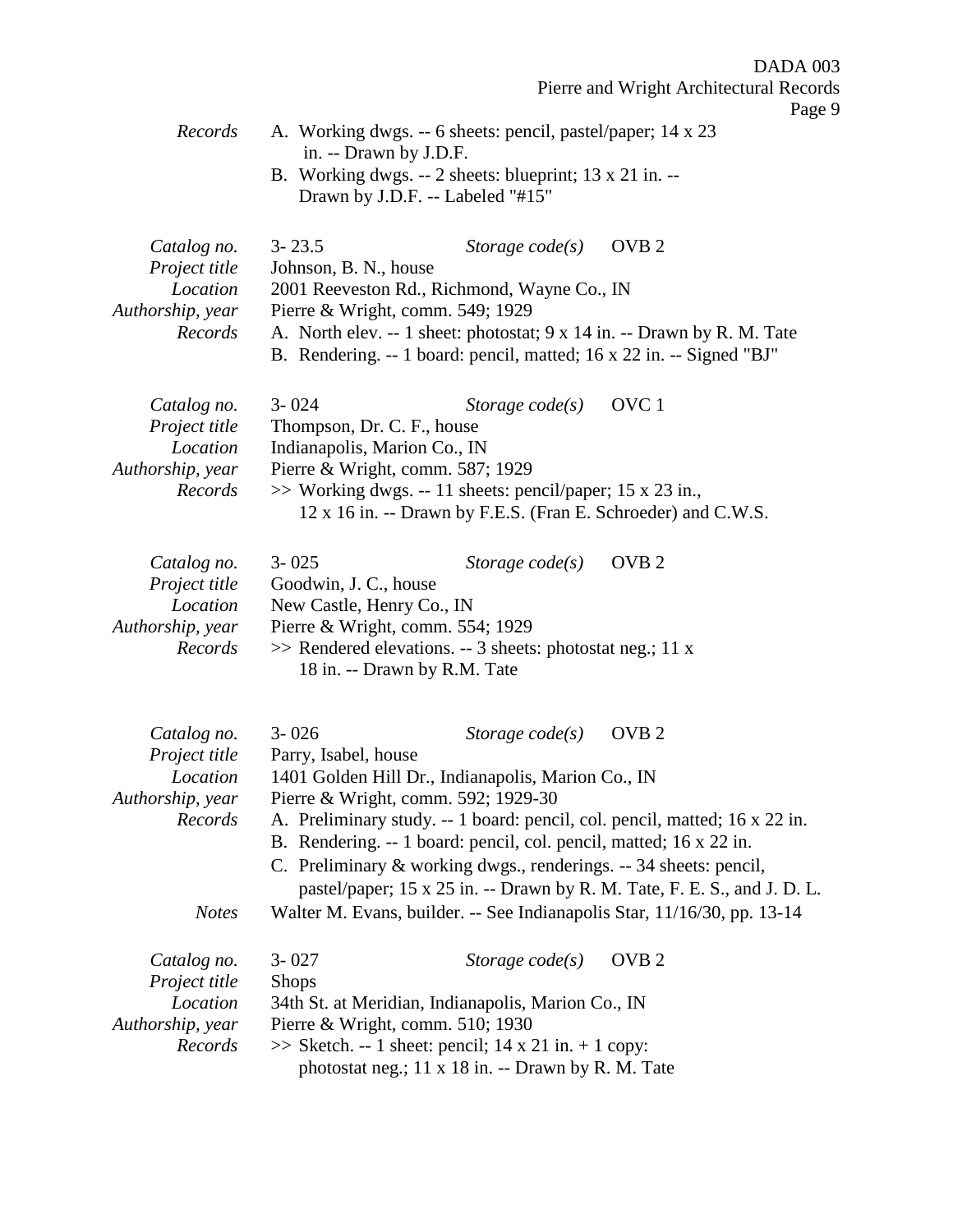|                              | $3 - 028$                        |                                                                                                                 | OVC <sub>1</sub> | $1 \mu_{\rm SU}$ $1$ |
|------------------------------|----------------------------------|-----------------------------------------------------------------------------------------------------------------|------------------|----------------------|
| Catalog no.<br>Project title | Rose Tire Co.                    | Storage $code(s)$                                                                                               |                  |                      |
| Location                     | Indianapolis, Marion Co., IN     |                                                                                                                 |                  |                      |
| Authorship, year             | Pierre & Wright, comm. 604; 1930 |                                                                                                                 |                  |                      |
| Records                      |                                  | >> Sketch. -- 1 sheet: pencil; 14 x 22 in. -- Drawn by R. M. Tate                                               |                  |                      |
|                              |                                  |                                                                                                                 |                  |                      |
| Catalog no.                  | $3 - 029.1$                      | Storage $code(s)$                                                                                               | OVB <sub>2</sub> |                      |
| Project title                |                                  | Indiana State Library & Historical Building                                                                     |                  |                      |
| Location                     |                                  | 140 N. Senate Ave., Indianapolis, Marion Co., IN                                                                |                  |                      |
| Authorship, year             | Pierre & Wright, comm. 633; 1932 |                                                                                                                 |                  |                      |
| Records                      |                                  | A. Competition entry (?): plans, elevations. -- 7 sheets:                                                       |                  |                      |
|                              |                                  | photostat, photostat neg.; 18 x 22 in., 13 x 22 in.                                                             |                  |                      |
|                              |                                  | B. Sketches of details. -- 70 sheets: pencil/paper; 16 x 16 in. or smaller                                      |                  |                      |
|                              |                                  | C. Sketches of details. -- 5 sheets: photostat neg.; 18 x                                                       |                  |                      |
|                              |                                  | 23 in. or smaller. -- Includes sketches for murals by Ernest Huber, 1933                                        |                  |                      |
|                              |                                  |                                                                                                                 |                  |                      |
| Catalog no.                  | $3 - 029.2$                      | Storage $code(s)$                                                                                               | d                |                      |
| Project title                |                                  | Indiana State Library & Historical Building: working drawings                                                   |                  |                      |
| Location                     |                                  | 140 N. Senate Ave., Indianapolis, Marion Co., IN                                                                |                  |                      |
| Authorship, year<br>Records  | Pierre & Wright, comm. 633; 1932 | A. Architectural dwgs. -- 25 sheets (1-25): ink/linen; 30 x 35 in.                                              |                  |                      |
|                              |                                  | B. Penthouse & details. -- 1 sheet (sheet 62): blue line; $30 \times 41$ in.                                    |                  |                      |
|                              |                                  | C. Structural dwgs. -- 14 sheets (1S-13S, 1S-A): pencil/paper; 31 x 35 in.                                      |                  |                      |
|                              |                                  | D. Addenda to structural dwgs. -- 4 sheets: pencil/paper;                                                       |                  |                      |
|                              | $12 \times 30$ in. or smaller    |                                                                                                                 |                  |                      |
|                              |                                  |                                                                                                                 |                  |                      |
| Catalog no.                  | $3 - 030$                        | Storage $code(s)$                                                                                               | d, OVC           |                      |
| Project title                |                                  | Kroger Store and commercial development                                                                         |                  |                      |
| Location                     |                                  | 46th St. at College Av, Indianapolis, Marion Co., IN                                                            |                  |                      |
| Authorship, year<br>Records  |                                  | Pierre & Wright, [comm. 637?]; ca. 1931-32<br>A. Site plans. -- 3 sheets: pencil/paper; 19 x 25 in. or smaller. |                  |                      |
|                              |                                  | B. Two story bldg.: renderings / R. M. Tate. -- 2 sheets:                                                       |                  |                      |
|                              |                                  | pencil/paper; 17 x 24 in. or smaller $+ 2$ copies:                                                              |                  |                      |
|                              |                                  | photostat, photostat neg.; 11 x 18 in.                                                                          |                  |                      |
|                              |                                  | C. Southeast corner bldg. (comm. #637). -- 10 sheets:                                                           |                  |                      |
|                              |                                  | pencil/paper; 23 x 36 in. or smaller.                                                                           |                  |                      |
| Catalog no.                  | $3 - 030.1$                      | Storage $code(s)$                                                                                               | OVB, OVC         |                      |
| Project title                | <b>Kroger Store</b>              |                                                                                                                 |                  |                      |
| Location                     | Indianapolis, Marion Co., IN     |                                                                                                                 |                  |                      |
| Authorship, year             |                                  | Pierre & Wright, [comm. 637?]; [ca. 1932]                                                                       |                  |                      |
| Records                      |                                  | A. Elevations. -- 4 sheets: photostat neg.; 14 x 19 in. or                                                      |                  |                      |
|                              |                                  | smaller. $+ 2$ photostat copies; $8 \times 14$ in. -- Sketches                                                  |                  |                      |
|                              |                                  | for various schemes. OVB bx 2                                                                                   |                  |                      |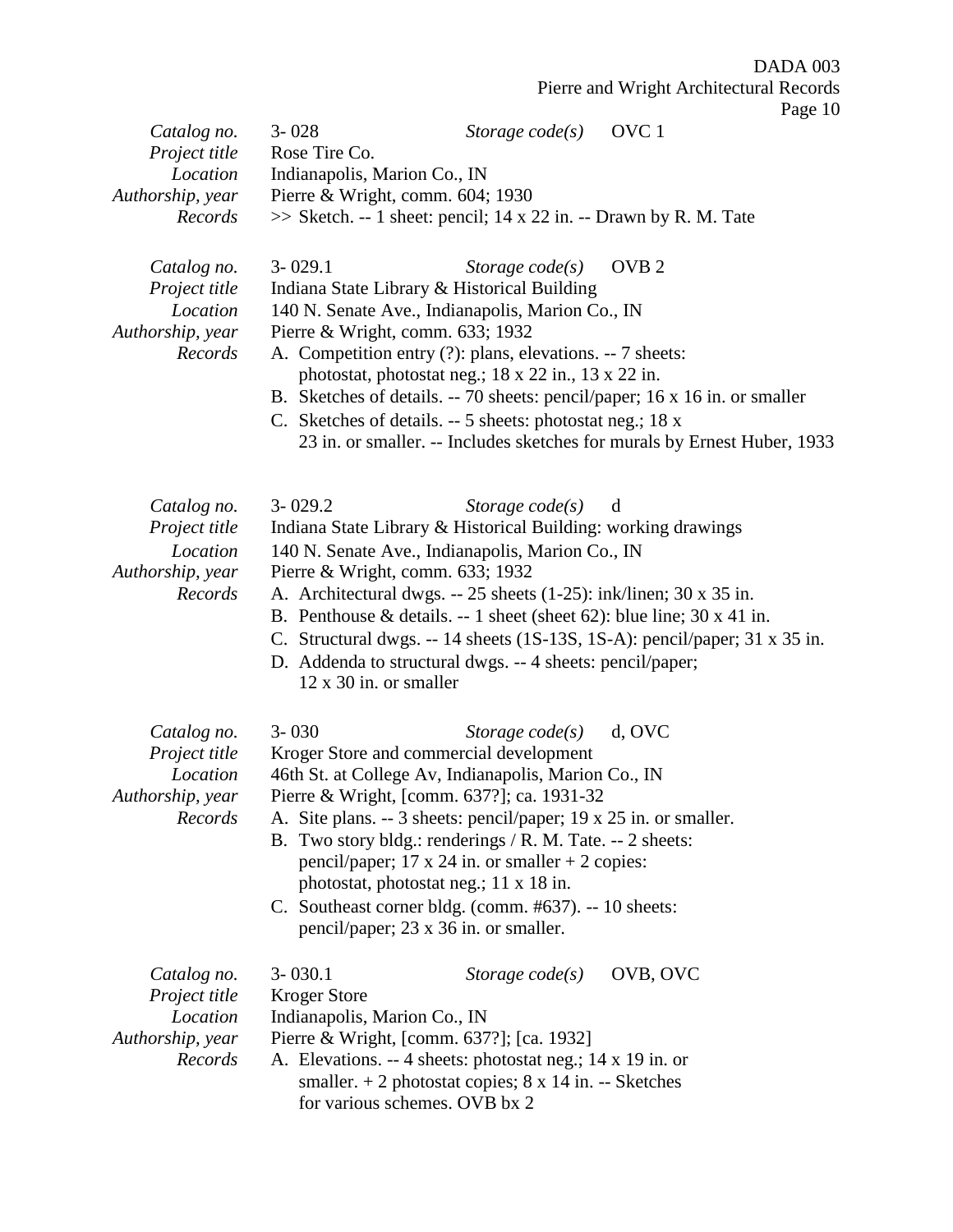|                                                                                         |                                                                                              |                                                                                                                                                                                                                                                                                                                                       | DADA 003<br>Pierre and Wright Architectural Records                                             |
|-----------------------------------------------------------------------------------------|----------------------------------------------------------------------------------------------|---------------------------------------------------------------------------------------------------------------------------------------------------------------------------------------------------------------------------------------------------------------------------------------------------------------------------------------|-------------------------------------------------------------------------------------------------|
| <b>Notes</b>                                                                            |                                                                                              | B. Rendering / Leslie Ayres. -- 1 board: pencil, col.<br>pencil; 15 x 25 in. OVC bx 2<br>C. 2 photos: b&w 8 x 10 in. in box, 11 x 15 x 5 in.<br>May include 46th & College and/or 10th & Drexel locations.                                                                                                                            | Page 11                                                                                         |
| Catalog no.<br>Project title<br>Location<br>Authorship, year<br>Records                 | $3 - 030.2$<br>Kroger Store                                                                  | Storage $code(s)$<br>10th St. E at Drexel, Indianapolis, Marion Co., IN<br>Pierre & Wright, comm. 656; 1933<br>>> Working dwgs. -- 5 sheets: pencil/paper, blueprint; 34 x<br>22 in. or smaller. -- Drawn by F. E. S. (Fran E. Schroeder)                                                                                             | OVB <sub>2</sub>                                                                                |
| Catalog no.<br>Project title<br>Location<br>Authorship, year<br>Records                 | $3 - 030.3$<br><b>Kroger Store</b><br>Indianapolis, Marion Co., IN<br>Pierre & Wright; 1930s | Storage $code(s)$<br>>> Sketches / [E. D. Pierre & Leslie Ayres?]. -- 3 sheets: pencil, col.<br>pencil/paper; 22 x 14 in. or smaller $+ 1$ photostat copy; 24 x 18 in.                                                                                                                                                                | OVB <sub>2</sub>                                                                                |
| Catalog no.<br>Project title<br>Location<br>Authorship, year<br>Records<br><b>Notes</b> | $3 - 031$<br>Period houses<br>Edward D. Pierre; 1932                                         | Storage $code(s)$<br>4057 N. New Jersey St., Indianapolis, Marion Co., IN<br>bears the seal of the Architectural Guild of Indianapolis<br>4063 N. New Jersey has the same plan, mirrored.                                                                                                                                             | OVB <sub>2</sub><br>>> Renderings / Robert Tate. -- 2 boards: pencil; 12 x 16 in. -- Each board |
| Catalog no.<br>Project title<br>Location<br>Authorship, year<br>Records                 | $3 - 032$<br>Colonial cottage<br>Pierre & Wright; ca. 1925                                   | Storage $code(s)$<br>A. Elevations. -- 4 sheets: pencil; 15 x 21 in.<br>B. Rendering / Robert Tate; 1933. -- 1 board: pencil, paint; 12 x 16 in.                                                                                                                                                                                      | OVB <sub>2</sub>                                                                                |
| Catalog no.<br>Project title<br>Location<br>Authorship, year<br>Records                 | $3 - 033$                                                                                    | Storage $code(s)$<br>Stores for northeast corner of 46th & Illinois Streets<br>46th St. at Illinois, Indianapolis, Marion Co., IN<br>Pierre & Wright, comm. 654; 1933<br>A. Plan. -- 1 sheet: pencil; 18 x 23 in.<br>B. Renderings / Leslie F. Ayres. -- 3 sheets: pencil/paper,<br>photostat, photostat neg.; 14 x 18 in. or smaller | OVB <sub>2</sub>                                                                                |
| Catalog no.                                                                             | $3 - 034$                                                                                    | Storage $code(s)$                                                                                                                                                                                                                                                                                                                     | OVB <sub>2</sub>                                                                                |

*Project title* Denison Parking Garage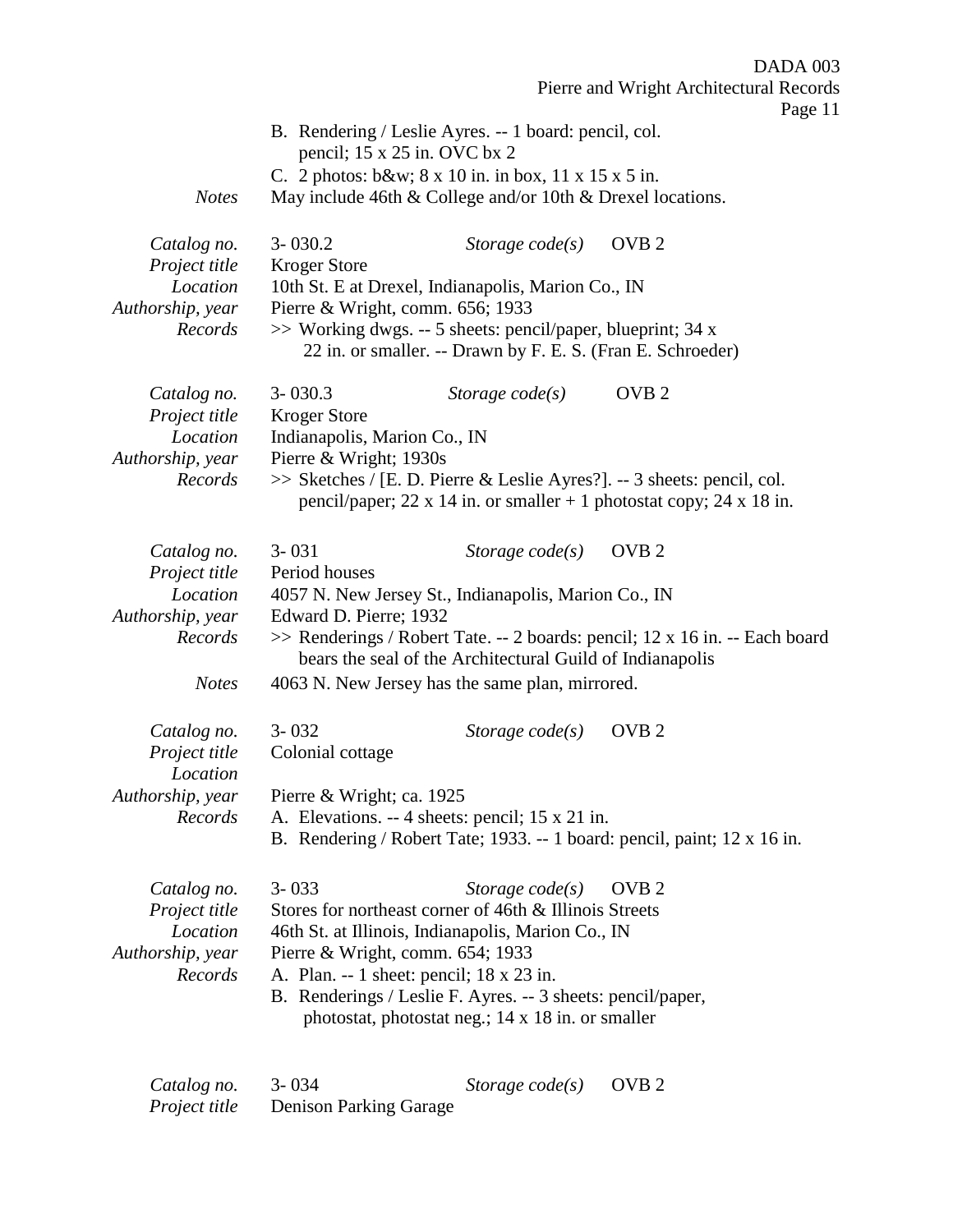Pierre and Wright Architectural Records

| Location                    | Southeast corner of Pennsylvania and Ohio Sts., Indianapolis, Marion Co.,<br>IN                                                                |
|-----------------------------|------------------------------------------------------------------------------------------------------------------------------------------------|
| Authorship, year<br>Records | Pierre & Wright, [comm. 668?]; 1933-34<br>A. Renderings / Leslie F. Ayres; 1933. -- 2 boards: pencil,<br>col. pencil; 17 x 13 in., 21 x 16 in. |
|                             | B. Renderings / Leslie F. Ayres; 1934. -- 3 sheets:                                                                                            |
|                             | photostat, photostat neg.; sizes vary.<br>C. 1 photo: $b\&w$ ; $8 \times 10$ in.                                                               |
|                             | D. 1 photo: $b\&w$ , neg.; $8 \times 10$ in.                                                                                                   |
|                             |                                                                                                                                                |
| Catalog no.                 | $3 - 035$<br>Storage $code(s)$<br>OVB, OVC                                                                                                     |
| Project title<br>Location   | EN-AR-CO Service Stations for National Refining Co.                                                                                            |
| Authorship, year            | Pierre & Wright, comms. 685, 824; ca. 1934-39                                                                                                  |
| Records                     | A. [Sketches, renderings]; 1934, 1938. -- 7 sheets: pencil,                                                                                    |
|                             | col. pencil, photostat; 12 x 18 in. or smaller.                                                                                                |
|                             | B. [Rendering] / Leslie F. Ayres; 1934. -- 1 board                                                                                             |
|                             | (broken): pencil, col. Pencil; 16 x 22 in. OVC bx 2                                                                                            |
|                             | C. [Rendered elevations; ca. 1938]. -- 2 sheets: pencil,                                                                                       |
|                             | col. pencil, matted; 12 x 19 in.                                                                                                               |
|                             | D. [Renderings] / Leslie F. Ayres; [1934?], 1938-39. -- 10 boards: pencil,                                                                     |
|                             | col. pencil; 13 x 19 in. in box, 4 x 20 x 16 in. $+$ 11 photostats; 11 x 18 in.                                                                |
| Catalog no.                 | $3 - 036$<br>Storage $code(s)$<br>d, OVB                                                                                                       |
| Project title               | Fendrick's Restaurant                                                                                                                          |
| Location                    | 114-118 N. Illinois St., Indianapolis, Marion Co., IN                                                                                          |
| Authorship, year            | Pierre & Wright, comm. 701; 1934-35                                                                                                            |
| Records                     | A. Exterior sketch, rendering / Leslie F. Ayres; 1935. -- 3                                                                                    |
|                             | sheets: pencil/paper, photostat, photostat neg.; 11 x 17 in. or smaller.<br>B. Window designs / J. Scott Williams. -- 21 sheets:               |
|                             | pencil, col. pencil/paper; 34 x 20 in. or smaller                                                                                              |
|                             | C. Exterior view. -- 1 photo: $b&w$ neg.; 6 x 9 in.                                                                                            |
| <b>Notes</b>                | Indiana State Library clipping file "Indianapolis,                                                                                             |
|                             | Restaurants" has clippings about demolition of this building                                                                                   |
|                             |                                                                                                                                                |
| Catalog no.                 | $3 - 036.1$<br>OVB <sub>2</sub><br>Storage $code(s)$                                                                                           |
| Project title               | Fendrick's Famous Foods restaurant                                                                                                             |
| Location                    |                                                                                                                                                |
| Authorship, year            | Pierre & Wright]; ca. 1934                                                                                                                     |
| Records                     | >> Interior elevations. -- 4 sheets: pencil, col. pencil; 11 x 16 in.                                                                          |
| Catalog no.                 | $3 - 036.2$<br>$d, OVC$ 2<br>Storage $code(s)$                                                                                                 |
| Project title               | Fendrick's Circle Tower Bar                                                                                                                    |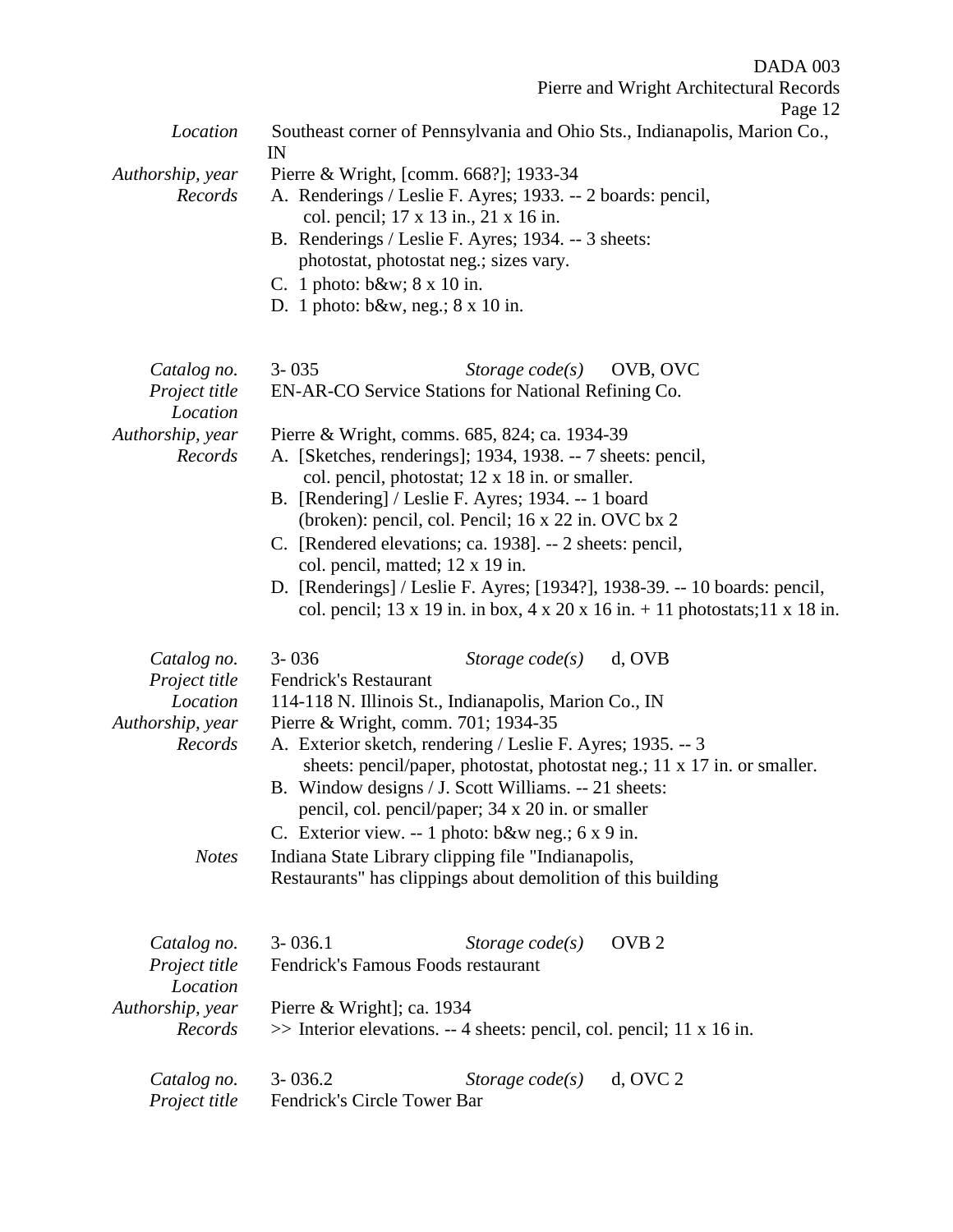| Location<br>Authorship, year<br>Records  | Pierre & Wright; $1935$<br>$\gg$ Prelim. plan, section. -- 2 sheets: pencil, col. pencil, ink; 15 x 26 in.                                               |
|------------------------------------------|----------------------------------------------------------------------------------------------------------------------------------------------------------|
|                                          |                                                                                                                                                          |
| Catalog no.<br>Project title<br>Location | OVB, OVC<br>$3 - 037$<br>Storage $code(s)$<br>Shopping complex: proposed remodeling                                                                      |
| Authorship, year                         | 647-655 Virginia Ave., Indianapolis, Marion Co., IN<br>Pierre & Wright; 1935                                                                             |
| Records                                  | >> Rendering / Leslie F. Ayres. -- 1 board: water color,<br>pencil; 24 x 30 in. $+$ 1 copy: photostat neg.; 8 x 11 in.                                   |
| Catalog no.<br>Project title             | $3 - 038$<br>Storage $code(s)$<br>OVB 2, d<br>Teetor, Mr. & Mrs. Ralph R., house and garage                                                              |
| Location                                 | 300 W. Main St., Hagerstown, Wayne Co., IN                                                                                                               |
| Authorship, year                         | Pierre & Wright, comms. 621, 707, 723; 1931, 1935-36, 1938                                                                                               |
| Records                                  | >> Prelim. dwgs., working dwgs. -- 105 sheets: pencil, col. pencil/paper; 42<br>x 22 in. or smaller.--Drawn by F. E. S. (Fran E. Schroeder) and C. H. C. |
| Catalog no.                              | OVB <sub>2</sub><br>$3 - 038.1$<br>Storage $code(s)$                                                                                                     |
| Project title                            | Teetor, Ralph, garage                                                                                                                                    |
| Location<br>Authorship, year             | Wawasee, Kosciusko Co., IN<br>Pierre & Wright; 1930s                                                                                                     |
| Records                                  | $\gg$ Elevations. -- 2 sheets: pencil, col. pencil/tracing paper; 14 x 16 in.                                                                            |
| Catalog no.                              | $3 - 039$<br>OVB <sub>2</sub><br>Storage $code(s)$                                                                                                       |
| Project title<br>Location                | Progress Laundry, Gregg Cleaners<br>Ohio St. at Illinois, Indianapolis, Marion Co., IN                                                                   |
| Authorship, year                         | Pierre & Wright, comm. 735?; 1936                                                                                                                        |
| Records                                  | A. Rendering / Leslie F. Ayres; 1936. -- 1 sheet. -- 4 copies: photostat neg.,<br>photostat, sepia; 11 x 18 in. or smaller. [OVB bx 2]                   |
|                                          | B. 1 photo (b&w 9 x 6 in.), 2 photo negs. (b&w 8 x 10<br>in.); in box, $11 \times 15 \times 5$ in.                                                       |
| Catalog no.<br>Project title             | $3 - 040$<br>Storage $code(s)$<br>d, bx<br>Blickman, Mr. and Mrs. Adolph, house                                                                          |
| Location                                 | 5601 N. Washington Blvd., Indianapolis, Marion Co., IN                                                                                                   |
| Authorship, year                         | Pierre & Wright, comm. 752; 1936-37                                                                                                                      |
| Records                                  | A. Working dwgs. -- 31 sheets: pencil/paper; 23 x 39 in. or<br>smaller. -- Drawn by F. E. S. (Fran E. Schroeder) and C. L. S.                            |
|                                          | B. 3 photos (1938): b&w 8 x 10 in., 5 x 4 in.                                                                                                            |
|                                          |                                                                                                                                                          |

| Catalog no.   | $3 - 041$           | Storage code(s) |  |
|---------------|---------------------|-----------------|--|
| Project title | Fire Station No. 18 |                 |  |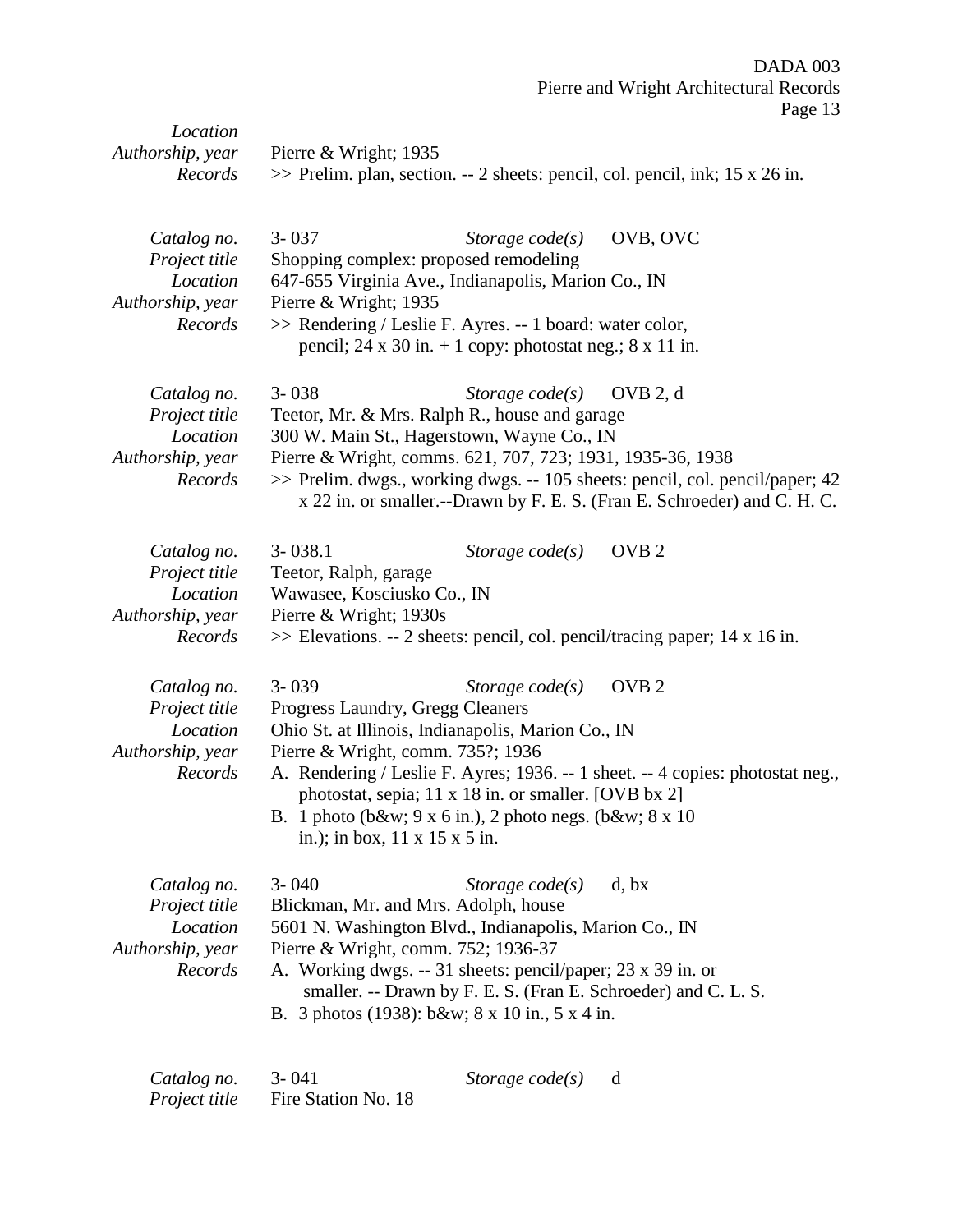Pierre and Wright Architectural Records

| Location<br>Authorship, year<br>Records                                 | Washington St. at Tibbs, Indianapolis, Marion Co., IN<br>Pierre & Wright, comm. 758; 1936<br>A. Working dwgs. -- 13 sheets: pencil/paper; 25 x 42 in. or<br>smaller -- Drawn by C. L. S.<br>B. Rendering / Leslie F. Ayres; 1936. -- 1 sheet. -- c.1:<br>photostat neg.; $9 \times 16$ in. -- c.2: photostat; $8 \times 11$ in. |                   | $1 \mu_{5}C$ $17$                                                                                      |
|-------------------------------------------------------------------------|---------------------------------------------------------------------------------------------------------------------------------------------------------------------------------------------------------------------------------------------------------------------------------------------------------------------------------|-------------------|--------------------------------------------------------------------------------------------------------|
| Catalog no.<br>Project title<br>Location<br>Authorship, year<br>Records | $3 - 042$<br>City Foods shopping center and gas station<br>Fairfield Ave. & 34th, Indianapolis, Marion Co., IN<br>Pierre & Wright; 1936<br>>> Rendering / Leslie F. Ayres. -- 1 board: pencil, col.<br>pencil; $18 \times 26$ in. $+ 1$ copy: photostat neg.; $11 \times 18$ in.                                                | Storage $code(s)$ | OVB, OVC                                                                                               |
| Catalog no.<br>Project title<br>Location<br>Authorship, year<br>Records | $3 - 043$<br>Mitchell, June S., house<br>Windfall, Tipton Co., IN<br>Pierre & Wright, comm. 745; 1936<br>$\gg$ Rendering of east elevation. -- 1 sheet. -- c.1:<br>photostat neg.; $11 \times 15$ in. -- c.2: photostat; $9 \times 13$ in.                                                                                      | Storage $code(s)$ | OVB <sub>2</sub>                                                                                       |
| Catalog no.<br>Project title<br>Location<br>Authorship, year<br>Records | $3 - 044.1$<br>Small house plans<br>Pierre & Wright, [comm. 750?]; 1936-37<br>$+ 2$ copies (photostat neg.; 11 x 18 in.), 1 sketch (ink)                                                                                                                                                                                        | Storage $code(s)$ | OVB <sub>2</sub><br>$\gg$ Plans, elevations. -- 18 sheets: pencil, col. pencil; 15 x 20 in. or smaller |
| Catalog no.<br>Project title<br>Location<br>Authorship, year<br>Records | $3 - 044.2$<br>Small house plans type 1-2B, plans no. 1-10<br>Pierre & Wright, comm. 750; ca. 1936                                                                                                                                                                                                                              | Storage $code(s)$ | OVB <sub>2</sub><br>>> Plans, elevations. -- 9 sets (ca. 34 sheets): pencil, col. pencil; 11 x 16 in.  |
| Catalog no.<br>Project title<br>Location<br>Authorship, year<br>Records | $3 - 045$<br>Meridian Plaza apartment buildings and commercial development<br>3800 N. Meridian St., Indianapolis, Marion Co., IN<br>Pierre & Wright, comm. 767; 1936<br>A. Plans, elevations, sections. -- 22 sheets: pencil/paper;<br>$28 \times 42$ in. or smaller<br>B. Rendering. -- 1 sheet: photostat neg.; 8 x 17 in.    | Storage $code(s)$ | d                                                                                                      |
| Catalog no.<br>Project title                                            | $3 - 046$<br>Colonial revival house                                                                                                                                                                                                                                                                                             | Storage $code(s)$ | OVB <sub>2</sub>                                                                                       |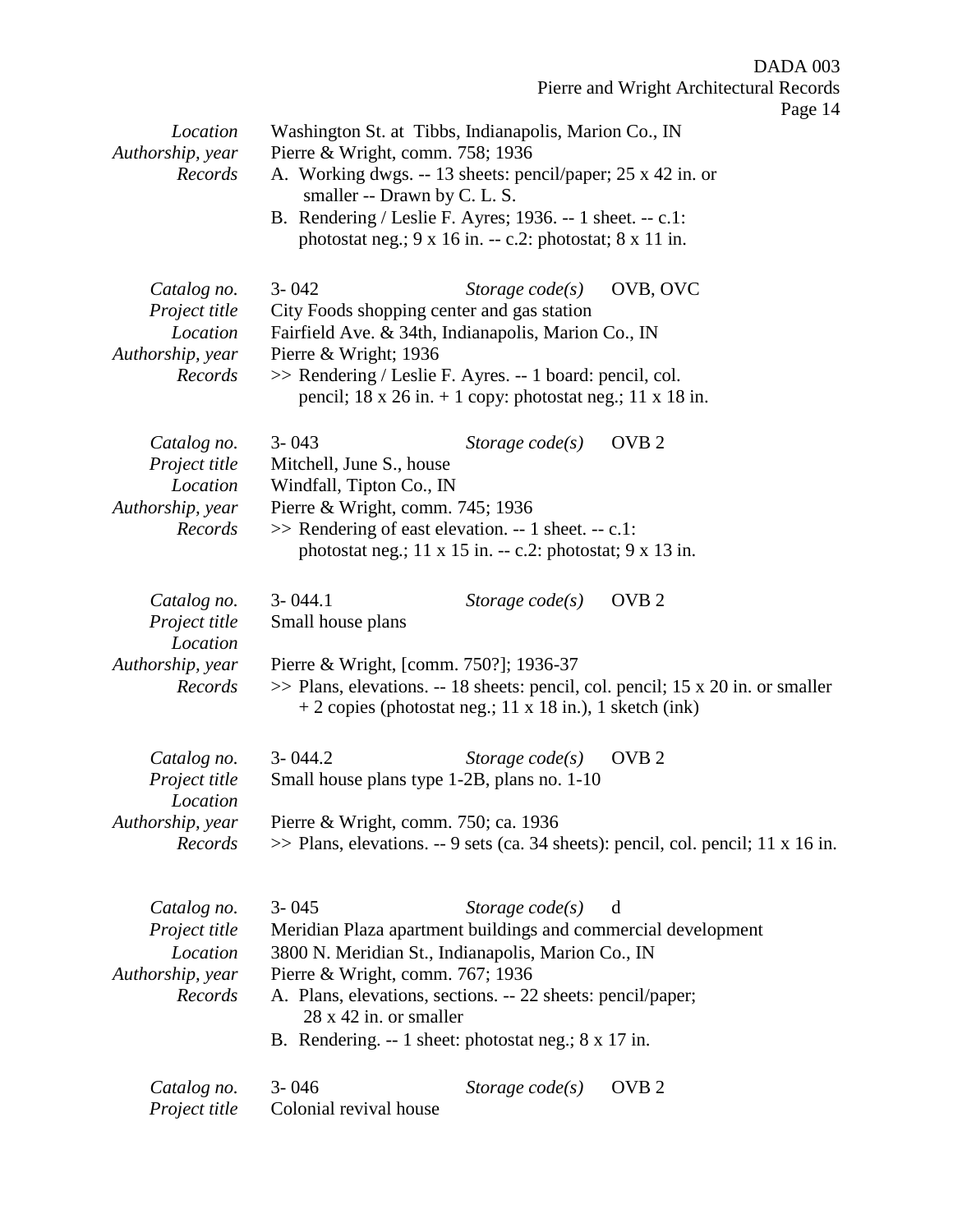| Location<br>Authorship, year<br>Records                                 | Pierre & Wright; ca. 1937<br>$\gg$ Rendered elevation. -- 1 sheet: pencil, col. pencil; 17 x 20 in.                                                                                         |                                                                                                                                                                                                                                                                                |                  |  |
|-------------------------------------------------------------------------|---------------------------------------------------------------------------------------------------------------------------------------------------------------------------------------------|--------------------------------------------------------------------------------------------------------------------------------------------------------------------------------------------------------------------------------------------------------------------------------|------------------|--|
| Catalog no.<br>Project title<br>Location<br>Authorship, year<br>Records | $3 - 047$<br>Hagerstown, Wayne Co., IN<br>Pierre & Wright; 1937                                                                                                                             | Storage $code(s)$<br>Teetor, Mr. & Mrs. Daniel, house: remodeling<br>A. Prelim. dwgs., renderings. -- 13 sheets: pencil, col.<br>pencil, pastel; 20 x 32 in. or smaller<br>B. Working dwgs. -- 16 sheets: pencil; 23 x 42 in. or<br>smaller. -- Drawn by C. L. S. and A. L. C. | d                |  |
| Catalog no.<br>Project title<br>Location                                | $3 - 048$                                                                                                                                                                                   | Storage $code(s)$<br>Saint Christopher Church and Rectory                                                                                                                                                                                                                      | OVB, OVC         |  |
| Authorship, year<br>Records                                             | Pierre & Wright; 1937<br>>> Rendering / Leslie F. Ayres. -- 1 board: pencil, col.<br>pencil, matted; 18 x 26 in. [OVB bx 2] + 4 copies:<br>photostat, photostat neg.; sizes vary [OVC bx 2] |                                                                                                                                                                                                                                                                                |                  |  |
| Catalog no.<br>Project title<br>Location                                | $3 - 049$<br>Florist shop sketches                                                                                                                                                          | Storage $code(s)$                                                                                                                                                                                                                                                              | OVC <sub>2</sub> |  |
| Authorship, year<br>Records                                             |                                                                                                                                                                                             | Pierre & Wright, [comm. 786?]; 1937<br>>> Prelim. dwgs. for various schemes. -- 22 sheets: pencil,<br>col. pencil, pastel; 18 x 25 in. or smaller                                                                                                                              |                  |  |
| <b>Notes</b>                                                            | Basket, the Blue-Bell Flower Shop                                                                                                                                                           | Shop is labeled, variously: the Petal Basket, the Flower                                                                                                                                                                                                                       |                  |  |
| Catalog no.<br>Project title<br>Location<br>Authorship, year            | $3 - 050$<br>Gulf gas station<br>Pierre & Wright; 1937                                                                                                                                      | Storage $code(s)$ OVB 2                                                                                                                                                                                                                                                        |                  |  |
| Records                                                                 |                                                                                                                                                                                             | $\gg$ Rendering. -- 1 sheet: photostat neg.; 9 x 17 in.                                                                                                                                                                                                                        |                  |  |
| Catalog no.<br>Project title<br>Location                                | $3 - 051$<br>Tiny Tim Diner                                                                                                                                                                 | Storage $code(s)$                                                                                                                                                                                                                                                              | OVB <sub>3</sub> |  |
| Authorship, year<br>Records                                             | Pierre & Wright; 1937-38                                                                                                                                                                    | >> Renderings, floor plans. -- 8 sheets: pencil, col.<br>pencil, pastel; 20 x 21 in., 18 x 19 in.                                                                                                                                                                              |                  |  |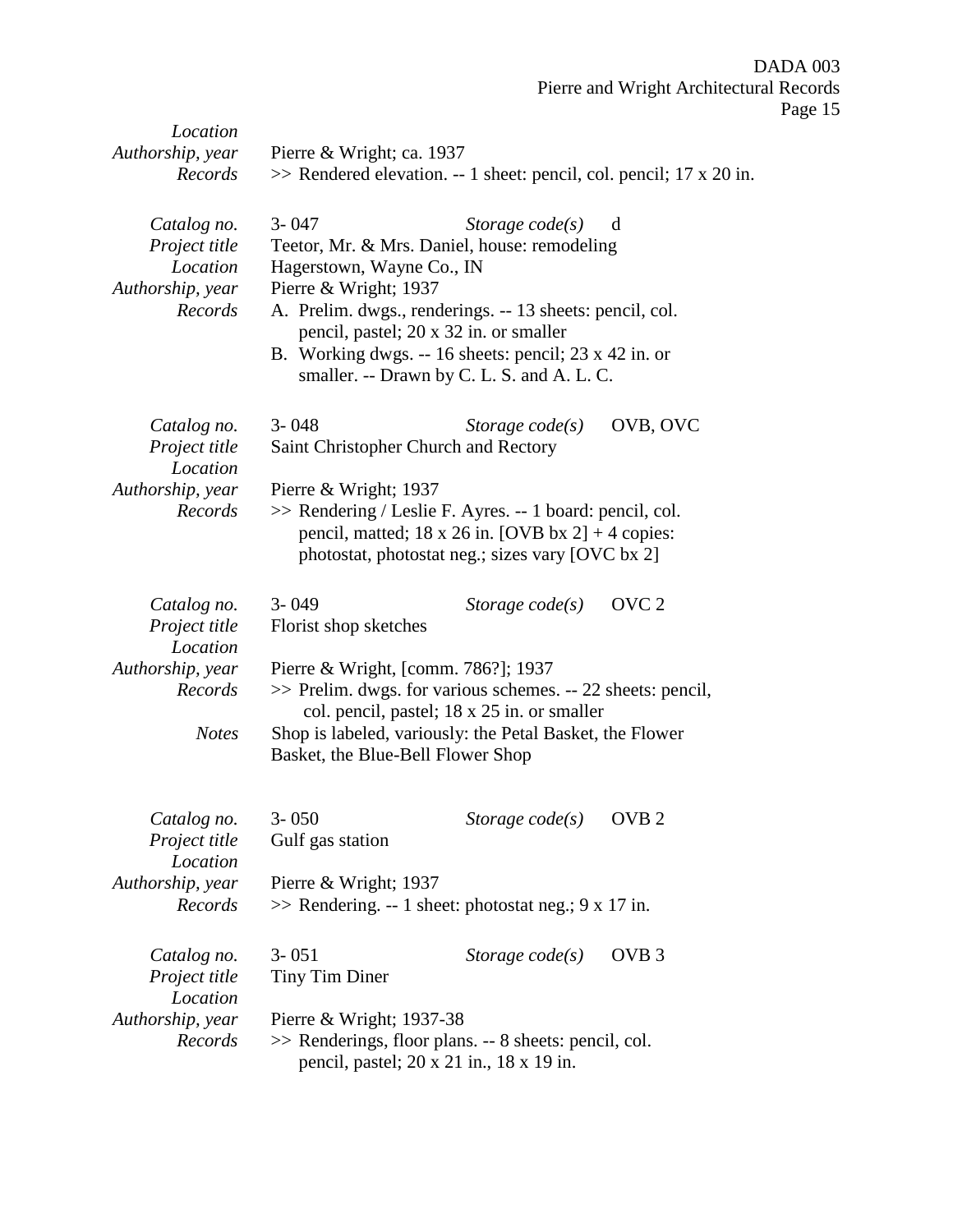|                              |                                                                                                                 |                                                |                  | $1 \, \text{ag}$ c 10 |
|------------------------------|-----------------------------------------------------------------------------------------------------------------|------------------------------------------------|------------------|-----------------------|
| Catalog no.                  | $3 - 052$                                                                                                       | Storage $code(s)$                              | OVB <sub>3</sub> |                       |
| Project title<br>Location    | Small house plans                                                                                               |                                                |                  |                       |
| Authorship, year             | Pierre & Wright; 1938                                                                                           |                                                |                  |                       |
| Records                      | A. Plans, rendered elevation.--8 sheets: pencil, col. pencil, pastel; 15x 20 in.                                |                                                |                  |                       |
|                              | B. Rendered elevations. -- 4 sheets: photostat neg.; 11 x 18 in., 9 x 16 in.                                    |                                                |                  |                       |
|                              |                                                                                                                 |                                                |                  |                       |
| Catalog no.<br>Project title | $3 - 053$<br>Fire Station No. 1                                                                                 | Storage $code(s)$                              | OVB <sub>3</sub> |                       |
| Location                     | 1445 W. Michigan St., Indianapolis, Marion Co., IN                                                              |                                                |                  |                       |
| Authorship, year             | Pierre & Wright, comm. 813; 1938                                                                                |                                                |                  |                       |
| Records                      | $\gg$ Rendering / Leslie F. Ayres. -- 1 sheet: photostat neg.; 11 x 18 in.                                      |                                                |                  |                       |
| Catalog no.                  | $3 - 054$                                                                                                       | Storage $code(s)$                              | d                |                       |
| Project title                | Berkley Rd. development for Robert L. Mason, builder                                                            |                                                |                  |                       |
| Location                     | 800 block Berkley Rd., Indianapolis, Marion Co., IN                                                             |                                                |                  |                       |
| Authorship, year             | Pierre & Wright, [comm. 827?]; 1938                                                                             |                                                |                  |                       |
| Records                      | $\gg$ Plot plans. -- 2 sheets: pencil, col. pencil; 26 x 35                                                     | in. or smaller $+1$ cost schedule; 22 x 17 in. |                  |                       |
|                              |                                                                                                                 |                                                |                  |                       |
| Catalog no.                  | $3 - 054.1$                                                                                                     | Storage $code(s)$                              | d                |                       |
| Project title                | Housing development                                                                                             |                                                |                  |                       |
| Location                     | Cold Spring Road, Indianapolis, Marion Co., IN                                                                  |                                                |                  |                       |
| Authorship, year<br>Records  | Pierre & Wright; 1938-1939<br>$\gg$ Plot plans. -- 4 sheets: pencil, col. pencil/paper; 16 x 29 in. or smaller  |                                                |                  |                       |
|                              |                                                                                                                 |                                                |                  |                       |
| Catalog no.                  | $3 - 055$                                                                                                       | Storage $code(s)$                              | d                |                       |
| Project title                | Marian College: dormitory and classroom building                                                                |                                                |                  |                       |
| Location                     | 3200 Cold Spring Rd., Indianapolis, Marion Co., IN                                                              |                                                |                  |                       |
| Authorship, year             | Pierre & Wright, comm. 838; 1938                                                                                |                                                |                  |                       |
| Records                      | $\gg$ Prelim. dwgs. -- 11 sheets: pencil, col. pencil,<br>pastel/paper; 20 x 43 in. or smaller                  |                                                |                  |                       |
|                              |                                                                                                                 |                                                |                  |                       |
| Catalog no.                  | $3 - 0.56$                                                                                                      | Storage $code(s)$                              | OVC <sub>2</sub> |                       |
| Project title                | Arsenal Technical High School: Milo H. Stuart Memorial competition                                              |                                                |                  |                       |
| Location                     | 1500 E. Michigan St., Indianapolis, Marion Co., IN                                                              |                                                |                  |                       |
| Authorship, year             | Pierre & Wright; ca. 1938                                                                                       |                                                |                  |                       |
| Records                      | A. Scheme 4. -- 4 boards: pencil; $20 \times 30$ in. $+ 2$<br>photostats; $25 \times 16$ in., $14 \times 9$ in. |                                                |                  |                       |
|                              | B. Scheme 5. -- 4 boards: pencil; $20 \times 30$ in.                                                            |                                                |                  |                       |
|                              |                                                                                                                 |                                                |                  |                       |
| Catalog no.                  | $3 - 056.1$                                                                                                     | Storage $code(s)$                              | $d++$ , MSS bx   |                       |
| Project title                | Arsenal Technical High School: Milo H. Stuart Memorial Building                                                 |                                                |                  |                       |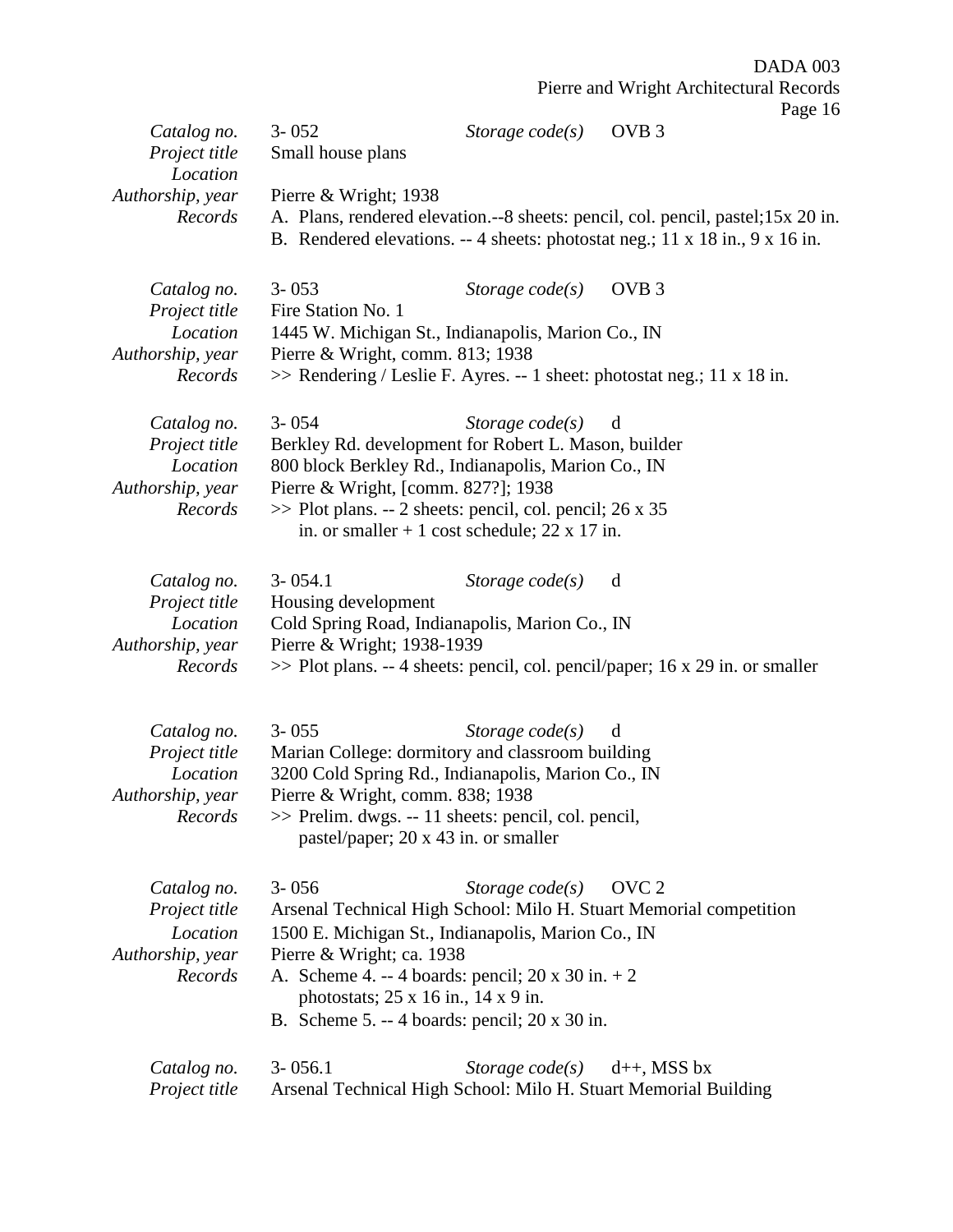Pierre and Wright Architectural Records Page 17 *Location* 1500 E. Michigan St., Indianapolis, Marion Co., IN *Authorship, year* Pierre & Wright, comm. 831; 1938 *Records* A. Working dwgs. -- 19 sheets: ink/linen, pencil/paper; 29 x 58 in. B. Rendering / Leslie F. Ayres; 1938. -- 1 photo: b&w, neg.; 5 x 7 in. *Catalog no.* 3- 057 *Storage code(s)* OVB 3 *Project title* Kahn Building & Seville Restaurant entrance *Location* Washington St., Indianapolis, Marion Co., IN *Authorship, year* Pierre & Wright, [comm. 788?]; 1939 *Records* >> Rendering / Leslie F. Ayres. -- 1 board: pencil, watercolor; 11 x 13 in. *Catalog no.* 3- 057.1 *Storage code(s)* bx *Project title* Kahn Building lobby *Location* Washington St., Indianapolis, Marion Co., IN *Authorship, year* 1916 *Records* >> Interior view; [1939?]. --1 photo: b&w; 8 x 10 in. in box, 11 x 15 x 5 in. *Catalog no.* 3- 058 *Storage code(s)* OVB 3 *Project title* Small houses plans *Location Authorship, year* Pierre & Wright; 1939 *Records* >> Plans, elevation. -- 4 sheets: pencil, col. pencil/paper; 14 x 16 in. or smaller *Catalog no.* 3- 059 *Storage code(s)* OVB 3 *Project title* Honeymoon house *Location Authorship, year* Pierre & Wright; 1939 *Records* >> Plan, elevation. -- 2 sheets: pencil, col. pencil, pastel/paper; 14 x 20 in. or smaller  $+ 1$  copy: photostat neg.; 11 x 16 in. *Catalog no.* 3- 060 *Storage code(s)* OVB 3 *Project title* Indianapolis Motor Speedway infield improvement plan *Location* Speedway, Marion Co., IN *Authorship, year* Pierre & Wright; 1939 *Records* >> Site plan / [J. Scott Williams?]. -- 1 sheet: pencil, col. pencil/paper; 18 x 21 in. *Catalog no.* 3- 061 *Storage code(s)* OVC 2 *Project title* Small house plans *Location Authorship, year* Pierre & Wright, comm. 898; 1940 *Records* >> Plans, elevations. -- 61 sheets: pencil, col. pencil, pastel; 14 x 29 in. or smaller. -- Drawn by C. L. S., H. G. R. and C. T. Y.

DADA 003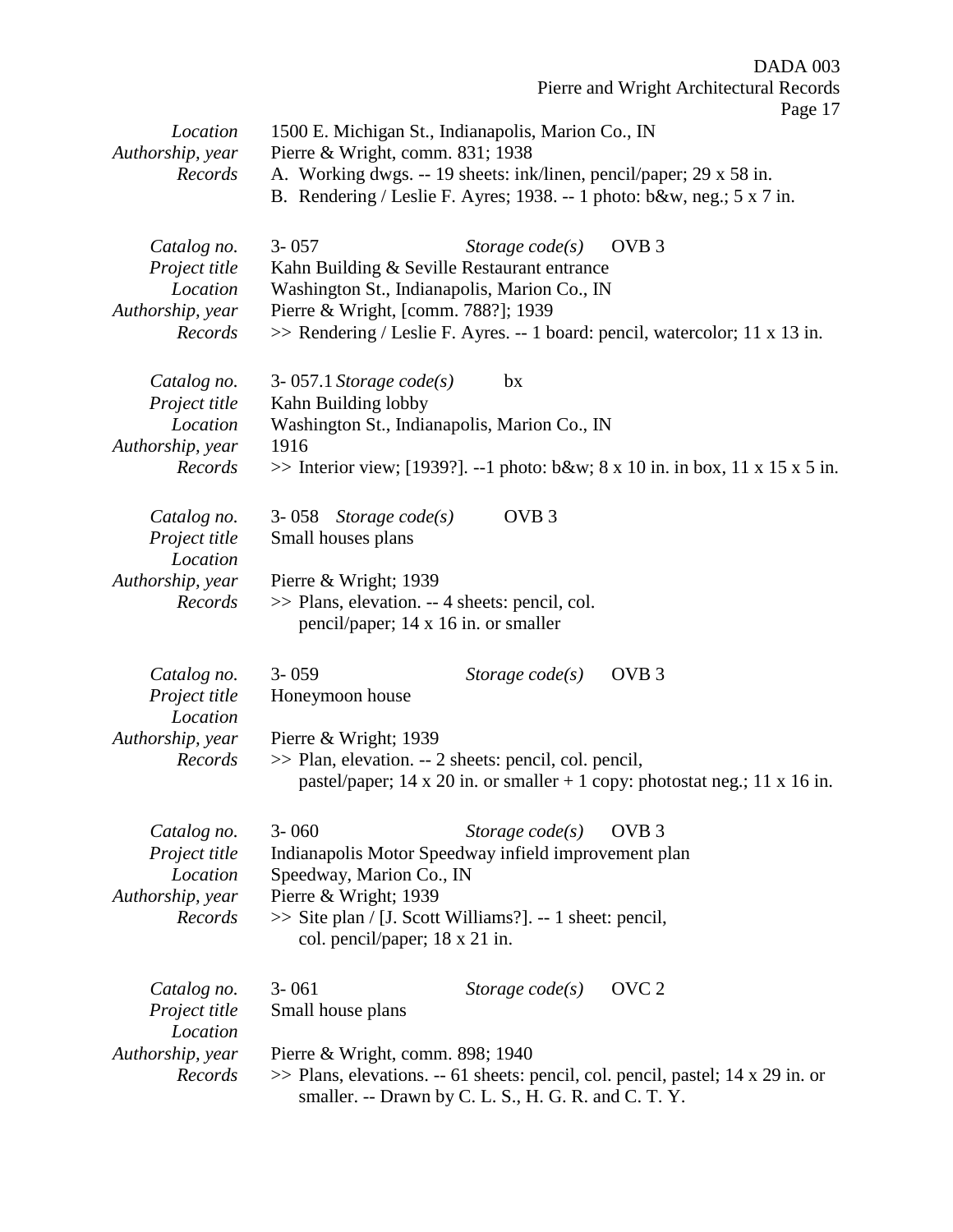|                  |                                                                                                                 |                   | Pierre and Wright Architectural Records                                            |
|------------------|-----------------------------------------------------------------------------------------------------------------|-------------------|------------------------------------------------------------------------------------|
|                  |                                                                                                                 |                   | Page 18                                                                            |
| <b>Notes</b>     | Includes plans for Mason, American Builders, Bruce<br>Certified Houses (comm. #898), Wabash Homes, etc. See the |                   |                                                                                    |
|                  |                                                                                                                 |                   |                                                                                    |
|                  | authors' "Small house schedule," ca. 1940                                                                       |                   |                                                                                    |
| Catalog no.      | $3 - 061.1$                                                                                                     | Storage $code(s)$ | OVC <sub>2</sub>                                                                   |
| Project title    | Small house plans                                                                                               |                   |                                                                                    |
| Location         |                                                                                                                 |                   |                                                                                    |
| Authorship, year | Pierre & Wright; ca. 1940                                                                                       |                   |                                                                                    |
| Records          |                                                                                                                 |                   | $\gg$ Plans, elevations. -- 26 sheets: pencil, col. pencil; 15 x 25 in. or smaller |
|                  |                                                                                                                 |                   |                                                                                    |
| Catalog no.      | $3 - 062$                                                                                                       | Storage $code(s)$ | OVB <sub>3</sub>                                                                   |
| Project title    | 1940 Home Show Small House Competition                                                                          |                   |                                                                                    |
| Location         |                                                                                                                 |                   |                                                                                    |
| Authorship, year | Pierre & Wright; $1940$                                                                                         |                   |                                                                                    |
| Records          | $\gg$ 2 boards: pencil, col. pencil; 20 x 15 in.                                                                |                   |                                                                                    |
| <b>Notes</b>     | On verso of boards: "Description of 'Everyman's House'",                                                        |                   |                                                                                    |
|                  | "Description of the 'Town House'"                                                                               |                   |                                                                                    |
|                  |                                                                                                                 |                   |                                                                                    |
|                  |                                                                                                                 |                   |                                                                                    |
| Catalog no.      | $3 - 063$                                                                                                       | Storage $code(s)$ | d                                                                                  |
| Project title    | Grand Park subdivision                                                                                          |                   |                                                                                    |
| Location         | Grand Ave. at 173rd St, Indianapolis, Marion Co., IN                                                            |                   |                                                                                    |
| Authorship, year | Pierre & Wright; 1940s                                                                                          |                   |                                                                                    |
| Records          |                                                                                                                 |                   | >> Plot plans. -- 2 sheets: pencil/paper; 13 x 40 in. -- Drawn by H. G. R.         |
| <b>Notes</b>     | A. A. Lewis and Co., developer                                                                                  |                   |                                                                                    |
| Catalog no.      | $3 - 064$                                                                                                       | Storage $code(s)$ | d                                                                                  |
| Project title    | Liberty Park Highlands, lots 1-20                                                                               |                   |                                                                                    |
| Location         | Main Street, Crown Point, Lake Co., IN                                                                          |                   |                                                                                    |
| Authorship, year | Pierre & Wright, comm. 889; 1940-42                                                                             |                   |                                                                                    |
| Records          | A. Plot plan. -- 1 sheet: pencil, col. pencil/paper; 12 x                                                       |                   |                                                                                    |
|                  | 58 in. -- Drawn by C. L. S.                                                                                     |                   |                                                                                    |
|                  |                                                                                                                 |                   | B. Site plans.-- 6 sheets: pencil, ink/paper; 12 x 11 in.-- Drawn by K. B. C.      |
| <b>Notes</b>     | A. A. Lewis & Co., developer                                                                                    |                   |                                                                                    |
|                  |                                                                                                                 |                   |                                                                                    |
| Catalog no.      | $3 - 065$                                                                                                       | Storage $code(s)$ | OVB <sub>3</sub>                                                                   |
| Project title    | Small houses for Certified Home Builders, Inc.                                                                  |                   |                                                                                    |
| Location         |                                                                                                                 |                   |                                                                                    |
| Authorship, year | Pierre & Wright, comm. 898; 1940                                                                                |                   |                                                                                    |
| Records          | >> Plans, elevations. -- 17 sheets: pencil, col.                                                                |                   |                                                                                    |
|                  | pencil/paper, blueprint; 13 x 19 in. or smaller                                                                 |                   |                                                                                    |
| <b>Notes</b>     | Includes plans G860, E855, D783, C768, C844, D909, G833                                                         |                   |                                                                                    |
| Catalog no.      | $3 - 066$                                                                                                       | Storage $code(s)$ | d                                                                                  |
| Project title    | Bruce model house                                                                                               |                   |                                                                                    |
|                  |                                                                                                                 |                   |                                                                                    |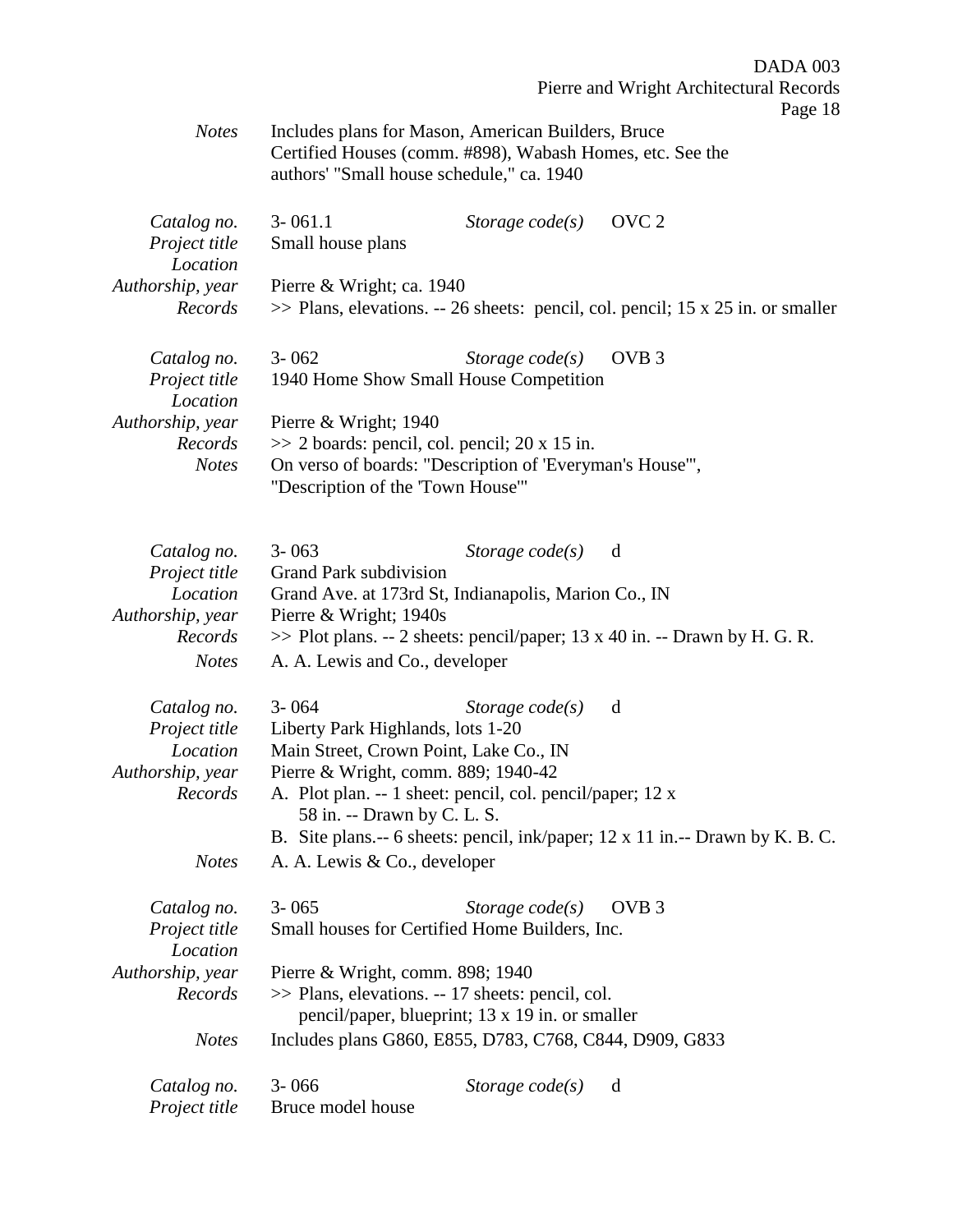| Location                                                                | Gary, Lake Co., IN                                                                                                                |                   |                                                                                                                                                    |
|-------------------------------------------------------------------------|-----------------------------------------------------------------------------------------------------------------------------------|-------------------|----------------------------------------------------------------------------------------------------------------------------------------------------|
| Authorship, year<br>Records                                             | Pierre & Wright, comm. 898; 1940<br>$\gg$ Working dwg. -- 1 sheet: pencil/paper; 19 x 43 in. --<br>Drawn by C. L. S. and C. T. Y. |                   |                                                                                                                                                    |
| Catalog no.<br>Project title<br>Location                                | $3 - 067$<br>Stackhouse, Mr. A. V., house: addition                                                                               | Storage $code(s)$ | d                                                                                                                                                  |
| Authorship, year<br>Records                                             | Pierre & Wright; 1940<br>$\gg$ Working dwg. -- 1 sheet: pencil/paper; 15 x 42 in.                                                 |                   |                                                                                                                                                    |
| Catalog no.<br>Project title<br>Location                                | $3 - 068$<br>Feldstein, Leo, house                                                                                                | Storage $code(s)$ | d                                                                                                                                                  |
| Authorship, year<br>Records                                             | Pierre & Wright, comm. 902; 1940<br>>> Working dwgs. -- 2 sheets: pencil/paper; 19 x 52 in. --<br>Drawn by C. L. S. and Young     |                   |                                                                                                                                                    |
| Catalog no.<br>Project title<br>Location                                | $3 - 069$<br>Grossman, L. H., house                                                                                               | Storage $code(s)$ | d                                                                                                                                                  |
| Authorship, year<br>Records                                             | Pierre & Wright, comm. 910; 1940<br>>> Working dwgs. -- 2 sheets: pencil/paper; 19 x 34 in. --<br>Drawn by Senefeld               |                   |                                                                                                                                                    |
| Catalog no.<br>Project title<br>Location<br>Authorship, year<br>Records | $3 - 070$<br>Small houses for National Homes Corp.<br>Lafayette, Tippecanoe Co., IN<br>Pierre & Wright; 1940                      | Storage code(s)   | OVB <sub>3</sub><br>$\gg$ Plans, elevations. -- 17 sheets: pencil, col. pencil/paper; 13 x 19 in.                                                  |
| <b>Notes</b>                                                            | Includes plans N2, N3, N4                                                                                                         |                   |                                                                                                                                                    |
| Catalog no.<br>Project title<br>Location                                | $3 - 071$<br>Small houses                                                                                                         | Storage $code(s)$ | OVB <sub>3</sub>                                                                                                                                   |
| Authorship, year<br>Records                                             | Pierre & Wright; $1941$                                                                                                           |                   | $\gg$ Plans, elevations. -- 49 sheets: pencil/paper; 13 x 19 in. -- Drawn by K.<br>B. Curtiss, W. C. S., F. E. S. (Fran E. Schroeder) and W. C. W. |
| <b>Notes</b>                                                            | Includes plans ND2, ND3, 50, 81, 127A, 132, 142, 148, 150,<br>& others. See also "small house models," 3-149.                     |                   |                                                                                                                                                    |
| Catalog no.<br>Project title<br>Location                                | $3 - 072$<br>Small house plans                                                                                                    | Storage $code(s)$ | d                                                                                                                                                  |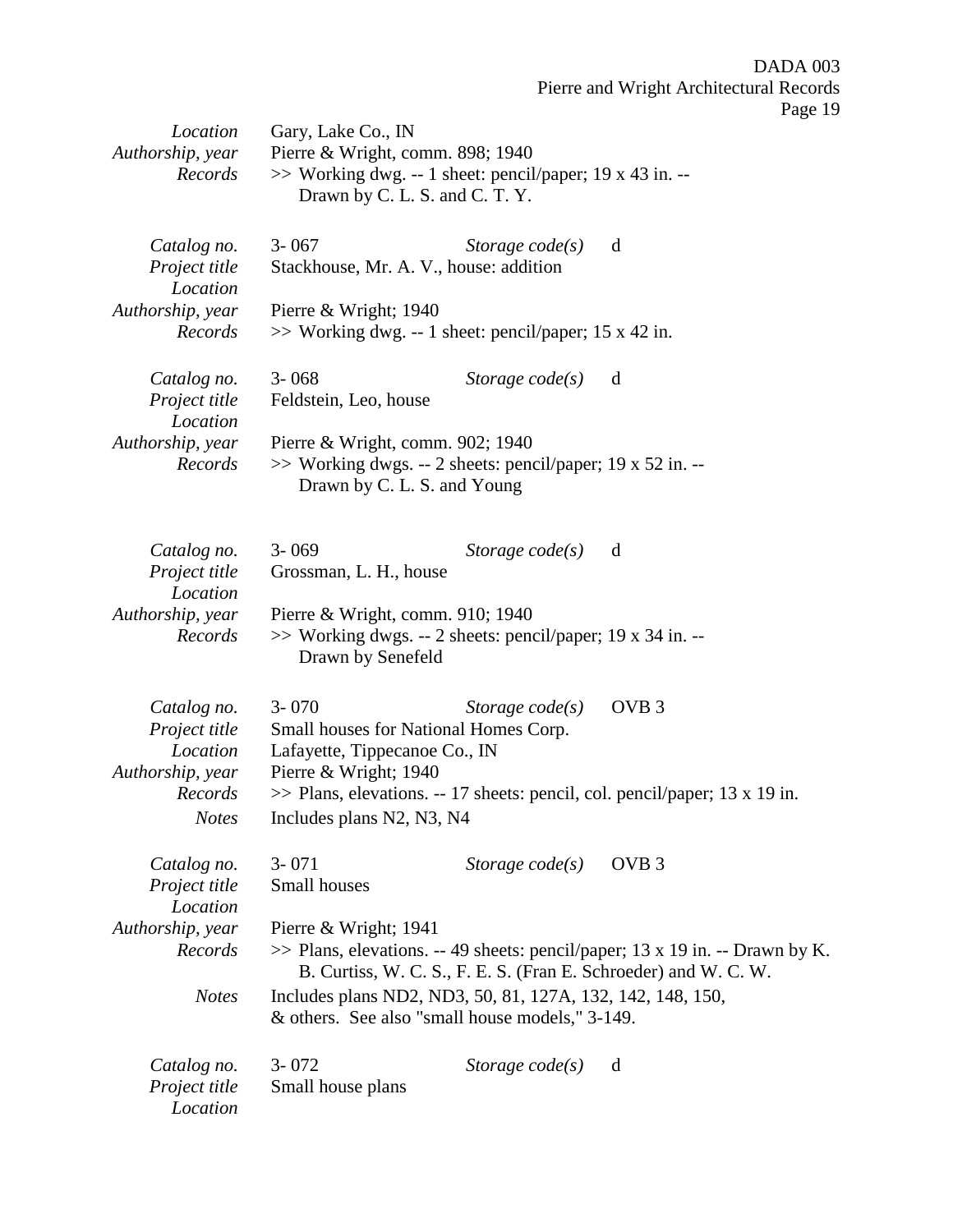Pierre and Wright Architectural Records Page 20 *Authorship, year* Pierre & Wright, comms. 872-C, 893, 928, 960, & others; 1940-42 *Records* >> Working dwgs. -- 16 sheets: pencil/paper; 22 x 50 in. or smaller. -Drawn by W. C. W., K. B. Curtiss, C. T. Y., Young, W. C. S. *Notes* Includes plans 50, 81, 148, 150, 152, 155, 156, 189, 190, 194, 202, 170 A. See also "small house models," 3-149. *Catalog no.* 3- 072.1 *Storage code(s)* d *Project title* Garden Court Village *Location* 16th and Emerson, Indianapolis, Marion Co., IN *Authorship, year* Pierre & Wright; 1941-42 *Records* >> Working dwgs. -- 13 sheets: pencil/tracing paper; 22 x 42 in. or smaller. -- Drawn by W. C. S., W. C. W., and K. B. Curtiss *Notes* Includes plans 166, 168, 170, 174, 176, 178, 180, 182, 184, 186, 192. See also "small house models," 3-149. *Catalog no.* 3- 073 *Storage code(s)* d, bx *Project title* Deauville Estates: Benbow and Schaffner houses *Location* Deauville Dr., Indianapolis, Marion Co., IN *Authorship, year* Pierre & Wright, comm. 903; 1940-1941 *Records* A. Working dwgs. -- 10 sheets: pencil/tracing paper; 42 x 21 in. or smaller. -- Drawn by H. G. R., W. C. S., W. C. W., and W. B. Curtiss B. Exhibit and model. -- 2 photos: b&w; 8 x 10 in. *Catalog no.* 3- 074 *Storage code(s)* bx *Project title* Small house schedule, sheet 1 *Location Authorship, year* Pierre & Wright; ca. 1940 *Records* >> Schedule. -- 1 sheet: typescript; 42 x 9 in. *Catalog no.* 3- 075 *Storage code(s)* OVC 2 *Project title* Kinney, Helen, house *Location Authorship, year* Pierre & Wright; 1941 *Records* >> Elevations, floor plans. -- 5 sheets: pencil, col. pencil/paper; 13 x 24 in. *Catalog no.* 3- 076 *Storage code(s)* d *Project title* Shaffner-Henderson house *Location* 71st St. at Dean Rd., Indianapolis, Marion Co., IN *Authorship, year* Pierre & Wright, comm. 924; 1941 *Records* >> Working dwgs. -- 3 sheets: pencil/paper; 21 x 36 in., 11 x 17 in. -- Drawn by K. B. C.

DADA 003

*Catalog no.* 3- 077 *Storage code(s)* d *Project title* Colonial Estates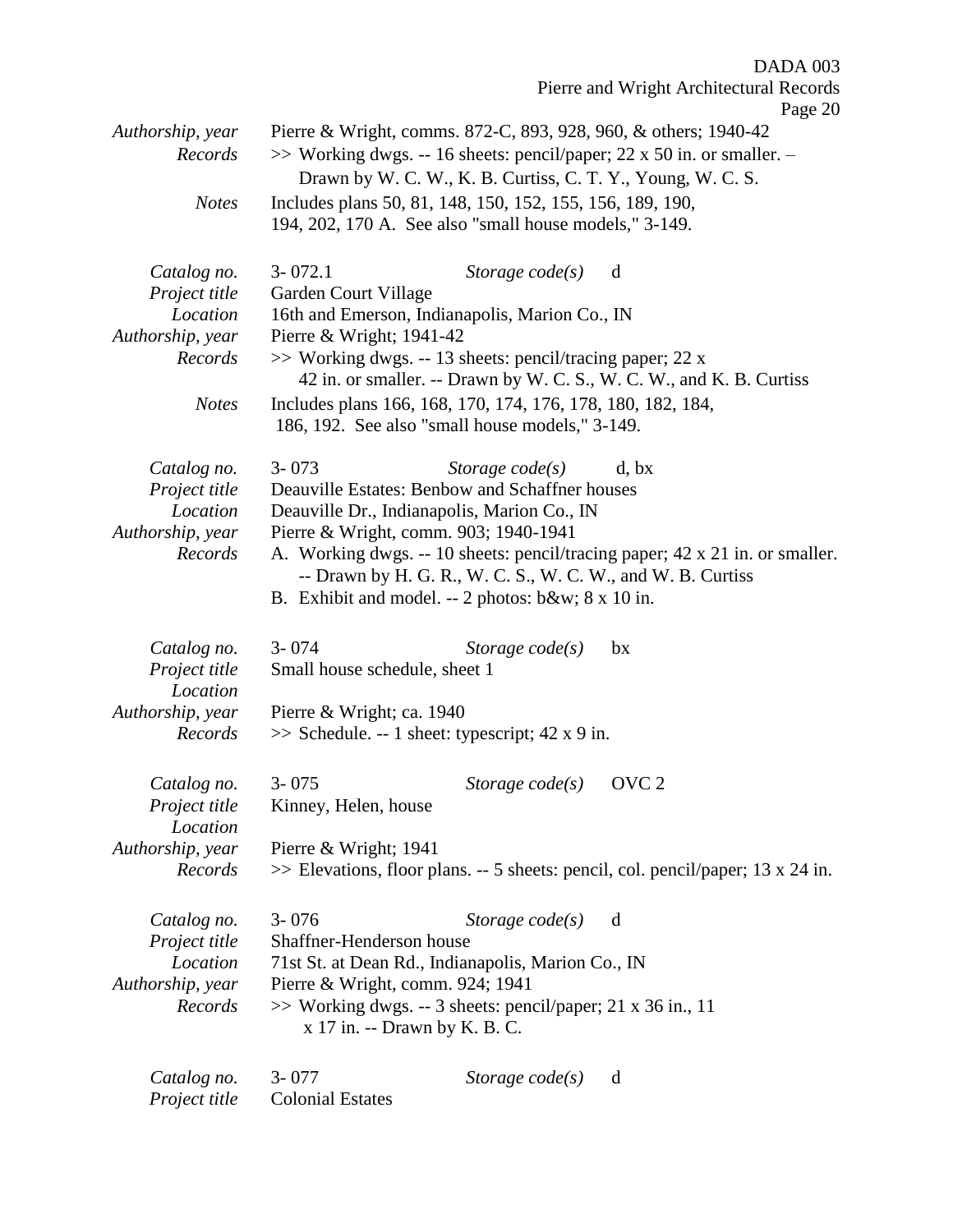| Location<br>Authorship, year<br>Records                      | Riley Ave., Indianapolis, Marion Co., IN<br>Pierre & Wright; 1941<br>>> Elevation, site and floor plans. -- 4 sheets: pencil, |                                       | Page 21                                                                       |
|--------------------------------------------------------------|-------------------------------------------------------------------------------------------------------------------------------|---------------------------------------|-------------------------------------------------------------------------------|
|                                                              |                                                                                                                               |                                       | col. pencil/paper; 22 x 29 in. or smaller. -- Drawn by W. C. W.               |
| Catalog no.<br>Project title<br>Location                     | $3 - 078$<br>Habig, Mr. & Mrs., house                                                                                         | Storage code(s)                       | d                                                                             |
| Authorship, year<br>Records                                  | Pierre & Wright; 1941<br>>> Working dwgs. -- 4 sheets: pencil/tracing paper; 20 x 42<br>in. -- Drawn by W. C. W.              |                                       |                                                                               |
| Catalog no.<br>Project title<br>Location<br>Authorship, year | $3 - 079$<br>Brown, Mr. J. H., house<br>Brownsburg, Hendricks Co., IN<br>Pierre & Wright; 1941                                | Storage $code(s)$                     | d                                                                             |
| Records                                                      |                                                                                                                               |                                       | $\gg$ Working dwgs. -- 1 sheet (sheet 196): pencil/tracing paper; 21 x 38 in. |
| Catalog no.<br>Project title<br>Location                     | $3 - 080$<br>Pullman House for the Purdue Housing Research Foundation                                                         | Storage $code(s)$                     | d                                                                             |
| Authorship, year<br>Records                                  | Pierre & Wright; 1942<br>>> Working dwg. -- 1 sheet: pencil/paper; 19 x 32 in. --                                             | Drawn by F. E. S. (Fran E. Schroeder) |                                                                               |
| <b>Notes</b>                                                 | See also "small house models," 3-149.                                                                                         |                                       |                                                                               |
| Catalog no.<br>Project title<br>Location                     | $3 - 081$<br>Double house                                                                                                     | Storage $code(s)$                     | OVB <sub>3</sub>                                                              |
| Authorship, year<br>Records                                  | Edward D. Pierre; 1942                                                                                                        |                                       | >> Rendering / Leslie F. Ayres. -- 1 board: pencil, watercolor; 13 x 20 in.   |
| Catalog no.<br>Project title<br>Location<br>Authorship, year | $3 - 082$<br>Hawthorne Village<br>Indianapolis, Marion Co., IN<br>National Housing Agency, Federal Public Housing Authority,  | Storage $code(s)$ d                   |                                                                               |
| Records                                                      | >> Birds-eye rendering / Leslie F. Ayres; Aug. 1942. -- 1<br>board: pencil, matted; 24 x 37 in.                               |                                       | Allied Architects and Engineers of Indianapolis, comm. 12101; 1942            |
| Catalog no.<br>Project title<br>Location                     | $3 - 083$<br>Neo-colonial house                                                                                               | Storage $code(s)$                     | OVB <sub>3</sub>                                                              |
| Authorship, year                                             | Edward D. Pierre; 1942                                                                                                        |                                       |                                                                               |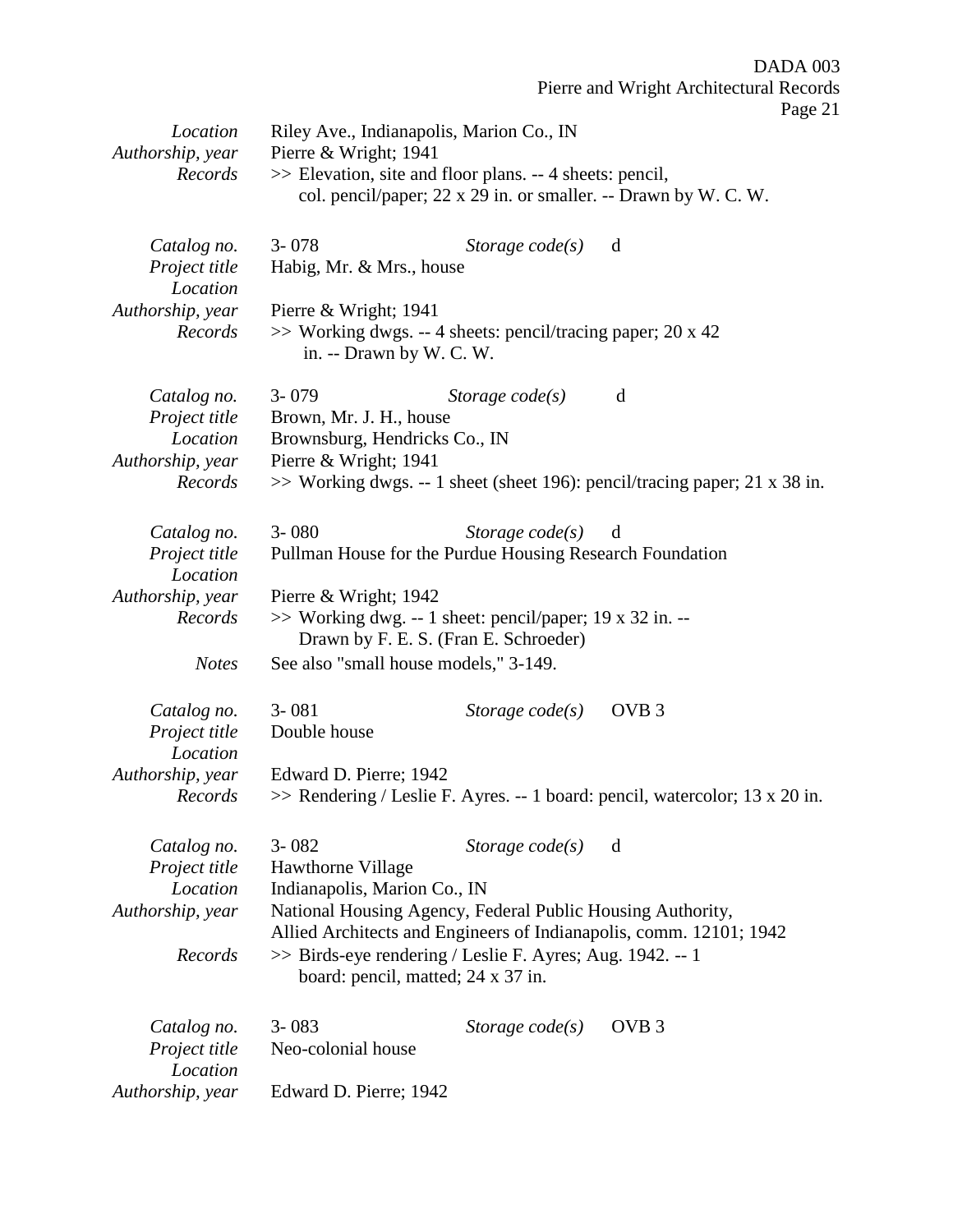|                  |                                            |                                                                | DADA 003                                                                         |
|------------------|--------------------------------------------|----------------------------------------------------------------|----------------------------------------------------------------------------------|
|                  |                                            |                                                                | Pierre and Wright Architectural Records                                          |
|                  |                                            |                                                                | Page 22                                                                          |
| Records          |                                            |                                                                | >> Rendering / Leslie F. Ayres. -- 1 board: watercolor, pencil; 13 x 20 in.      |
|                  |                                            |                                                                |                                                                                  |
| Catalog no.      | $3 - 084$                                  | Storage $code(s)$                                              | OVB <sub>3</sub>                                                                 |
| Project title    | Small house plans                          |                                                                |                                                                                  |
| Location         |                                            |                                                                |                                                                                  |
| Authorship, year | Pierre & Wright; 1942                      |                                                                |                                                                                  |
| Records          |                                            | >> Plans, elevations. -- 19 sheets: pencil/tracing paper;      |                                                                                  |
|                  |                                            | 13 x 19 in. -- Drawn by J. M. M., W. C. S. and K. B. C.        |                                                                                  |
| <b>Notes</b>     |                                            | Includes plans 154, 158, 160, 164, 172, 182, 186, 198. See     |                                                                                  |
|                  | also "small house models," 3-149.          |                                                                |                                                                                  |
|                  |                                            |                                                                |                                                                                  |
| Catalog no.      | $3 - 085$                                  | Storage $code(s)$                                              | OVB <sub>3</sub>                                                                 |
| Project title    | McKibbin house                             |                                                                |                                                                                  |
| Location         |                                            |                                                                |                                                                                  |
| Authorship, year | Pierre & Wright; $1942$                    |                                                                |                                                                                  |
| Records          |                                            | >> Prelim. studies. -- 10 sheets: pencil/tracing paper; 19     |                                                                                  |
|                  |                                            | x 14 in. -- Drawn by W. C. S. and K. B. C.                     |                                                                                  |
|                  |                                            |                                                                |                                                                                  |
| Catalog no.      | $3 - 086$                                  | Storage $code(s)$                                              | $d$ , OVC $2$                                                                    |
| Project title    | Church of the Holy Spirit: school building |                                                                |                                                                                  |
| Location         |                                            | 7200 E. 10th St., Indianapolis, Marion Co., IN                 |                                                                                  |
| Authorship, year | Edward D. Pierre, comm. 584; 1946-49       |                                                                |                                                                                  |
| Records          |                                            |                                                                | A. Sketches, working dwgs., shop dwgs. --71 sheets: pencil/vellum, pencil        |
|                  |                                            |                                                                | & ink/paper, blueprint, sepia; sizes vary.--Drawn by J. M. M. & K. B.C.          |
|                  |                                            | B. Rendering / Leslie F. Ayres; 1946. -- 1 board:              |                                                                                  |
|                  |                                            | watercolor, pencil; 19 x 29 in. + photostat; 6 x 11 in.        |                                                                                  |
|                  |                                            |                                                                |                                                                                  |
| Catalog no.      | 3-087                                      | <i>Storage code(s)</i> d                                       |                                                                                  |
| Project title    |                                            | Indiana State Library & Historical Building: proposed addition |                                                                                  |
| Location         |                                            | 140 N. Senate Ave., Indianapolis, Marion Co., IN               |                                                                                  |
| Authorship, year | Edward D. Pierre, comm. 596; ca. 1946-48   |                                                                |                                                                                  |
| Records          |                                            | A. Prelim. dwgs. -- 33 sheets: pencil/vellum, paper; 25 x      |                                                                                  |
|                  |                                            | 37 in. or smaller. -- Drawn by K. B. C., J. M. M.              |                                                                                  |
|                  |                                            |                                                                | B. Working dwgs. -- 12 sheets (2-11, 14, 15): pencil/vellum; 26 x 36 in.         |
|                  |                                            |                                                                |                                                                                  |
| Catalog no.      | $3 - 088$                                  | Storage $code(s)$                                              | $d$ , OVB $3$                                                                    |
| Project title    | <b>Fidelity Trust Company</b>              |                                                                |                                                                                  |
| Location         | Indianapolis, Marion Co., IN               |                                                                |                                                                                  |
| Authorship, year | Edward D. Pierre; 1947                     |                                                                |                                                                                  |
| Records          |                                            |                                                                | $\gg$ Rendering / Leslie F. Ayres. -- 1 board: pencil, watercolor; 17 x 25 in. + |
|                  |                                            | 3 copies: photostat, photostat neg.; 8 x 11 in., 9 x 13 in.    |                                                                                  |
| Catalog no.      | 3-089                                      | Storage $code(s)$                                              | OVC <sub>3</sub>                                                                 |
|                  |                                            |                                                                |                                                                                  |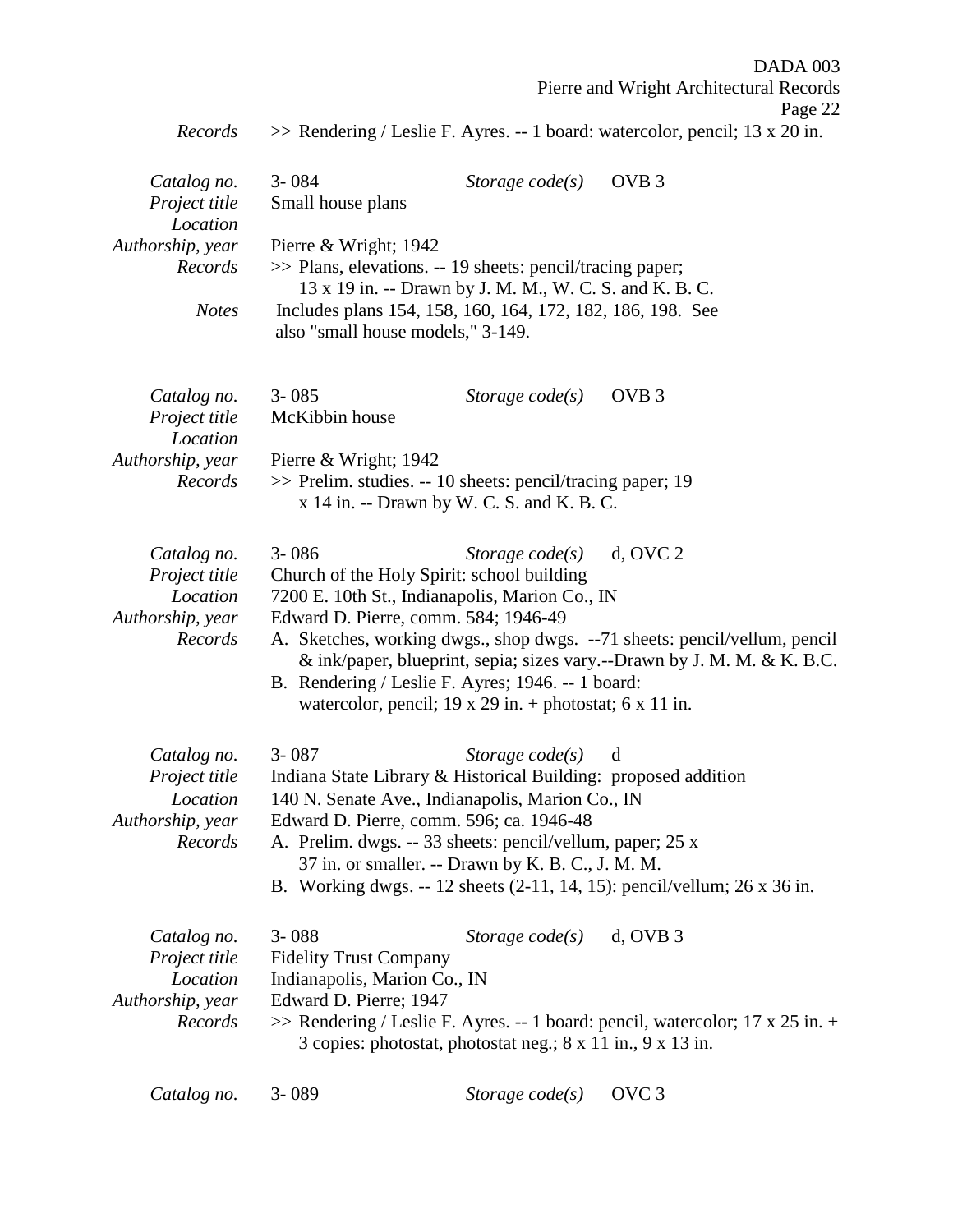| Project title                                                                           | One-story house                                                                                                                                                                                                                                                                                                                                                                                                                                                             | г аgс |
|-----------------------------------------------------------------------------------------|-----------------------------------------------------------------------------------------------------------------------------------------------------------------------------------------------------------------------------------------------------------------------------------------------------------------------------------------------------------------------------------------------------------------------------------------------------------------------------|-------|
| Location<br>Authorship, year<br>Records                                                 | Edward D. Pierre; 1947<br>>> Rendering / Leslie F. Ayres; March 1947. -- 1 board:<br>watercolor/photostat; 16 x 27 in.                                                                                                                                                                                                                                                                                                                                                      |       |
| Catalog no.<br>Project title<br>Location<br>Authorship, year<br>Records                 | OVC <sub>3</sub><br>$3 - 090.1$<br>Storage $code(s)$<br>Pt. Audubon Gardens.<br>Layman Ave. at 37th St, Indianapolis, Marion Co., IN<br>Edward D. Pierre; 1950<br>$\gg$ Subdivision plot plan. -- 1 sheet: pencil/vellum; 18 x<br>24 in. -- Drawn by D. B. H.                                                                                                                                                                                                               |       |
| Catalog no.<br>Project title<br>Location<br>Authorship, year<br>Records                 | $3 - 090.2$<br>Storage $code(s)$<br>d<br>Pt. Audubon Gardens<br>Leslie Ave., Indianapolis, Marion Co., IN<br>Edward D. Pierre; ca. 1950<br>$\gg$ Subdivision plot plan. -- 1 sheet: pencil; 18 x 24 in.                                                                                                                                                                                                                                                                     |       |
| Catalog no.<br>Project title<br>Location<br>Authorship, year<br>Records<br><b>Notes</b> | $3 - 091$<br>Storage $code(s)$<br>OVC <sub>3</sub><br>Small house plans "A" through "J" (for Ostrom Realty Co.?)<br>Indianapolis, Marion Co., IN<br>Edward D. Pierre; 1947-50<br>A. Working dwgs.; ca. 1947. -- 17 sheets: pencil/vellum,<br>sepia; $18 \times 26$ in. $+ 10$ copies: blueprint<br>B. Plans, elevations; 1949-50. -- 22 sheets: pencil/vellum;<br>18 x 26 in. or smaller. -- Drawn by D. B. H. and J. M. M.<br>See also plot plans for Pt. Audubon Gardens. |       |
| Catalog no.<br>Project title<br>Location<br>Authorship, year<br>Records                 | OVC <sub>3</sub><br>$3 - 092$<br>Storage $code(s)$<br>Riddick, Thomas M., building: preliminary design<br>1432-1440 N. Meridian St., Indianapolis, Marion Co., IN<br>Edward D. Pierre; 1947<br>$\gg$ 1 sheet: photostat neg.; 13 x 24 in. -- Includes<br>Fidelity Trust Co. drive-in bank branch                                                                                                                                                                            |       |
| Catalog no.<br>Project title<br>Location<br>Authorship, year<br>Records                 | OVC <sub>3</sub><br>$3 - 093$<br>Storage $code(s)$<br>Riddick, Thomas M., building<br>1432-1440 N. Meridian St., Indianapolis, Marion Co., IN<br>Edward D. Pierre; 1949<br>>> Rendering / Leslie F. Ayres; 1949. -- 1 board: pencil;<br>15 x 26 in. $+$ 3 copies: photostat, photostat neg.; 9 x 21 in. or smaller                                                                                                                                                          |       |
| <b>Notes</b>                                                                            | Includes Fidelity Trust Co., WISH-TV, Riddick store                                                                                                                                                                                                                                                                                                                                                                                                                         |       |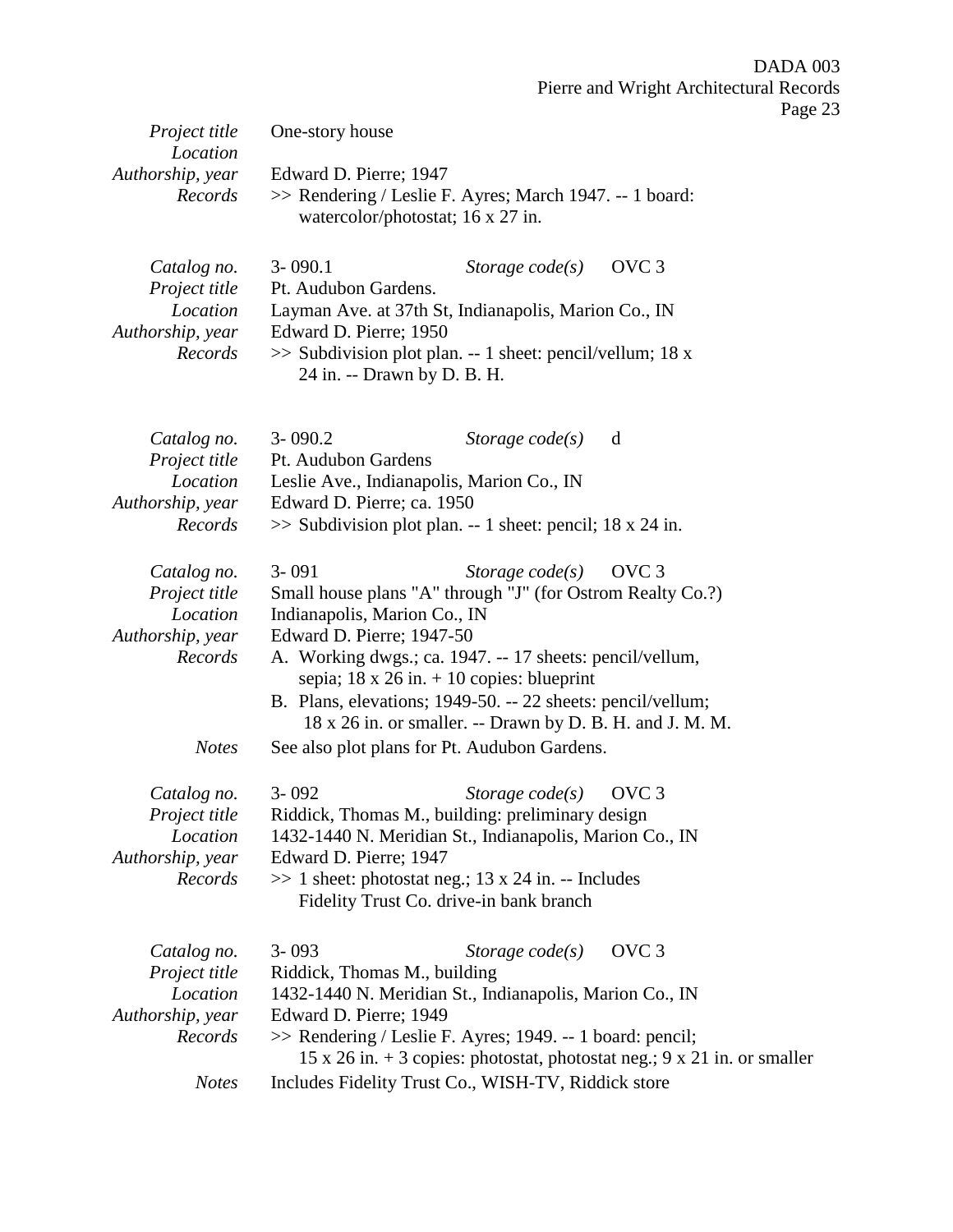|                                                              |                                                                                                                                                                                                                                                                         |                                                                                                                    | F                                                                   |
|--------------------------------------------------------------|-------------------------------------------------------------------------------------------------------------------------------------------------------------------------------------------------------------------------------------------------------------------------|--------------------------------------------------------------------------------------------------------------------|---------------------------------------------------------------------|
| Catalog no.<br>Project title<br>Location                     | $3 - 094$<br>[Small house plan variations 1-10]                                                                                                                                                                                                                         | Storage $code(s)$                                                                                                  | d, bx, OVC                                                          |
| Authorship, year<br>Records<br><b>Notes</b>                  | Edward D. Pierre; 1947-48<br>A. Plans, elevations. -- 19 sheets: pencil/vellum; 12 x 18 in.<br>B. Plans, elevations. -- 31 sheets: pencil/vellum, sepia;<br>C. Scrapbook material: Popular Home, holiday issue 1947. --<br>See also plot plans for Pt. Audubon Gardens. | 19 x 25 in. or smaller $+45$ copies: blueprint; 19 x 25 in.<br>1 v.; in box, 11 x 15 x 5 in. -- Plans on pp. 10-11 |                                                                     |
|                                                              |                                                                                                                                                                                                                                                                         |                                                                                                                    |                                                                     |
| Catalog no.<br>Project title<br>Location                     | $3 - 095$<br><b>All American Homes</b>                                                                                                                                                                                                                                  | Storage $code(s)$                                                                                                  | OVC <sub>3</sub>                                                    |
| Authorship, year<br>Records                                  | Edward D. Pierre; 1948-49<br>A. Sketches, working dwgs. -- 88 sheets: pencil, col.<br>B. 8 sets of prints. -- 40 sheets: blueprint; 18 x 25 in. or smaller                                                                                                              |                                                                                                                    | pencil, ink/paper, linen, sepia, black line; 19 x 24 in. or smaller |
| <b>Notes</b>                                                 |                                                                                                                                                                                                                                                                         |                                                                                                                    | Includes many designs and variations for plans no. 926-936 and 1026 |
| Catalog no.<br>Project title<br>Location                     | $3 - 096$<br>Duplex houses                                                                                                                                                                                                                                              | Storage $code(s)$                                                                                                  | OVC <sub>3</sub>                                                    |
| Authorship, year<br>Records                                  | Edward D. Pierre; 1949<br>$\gg$ Plans for two duplexes. -- 2 sheets: pencil/vellum; 18 x 25 in.                                                                                                                                                                         |                                                                                                                    |                                                                     |
| Catalog no.<br>Project title<br>Location                     | $3 - 097$<br>Gary, Paul, house                                                                                                                                                                                                                                          | Storage $code(s)$                                                                                                  | OVC <sub>3</sub>                                                    |
| Authorship, year                                             | 52 S. Denny St., Indianapolis, Marion Co., IN<br>Edward D. Pierre; 1949                                                                                                                                                                                                 |                                                                                                                    |                                                                     |
| Records                                                      | >> Plan, elevations, sketch. -- 4 sheets: pencil/vellum,                                                                                                                                                                                                                | ink/paper; 18 x 25 in., 9 x 12 in. -- Plan 931 F, revised                                                          |                                                                     |
| Catalog no.<br>Project title<br>Location<br>Authorship, year | $3 - 098$<br>Gambold, Willard J. & Ella H., house<br>W. 51st St., Indianapolis, Marion Co., IN<br>Edward D. Pierre, comm. 628; 1949                                                                                                                                     | Storage $code(s)$                                                                                                  | OVC <sub>3</sub>                                                    |
| Records                                                      | >> Working dwgs. -- 5 sheets: pencil/vellum; 19 x 25 in. --<br>Drawn by K. B. C.                                                                                                                                                                                        |                                                                                                                    |                                                                     |
| Catalog no.<br>Project title<br>Location                     | 3-099<br>Bell, Mr. & Mrs. Norman, house<br>Fort Wayne, Allen Co., IN                                                                                                                                                                                                    | Storage $code(s)$                                                                                                  | OVC <sub>3</sub>                                                    |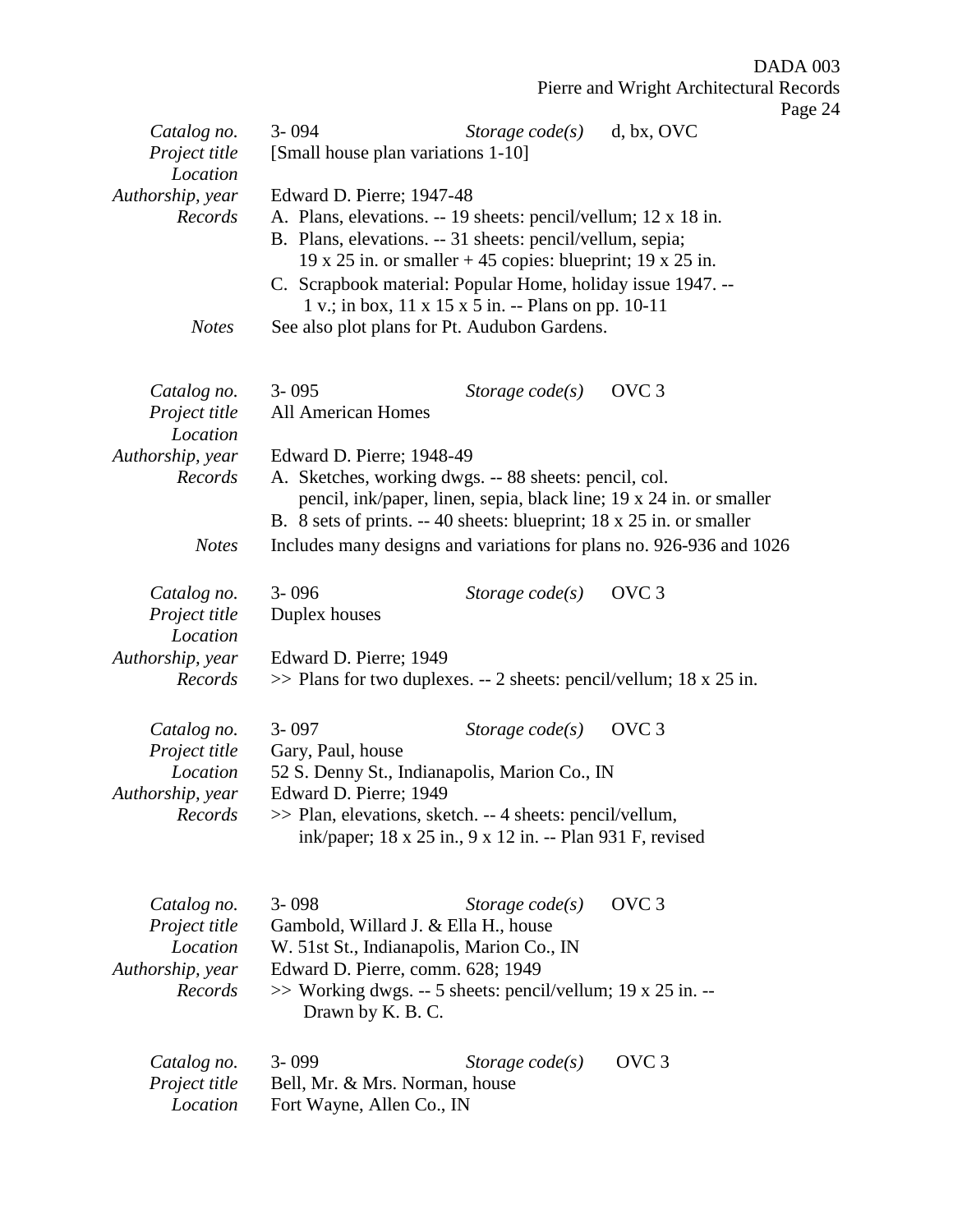Pierre and Wright Architectural Records

| Authorship, year<br>Records                                             | Edward D. Pierre, comm. 633; 1949<br>A. Working dwgs. -- 9 sheets: pencil/vellum; 18 x 25 in. --<br>Drawn by K. B. C.                                                                                                                                                                                                                                                                    |                         |                                                                           |
|-------------------------------------------------------------------------|------------------------------------------------------------------------------------------------------------------------------------------------------------------------------------------------------------------------------------------------------------------------------------------------------------------------------------------------------------------------------------------|-------------------------|---------------------------------------------------------------------------|
|                                                                         | B. Rendering. -- 1 sheet. -- c. 1: pastel/black line; 17 x<br>27 in. -- c. 2: photostat neg.; 9 x 14 in.                                                                                                                                                                                                                                                                                 |                         |                                                                           |
|                                                                         | C. Notes. -- 2 sheets: pencil; $4 \times 7$ in., $9 \times 11$ in.                                                                                                                                                                                                                                                                                                                       |                         |                                                                           |
| Catalog no.<br>Project title<br>Location<br>Authorship, year<br>Records | $3 - 100$<br>Barile, Tony & Jean, house<br>Fort Wayne, Allen Co., IN<br>Edward D. Pierre, comm. 634; 1948-1951<br>A. Working dwgs. -- 6 sheets: pencil/vellum; 18 x 24 in.<br>B. Prelim. dwgs. -- 11 sheets: pencil/vellum, pencil, col.<br>pencil/tracing paper; 18 x 25 in., 12 x 19 in.<br>C. Renderings. -- 3 sheets: pencil, pastel; 18 x 24 in.<br>D. 4 photos: $b\&w$ ; 4 x 4 in. | Storage $code(s)$       | OVC, MSS bx                                                               |
| Catalog no.<br>Project title<br>Location<br>Authorship, year<br>Records | $3 - 101$<br><b>Child Guidance Clinic</b><br>10th Street, Indianapolis, Marion Co., IN<br>Edward D. Pierre; 1949<br>$\gg$ Rendering / Schlegel. -- 1 sheet; 8 x 11 in. -- c. 1:<br>photostat. -- c. 2: photostat neg.                                                                                                                                                                    | Storage $code(s)$       | OVB <sub>3</sub>                                                          |
| Catalog no.<br>Project title<br>Location<br>Authorship, year<br>Records | $3 - 102$<br>Norways Sanitorium: preliminary plot plan<br>10th St., Indianapolis, Marion Co., IN<br>Edward D. Pierre; 1949<br>$\gg$ 1 sheet: pencil/vellum; 19 x 26 in.                                                                                                                                                                                                                  | Storage $code(s)$       | OVC <sub>3</sub>                                                          |
| Catalog no.<br>Project title<br>Location                                | $3 - 103$<br>School or library                                                                                                                                                                                                                                                                                                                                                           | Storage $code(s)$ OVB 3 |                                                                           |
| Authorship, year<br>Records                                             | Edward D. Pierre; 1949<br>>> Renderings / Schlegel. -- 3 sheets: photostat, photostat<br>neg.; 6 x 10 in., 9 x 12 in.                                                                                                                                                                                                                                                                    |                         |                                                                           |
| Catalog no.<br>Project title<br>Location                                | $3 - 104.1$<br>Modern style houses                                                                                                                                                                                                                                                                                                                                                       | Storage $code(s)$       | d                                                                         |
| Authorship, year<br>Records                                             | Edward D. Pierre; ca. 1949-54<br>Sketch plan. -- 1 sheet: pencil/tracing paper; 12 x 10 in.<br>В.<br>C. Interior perspectives & elevations. -- 4 sheets: pencil,                                                                                                                                                                                                                         |                         | A. Plans, elevations. -- 39 sheets: pencil/vellum; 19 x 36 in. or smaller |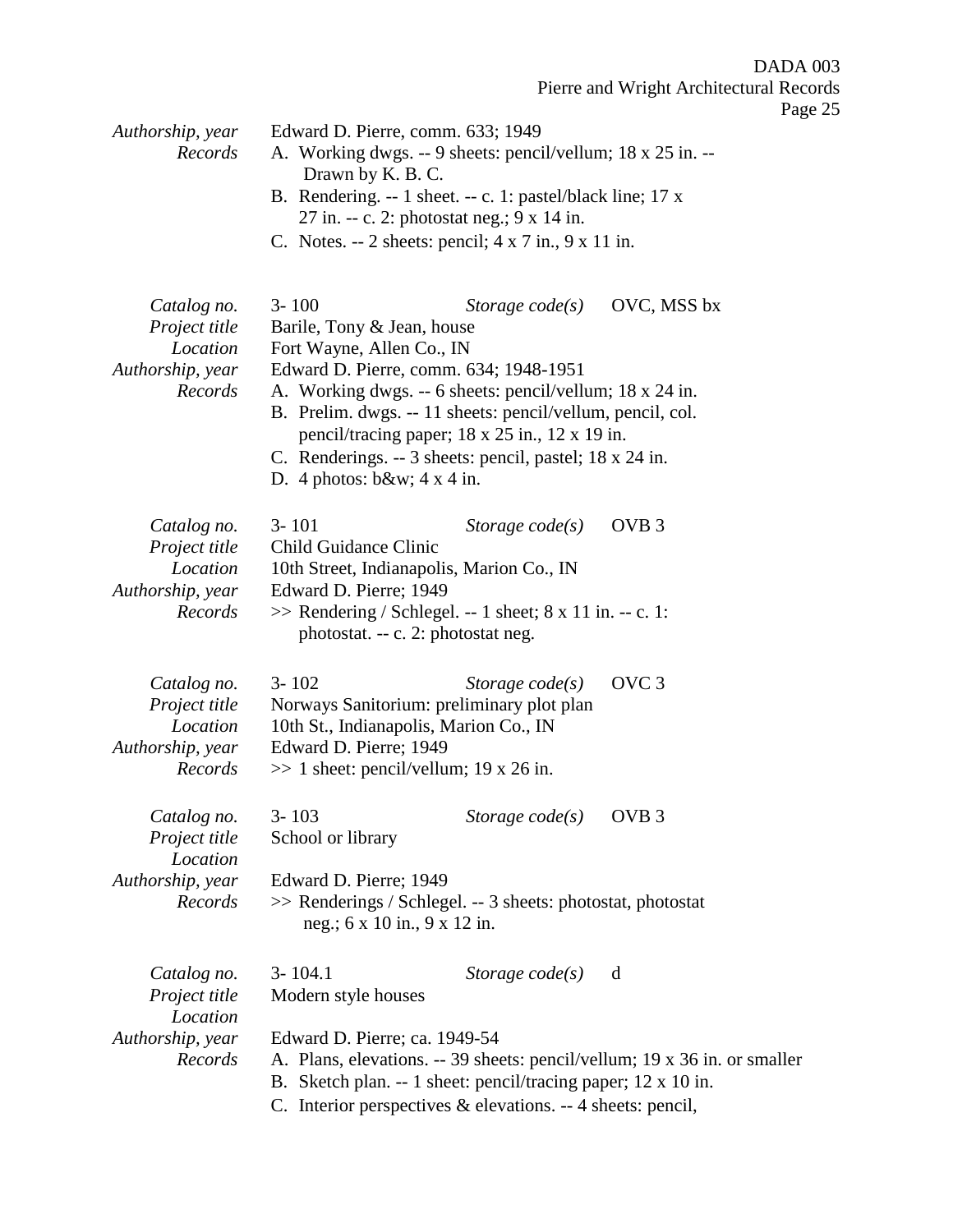|                                          | col. pencil; 6 x 24 in. or smaller                                                                                                                                        |                     |                                                                       |
|------------------------------------------|---------------------------------------------------------------------------------------------------------------------------------------------------------------------------|---------------------|-----------------------------------------------------------------------|
| <b>Notes</b>                             | Includes ca. 11 houses, unidentified                                                                                                                                      |                     |                                                                       |
| Catalog no.<br>Project title             | $3 - 104.2$<br>Duplex houses                                                                                                                                              | Storage $code(s)$   | OVC <sub>3</sub>                                                      |
| Location<br>Authorship, year             | Edward D. Pierre; 1951                                                                                                                                                    |                     |                                                                       |
| Records<br><b>Notes</b>                  | $\gg$ Plans, elevations. -- 4 sheets: pencil/vellum; 18 x 25 in.<br>Includes two schemes                                                                                  |                     |                                                                       |
| Catalog no.<br>Project title<br>Location | $3 - 105$<br>Residence and office                                                                                                                                         | Storage $code(s)$   | OVC <sub>3</sub>                                                      |
| Authorship, year                         | Edward D. Pierre; 1950                                                                                                                                                    |                     |                                                                       |
| Records                                  | $\gg$ Plans. -- 2 sheets: pencil/vellum; 18 x 25 in.                                                                                                                      |                     |                                                                       |
| Catalog no.                              | $3 - 106$                                                                                                                                                                 | Storage $code(s)$   | OVC <sub>3</sub>                                                      |
| Project title<br>Location                | Davis, Mr. & Mrs. Arnold, house<br>Indianapolis, Marion Co., IN                                                                                                           |                     |                                                                       |
| Authorship, year                         | Edward D. Pierre; 1950-51                                                                                                                                                 |                     |                                                                       |
| Records                                  | A. Prelim. dwgs., working dwgs. -- 14 sheets: pencil; 19 x<br>26 in. or smaller. -- Drawn by K. B. C. and J. M. M.<br>B. Topo. maps. $-2$ sheets: black line; 18 x 29 in. |                     |                                                                       |
| Catalog no.                              | $3 - 107$                                                                                                                                                                 | Storage $code(s)$   | d                                                                     |
| Project title<br>Location                | <b>Fire Station</b>                                                                                                                                                       |                     |                                                                       |
| Authorship, year                         | Edward D. Pierre; 1950                                                                                                                                                    |                     |                                                                       |
| Records                                  | $\gg$ Prelim. dwgs. -- 6 sheets: pencil; 25 x 36 in. or smaller                                                                                                           |                     |                                                                       |
|                                          |                                                                                                                                                                           |                     |                                                                       |
| Catalog no.                              | $3 - 108$                                                                                                                                                                 | Storage $code(s)$ d |                                                                       |
| Project title                            | Public School 78: remodeling                                                                                                                                              |                     |                                                                       |
| Location                                 | Vermont St. at Sherman, Indianapolis, Marion Co., IN                                                                                                                      |                     |                                                                       |
| Authorship, year                         | Vonnegut, Wright & Yeager, comm. 177; 1950                                                                                                                                |                     |                                                                       |
| Records                                  | $\gg$ Working dwgs. -- 2 sheets: pencil/paper; 25 x 30 in.                                                                                                                |                     |                                                                       |
| Catalog no.                              | $3 - 109$                                                                                                                                                                 | Storage $code(s)$   | OVC <sub>3</sub>                                                      |
| Project title                            | Woolery, Dr. & Mrs. R. H., house: addition                                                                                                                                |                     |                                                                       |
| Location                                 | 2020 Denson St., Bedford, Lawrence Co., IN                                                                                                                                |                     |                                                                       |
| Authorship, year                         | Edward D. Pierre, comm. 658; 1951                                                                                                                                         |                     |                                                                       |
| Records                                  | A. Prelim. dwgs. -- 4 sheets: pencil; 18 x 25 in.                                                                                                                         |                     | B. Working dwgs. -- 8 sheets: pencil; 18 x 25 in. - Drawn by K. B. C. |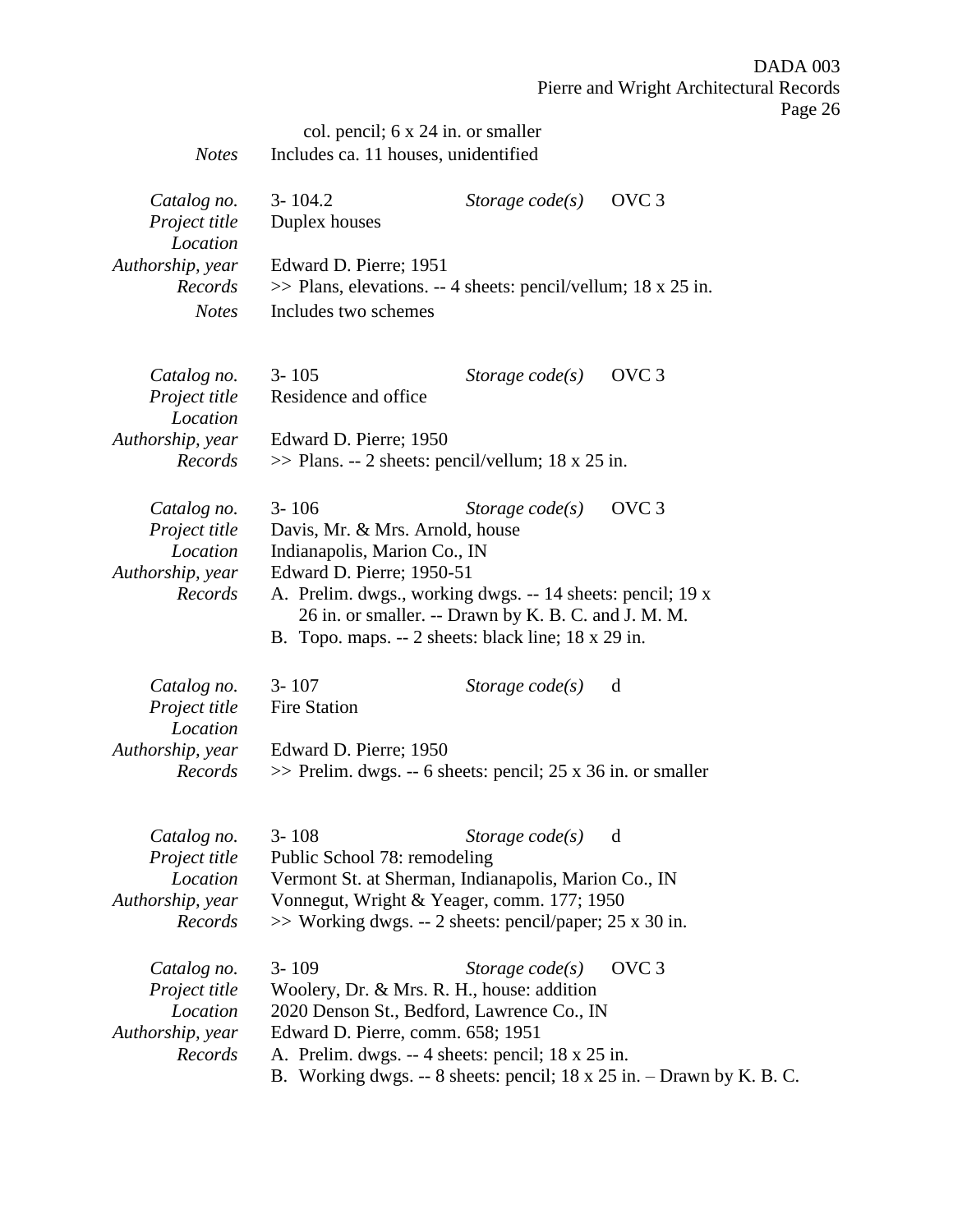Pierre and Wright Architectural Records

| Catalog no.<br>Project title<br>Location<br>Authorship, year<br>Records | $3 - 110$<br>Small house plans "K", "L", & "M" for the Home Building Company<br>Audubon Rd. at 37th St, Indianapolis, Marion Co., IN<br>Edward D. Pierre; 1951<br>B. Plot plan. 1 sheet: pencil/vellum; 18 x 24 in.    | Storage $code(s)$ | OVC <sub>3</sub><br>A. Prelim. dwgs., working dwgs. -- 16 sheets: pencil/vellum; 18 x 24 in.    |
|-------------------------------------------------------------------------|------------------------------------------------------------------------------------------------------------------------------------------------------------------------------------------------------------------------|-------------------|-------------------------------------------------------------------------------------------------|
| Catalog no.<br>Project title<br>Location<br>Authorship, year<br>Records | $3 - 111$<br>Appel, Mr. & Mrs. Fredrick G., house<br>[22] E. 54th St., Indianapolis, Marion Co., IN<br>Edward D. Pierre, comms. 651, 664; 1951<br>B. Working dwgs. -- 13 sheets: pencil, sepia; 18 x 25 in. or smaller | Storage $code(s)$ | OVC, d<br>A. Landscape plan / Schuyler N. Nolan; 1951.--1 sheet: blueprint; 24x29 in.           |
| Catalog no.<br>Project title<br>Location<br>Authorship, year<br>Records | $3 - 112$<br>Leininger, R. K., house<br>Rose St. at 1st St., Bloomington, Monroe Co., IN<br>Edward D. Pierre, comm. 667; 1952<br>A. Prelim. dwgs. -- 8 sheets: pencil; $18 \times 24$ in. $+ 1$ p. notes               | Storage $code(s)$ | OVC <sub>4</sub><br>B. Working dwgs. -- 14 sheets: pencil; 18 x 24 in. -- Drawn by J. M. M.     |
| Catalog no.<br>Project title<br>Location<br>Authorship, year<br>Records | $3 - 113$<br>Argast, Charles E., house<br>Lantern Rd., Indianapolis, Marion Co., IN<br>Edward D. Pierre; 1952<br>>> Prelim. dwgs., notes. -- 24 sheets: pencil, col. pencil,<br>ink; 19 x 25 in. or smaller            | Storage $code(s)$ | OVC <sub>4</sub>                                                                                |
| Catalog no.<br>Project title<br>Location<br>Authorship, year<br>Records | $3 - 114$<br>Unverzagt, Mr. & Mrs. Ed, house<br>Edward D. Pierre, comm. 674; 1952<br>>> Prelim. dwgs, working dwgs. -- 23 sheets: pencil,<br>crayon; 19 x 27 in. or smaller. -- Drawn by K. B. C.                      | Storage $code(s)$ | OVC <sub>4</sub>                                                                                |
| Catalog no.<br>Project title<br>Location<br>Authorship, year<br>Records | $3 - 115$<br>Duplex houses<br>Edward D. Pierre, comm. 676; 1952                                                                                                                                                        | Storage $code(s)$ | OVC <sub>4</sub><br>$\gg$ Working dwgs. -- 4 sheets: pencil/vellum;18x24 in.--Drawn by K. B. C. |
| Catalog no.<br>Project title                                            | $3 - 116$<br>Alpha Omicron Pi sorority house                                                                                                                                                                           | Storage $code(s)$ | d                                                                                               |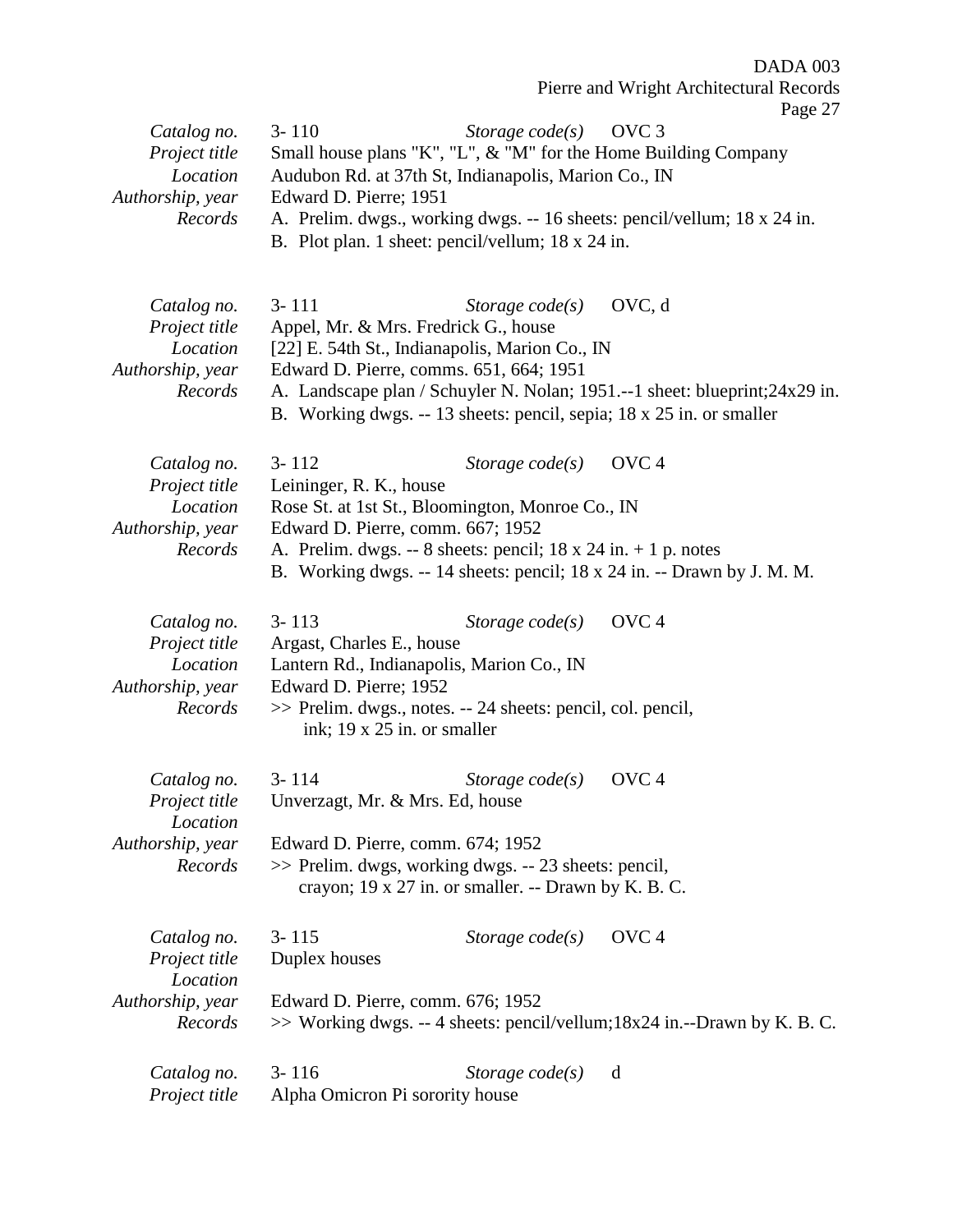$8$ 

| Location<br>Authorship, year<br>Records                                 | Page 28<br>Woodlawn Ave. at 10th, Bloomington, Monroe Co., IN<br>Edward D. Pierre, comm. 666; 1952-53<br>A. Elevations, rendering. -- 6 sheets: pencil; 22 x 36 in. or smaller<br>B. Prelim. working dwgs. -- 6 sheets: pencil; 25 x 36 in.<br>C. Working dwgs. -- 7 sheets: pencil; 25 x 36 in. -- Drawn<br>by J. M. M., J. O. L., R. C. Z.                                                                                                       |
|-------------------------------------------------------------------------|----------------------------------------------------------------------------------------------------------------------------------------------------------------------------------------------------------------------------------------------------------------------------------------------------------------------------------------------------------------------------------------------------------------------------------------------------|
| Catalog no.<br>Project title<br>Location                                | $3 - 117$<br>Storage $code(s)$<br>d, MSS, OVB<br>Greeting cards from Edward D. Pierre & Associates and<br>Louise & Ed Pierre; ca. 1948-1961                                                                                                                                                                                                                                                                                                        |
| Authorship, year<br>Records                                             | A. [Sketches] / [Edward D. Pierre; 1952-1961]. -- 21<br>sheets: pencil on trace; 13 x 10 in. or smaller.<br>B. [Masters for printing] / [Edward D. Pierre; 1954-1961]. -- 15 sheets: ink<br>on linen, photostat neg., mylar print; 20 x 12 in or smaller.<br>C. [Cards; ca. 1948-1961]. -- 13 cards: blackline and blueline print; 5 x 9<br>in. or smaller + duplicate cards and list of cards, MSS box                                            |
| Catalog no.<br>Project title<br>Location                                | OVC, d<br>$3 - 118$<br>Storage $code(s)$<br>Graphic designs for family events                                                                                                                                                                                                                                                                                                                                                                      |
| Authorship, year<br>Records                                             | Edward D. Pierre; 1952-57<br>A. Canadian holiday; 1952. -- 1 sheet: ink; 18 x 25 in. +<br>blueprint copy. -- Commemorates a family vacation<br>B. To the Mussmakers of Fergoosen Street; 1957. -- 1 sheet:<br>ink/linen; 20 x 12 in. -- Celebrates 30th wedding anniversary                                                                                                                                                                        |
| Catalog no.<br>Project title<br>Location<br>Authorship, year<br>Records | $3 - 119$<br>d, MSS, OVB<br>Storage $code(s)$<br>Saint Malachy School<br>Green Street, Brownsburg, Hendricks Co., IN<br>Edward D. Pierre, comm. 704; 1953-55<br>A. Working dwgs. -- 24 sheets: pencil/vellum, sepia, black<br>line; 26 x 38 in. -- Drawn by J. M. M., J. P. R., R. C. Z.<br>B. Plat maps, prelim. dwgs. -- 9 sheets: pencil/vellum,<br>blue line; 19 x 36 in. or smaller<br>C. Rendering. -- 1 photo: color neg.; $3 \times 3$ in. |
| Catalog no.<br>Project title<br>Location<br>Authorship, year<br>Records | $3 - 120$<br>Storage $code(s)$<br>d<br>Graham, Mr. & Mrs. Henry, house<br>Indianapolis, Marion Co., IN<br>Edward D. Pierre, comm. 688; 1953<br>A. Topo. map., prelim. dwgs. -- 9 sheets: pencil/vellum,<br>blue line; $20 \times 21$ in. or smaller                                                                                                                                                                                                |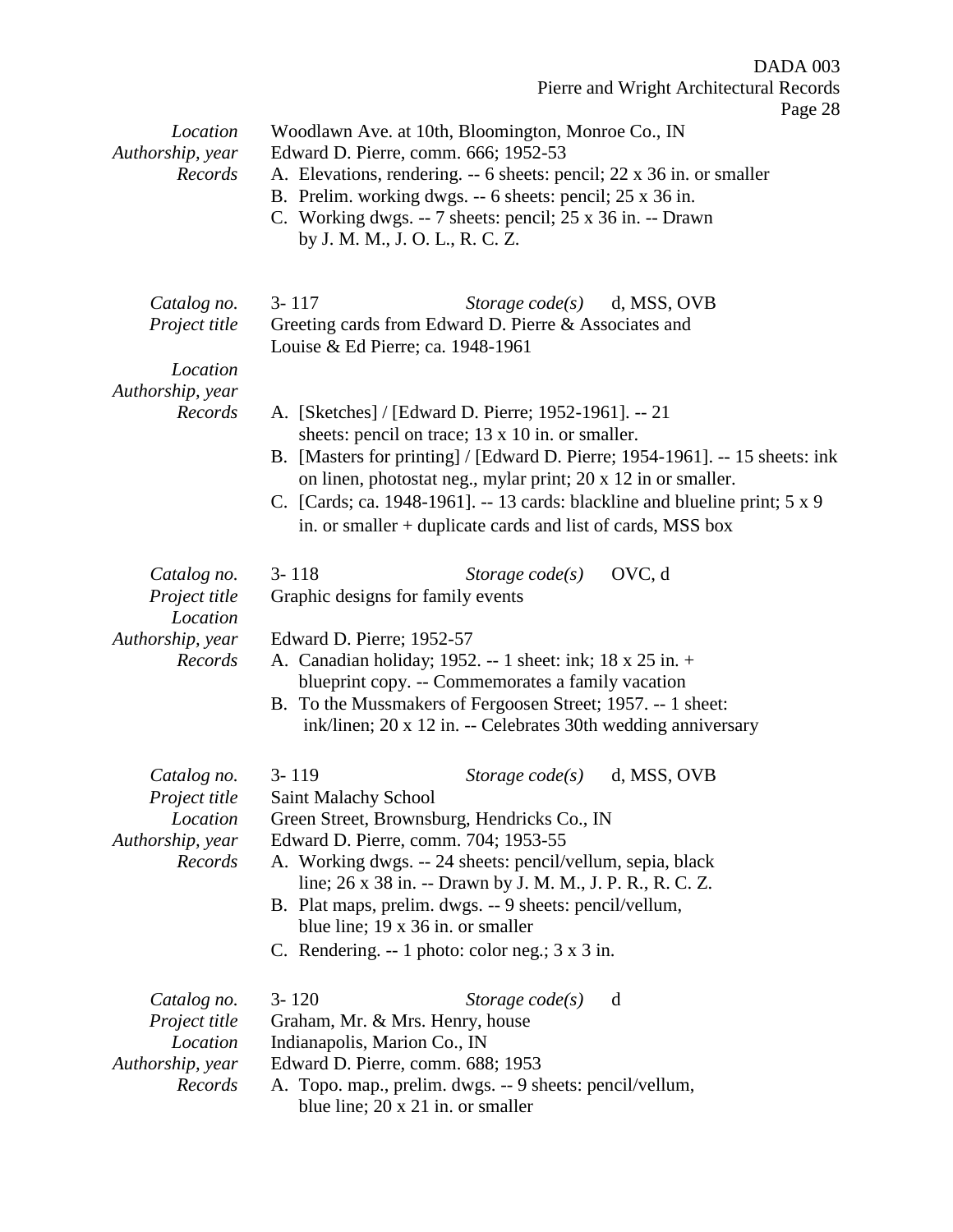B. Working dwgs. -- 9 sheets: pencil/vellum; 20 x 36 in.

| Catalog no.      | Storage $code(s)$ d<br>$3 - 121$                                            |
|------------------|-----------------------------------------------------------------------------|
| Project title    | Pierre, Mr. & Mrs. Edward D., house                                         |
| Location         | Highland Manor Court, Indianapolis, Marion Co., IN                          |
| Authorship, year | Edward D. Pierre; 1953-1955                                                 |
| Records          | >> Prelim. dwgs., working dwgs. -- 35 sheets: pencil/vellum, tracing paper; |
|                  | 26 x 57 in. or smaller. -- Drawn by J. P. R. (J. Parke Randall)             |

| Catalog no.                                                             | $3 - 122$                                                                                                                                                                                                                                                                                                                                                                            | Storage $code(s)$                                                                                                                                                                                                                                                                                                                                                                                                                                                                                                  | $d$ , OVC 4 |  |
|-------------------------------------------------------------------------|--------------------------------------------------------------------------------------------------------------------------------------------------------------------------------------------------------------------------------------------------------------------------------------------------------------------------------------------------------------------------------------|--------------------------------------------------------------------------------------------------------------------------------------------------------------------------------------------------------------------------------------------------------------------------------------------------------------------------------------------------------------------------------------------------------------------------------------------------------------------------------------------------------------------|-------------|--|
| Project title<br>Location                                               | Fidelity Trust Co.<br>College Ave., Indianapolis, Marion Co., IN                                                                                                                                                                                                                                                                                                                     |                                                                                                                                                                                                                                                                                                                                                                                                                                                                                                                    |             |  |
| Authorship, year                                                        | Edward D. Pierre, comm. 698; 1953-54                                                                                                                                                                                                                                                                                                                                                 |                                                                                                                                                                                                                                                                                                                                                                                                                                                                                                                    |             |  |
| Records                                                                 | A. Plot plan / P. E. Middleton Co.; 1954. -- 1 sheet: blueline; 18 x 30 in.<br>B. Prelim. dwgs., working dwgs. -- 31 sheets: pencil/vellum, tracing paper;<br>20 x 32 in. or smaller. -- Drawn by J. M. M., R. C. Z., and H. K. H.<br>C. Renderings. -- 2 sheets: photostat neg.; $8 \times 16$ in.; $12 \times 20$ in.<br>D. Rendering. -- 1 board: watercolor, pencil; 15 x 30 in. |                                                                                                                                                                                                                                                                                                                                                                                                                                                                                                                    |             |  |
| Catalog no.                                                             | $3 - 123$                                                                                                                                                                                                                                                                                                                                                                            | Storage $code(s)$                                                                                                                                                                                                                                                                                                                                                                                                                                                                                                  | MSS, OVB    |  |
| Project title                                                           | Indianapolis Home Show houses, 1954                                                                                                                                                                                                                                                                                                                                                  |                                                                                                                                                                                                                                                                                                                                                                                                                                                                                                                    |             |  |
| Location                                                                | Indianapolis, Marion Co., IN                                                                                                                                                                                                                                                                                                                                                         |                                                                                                                                                                                                                                                                                                                                                                                                                                                                                                                    |             |  |
| Authorship, year                                                        | Edward D. Pierre; 1954                                                                                                                                                                                                                                                                                                                                                               |                                                                                                                                                                                                                                                                                                                                                                                                                                                                                                                    |             |  |
| Records                                                                 |                                                                                                                                                                                                                                                                                                                                                                                      | A. Plans and "All American Home" logo. -- 5 sheets: print,<br>photostat, photostat neg.; 23 x 29 in. or smaller. --<br>Landscape plan by James A. Maschmeyer<br>B. Renderings. -- 7 boards: watercolor, pencil, col.<br>pencil; 20 x 30 in., 6 x 20 in. -- One rendering signed RCZ.<br>C. Exterior view. -- 1 photo: color neg.; 8 x 10 in.<br>D. Certificate of recognition. -- 6 copies: ink/linen,                                                                                                             |             |  |
|                                                                         |                                                                                                                                                                                                                                                                                                                                                                                      | photostat, photo neg.; 12 x 9 in. or smaller.                                                                                                                                                                                                                                                                                                                                                                                                                                                                      |             |  |
| Catalog no.<br>Project title<br>Location<br>Authorship, year<br>Records | $3 - 124$                                                                                                                                                                                                                                                                                                                                                                            | Storage $code(s)$<br>Alverna Retreat House: refectory and dormitory additions<br>8140 Spring Mill Rd., Indianapolis, Marion Co., IN<br>Edward D. Pierre, comm. 705; 1954-1956<br>A. Working dwgs., sketches. -- 38 sheets: pencil/vellum,<br>tracing paper, blueprint, blueline; $25 \times 36$ in. or<br>smaller. -- Drawn by J.M.M., J.P.R., R.C.Z.<br>B. Shop dwgs. -- 2 sheets: blueline; $18 \times 24$ in., $24 \times 36$ in.<br>C. Renderings. $-5$ photos: b&w neg.; $8 \times 10$ in., $7 \times 13$ in. | d, MSS      |  |
| Catalog no.                                                             | $3 - 125$                                                                                                                                                                                                                                                                                                                                                                            | Storage $code(s)$                                                                                                                                                                                                                                                                                                                                                                                                                                                                                                  | d           |  |

*Project title* Elliott, William T., house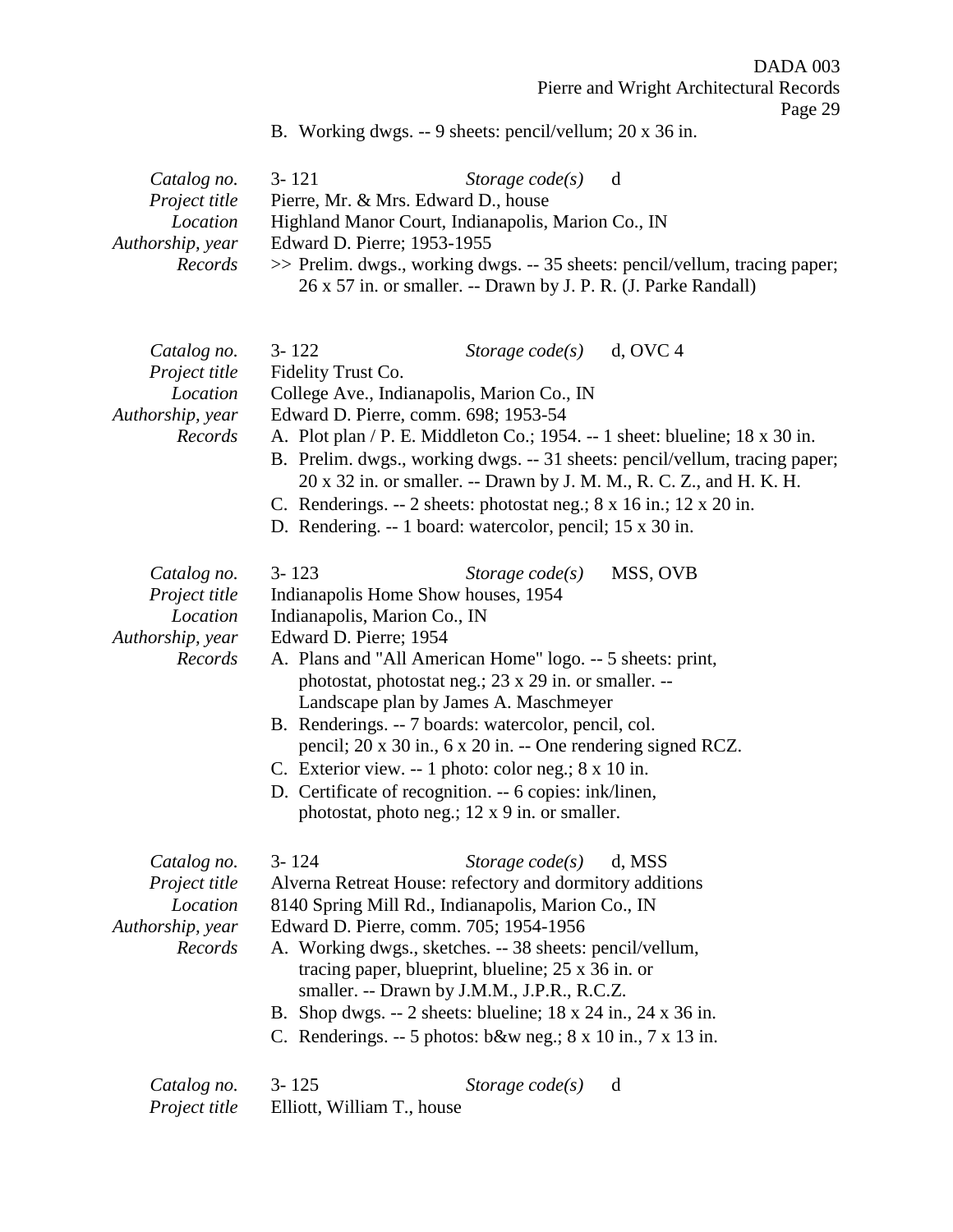| Location<br>Authorship, year                                            | $\frac{1}{2}$ ugu yu<br>7915 Morningside Dr., Indianapolis, Marion Co., IN<br>Edward D. Pierre, comm. 720; 1956-57                                                                                                                                                                                                           |
|-------------------------------------------------------------------------|------------------------------------------------------------------------------------------------------------------------------------------------------------------------------------------------------------------------------------------------------------------------------------------------------------------------------|
| Records                                                                 | >> Prelim. dwgs., working dwgs. -- 35 sheets:<br>pencil/vellum, tracing paper, sepia, blueline; 26 x 37<br>in. or smaller. -- Drawn by J. Parke Randall                                                                                                                                                                      |
| Catalog no.<br>Project title<br>Location<br>Authorship, year<br>Records | $3 - 126$<br>Storage $code(s)$<br>d<br>Public School 32: addition<br>2110 N. Illinois St., Indianapolis, Marion Co., IN<br>Edward D. Pierre, comm. 726; 1956-57<br>A. Prelim. dwgs. -- 3 sheets: pencil; 18 x 25 in.<br>B. Working dwgs. -- 16 sheets: pencil, ink/vellum; 26 x 36<br>in. or smaller. -- Drawn by J. M. M.   |
| Catalog no.<br>Project title<br>Location<br>Authorship, year<br>Records | $3 - 127$<br>Storage $code(s)$<br>d<br>Waller, Mr. & Mrs. John H., house<br>8 Brettwood Drive, Washington, Daviess Co., IN<br>Edward D. Pierre; 1956-57<br>>> Prelim. dwgs., working dwgs. -- 35 sheets: pencil/vellum, tracing paper;<br>21 x 36 in. or smaller. -- Drawn by J. Parke Randall                               |
| Catalog no.<br>Project title<br>Location<br>Authorship, year<br>Records | $3 - 128$<br><b>MSS</b><br>Storage $code(s)$<br>Tarkington Park: tennis shelter<br>Burns and Burns, Edward D. Pierre; 1957<br>$\gg$ Plan, elevation. -- 1 photo: b&w neg.; 10 x 12 in.                                                                                                                                       |
| Catalog no.<br>Project title<br>Location<br>Authorship, year<br>Records | $3 - 129$<br>Storage $code(s)$<br>d<br>Drew, Mr. & Mrs. Daniel G., house: remodeling<br>5736 Carvel Ave., Indianapolis, Marion Co., IN<br>Edward D. Pierre, comm, 735; 1958<br>A. Working dwgs. -- 7 sheets: pencil/vellum; 19 x 27 in. --<br>Drawn by R. C. Z., J. M. M.<br>B. Renderings. -- 4 sheets: pastel; 12 x 19 in. |
| Catalog no.<br>Project title<br>Location<br>Authorship, year<br>Records | OVC <sub>4</sub><br>$3 - 130$<br>Storage $code(s)$<br>Wright, Rose, studio<br>Brookville Rd @ Butler, Indianapolis, Marion Co., IN<br>Edward D. Pierre Assoc.; 1958<br>>> Prelim. dwgs., working dwgs. -- 14 sheets: pencil, ink,<br>col. pencil/vellum; 19 x 26 in. -- Drawn by J. M. M.                                    |
| Catalog no.<br>Project title                                            | $3 - 131$<br>OVB <sub>3</sub><br>Storage $code(s)$<br>Wright, Rose, house: remodeling                                                                                                                                                                                                                                        |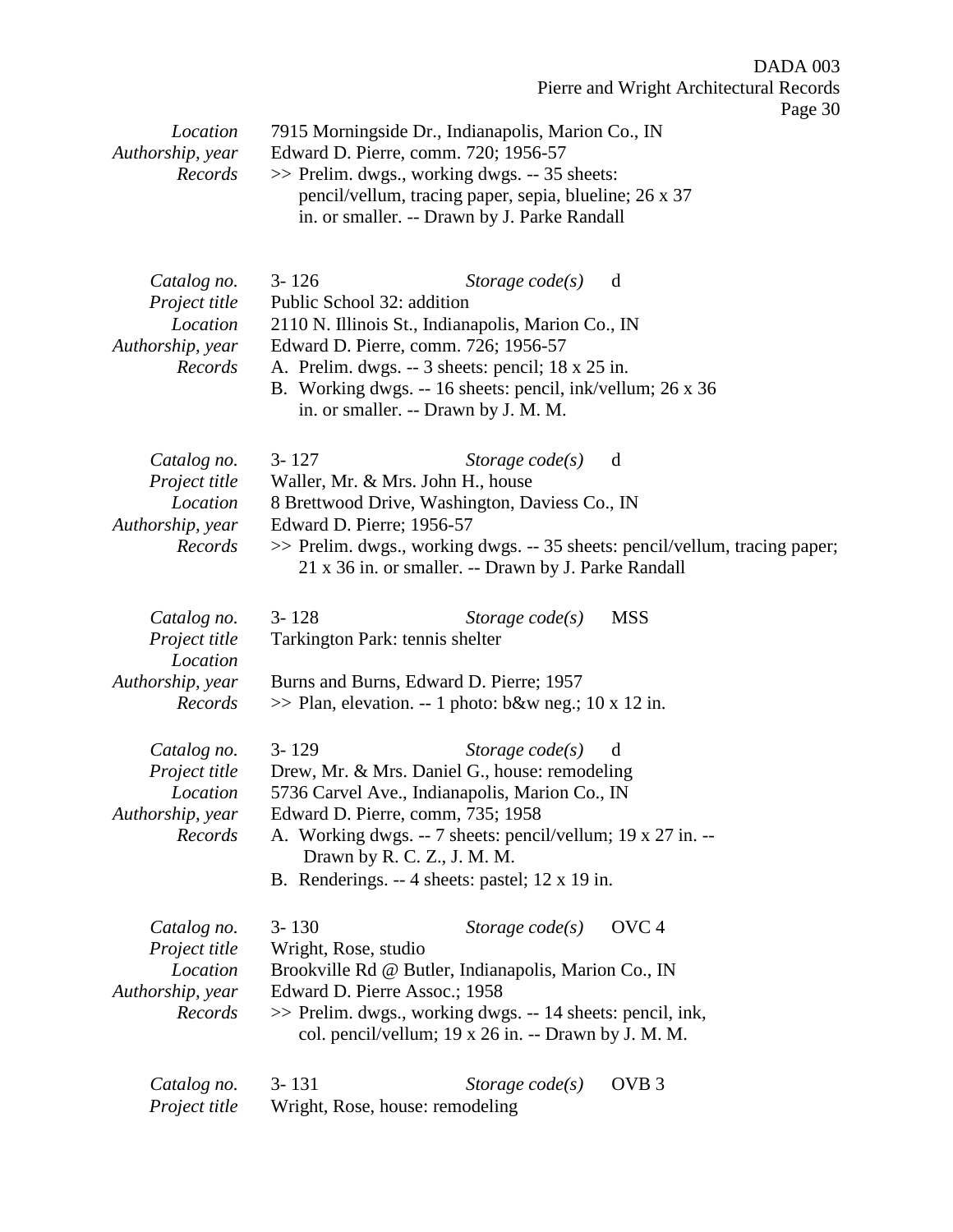| Location<br>Authorship, year<br>Records                                                 | 5335 Ohmer Ave., Indianapolis, Marion Co., IN<br>Edward D. Pierre Assoc.; 1959<br>$\gg$ Prelim. dwgs. -- 4 sheets: pencil/vellum; 15 x 18 in.                                                                                                                                                                                                                                                                                                                   |
|-----------------------------------------------------------------------------------------|-----------------------------------------------------------------------------------------------------------------------------------------------------------------------------------------------------------------------------------------------------------------------------------------------------------------------------------------------------------------------------------------------------------------------------------------------------------------|
| Catalog no.<br>Project title<br>Location<br>Authorship, year<br>Records<br><b>Notes</b> | $3 - 132$<br>Storage $code(s)$<br>OVB, OVC<br>Knights of Columbus, Our lady of Fatima Council<br>1313 S. Post Rd., Indianapolis, Marion Co., IN<br>Edward D. Pierre & Assoc., comm. 736; 1958-59<br>A. Topo. maps, working dwgs., planting plans. -- 35 sheets:<br>pencil/vellum, linen, blueline; 24 x 36 in. or smaller.<br>-- By J.M.I., R.C.Z., J.S., G.P.B.<br>B. Renderings. -- 3 boards: pencil, col. pencil; 18 x 30 in., 10 x 18 in.<br>A in drawer 85 |
| Catalog no.<br>Project title<br>Location<br>Authorship, year<br>Records<br><b>Notes</b> | $3 - 133$<br>Storage $code(s)$<br>d<br>Little Bethel Baptist Church<br>Sutherland Ave., Indianapolis, Marion Co., IN<br>Edward D. Pierre; 1960<br>$\gg$ 21 sheets: pencil/vellum; 19 x 36 in., 25 x 36 in.<br>Located at corner of Sutherland and Winthrop Aves.                                                                                                                                                                                                |
| Catalog no.<br>Project title<br>Location<br>Authorship, year<br>Records                 | $3 - 134$<br>Storage $code(s)$<br>d<br>Child Guidance Clinic of Marion Co.: addition<br>1949 E. 11th St., Indianapolis, Marion Co., IN<br>Edward D. Pierre; 1960<br>>> Working dwgs.--6 sheets: pencil/vellum;25 x 36 in.--Drawn by J. M. M.                                                                                                                                                                                                                    |
| Catalog no.<br>Project title<br>Location<br>Authorship, year<br>Records                 | OVC <sub>4</sub><br>$3 - 135$<br>Storage $code(s)$<br>Hunter, Mr. & Mrs. Hamilton, house<br>Fort Wayne, Allen Co., IN<br>Edward D. Pierre and Assoc.; 1960<br>>> Prelim. dwgs. -- 4 sheets: pencil/vellum, tracing paper,<br>blackline: 19 x 26 in. or smaller                                                                                                                                                                                                  |
| Catalog no.<br>Project title<br>Location<br>Authorship, year<br>Records                 | $3 - 136$<br>$d$ , OVC 4<br>Storage $code(s)$<br>Honeywell, Mark C., house<br>Wabash St., Wabash, Wabash Co., IN<br>Edward D. Pierre; 1961<br>A. Topo. map. -- 1 sheet: ink/vellum; 24 x 37 in.<br>B. Working dwgs. -- 34 sheets: pencil/vellum; 19 x 27 in.<br>or smaller. -- Drawn by R. N. K., J. R. T., and R. C. Z.                                                                                                                                        |

| OVA, OVB<br>$3 - 137.1$<br>Catalog no.<br>Storage $code(s)$ |
|-------------------------------------------------------------|
|-------------------------------------------------------------|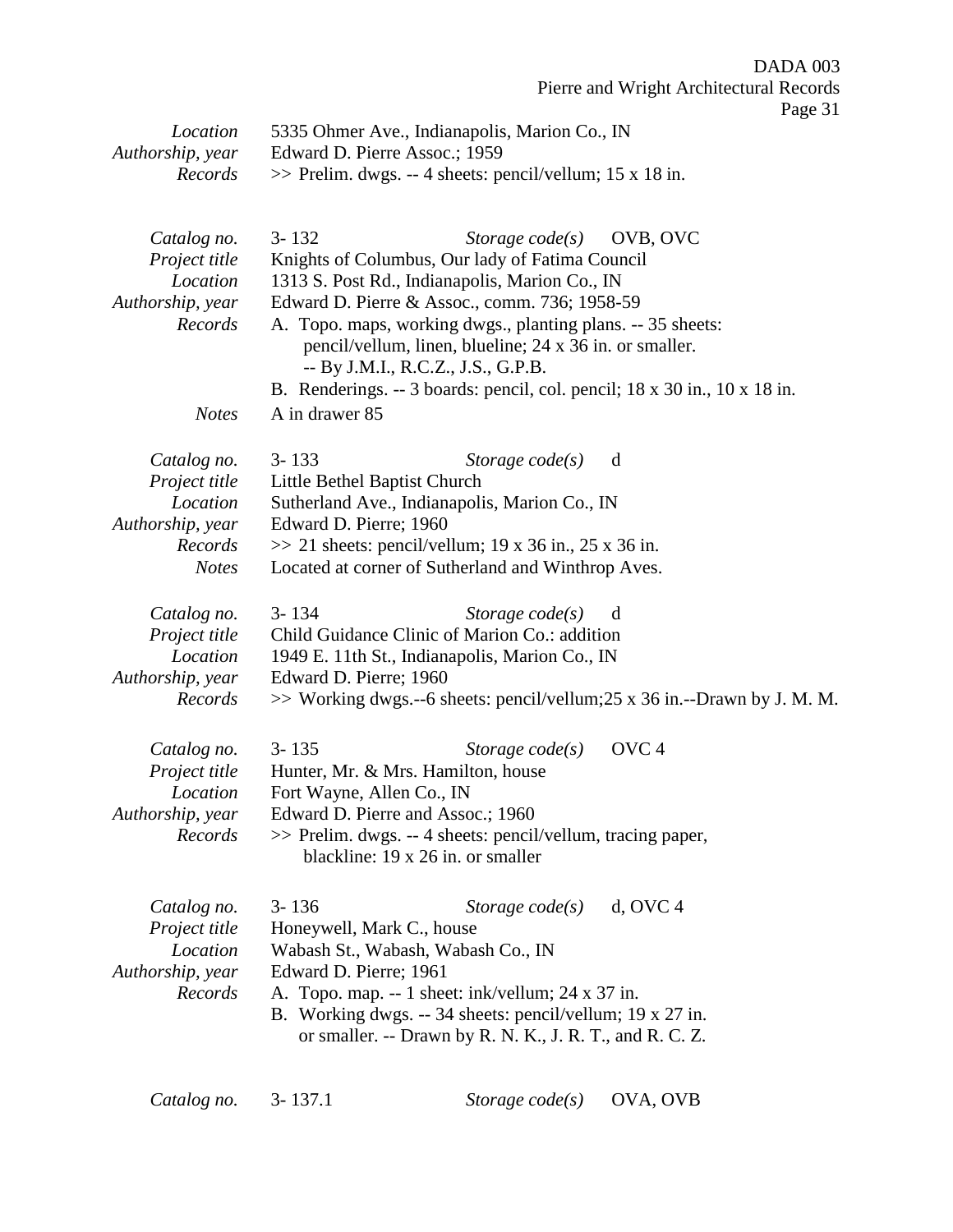| Project title    | Indianapolis25 Years Hence                                                    |  |  |  |
|------------------|-------------------------------------------------------------------------------|--|--|--|
| Location         | Indianapolis, Marion Co., IN                                                  |  |  |  |
| Authorship, year | Edward D. Pierre; 1953                                                        |  |  |  |
| Records          | A. Model / [Model Productions (Cincinnati)]. -- Scale                         |  |  |  |
|                  | 1:720. -- 6 boxes; $16 \times 20 \times 4$ in., $6 \times 8 \times 8$ in.     |  |  |  |
|                  | B. Display panels. -- 1 board: photostat; 24 x 15 in. -- 2 copies             |  |  |  |
|                  | C. Exhibition pamphlets. $-2$ leaflets (7 x 10 in.), 7 brochures (7 x 17 in.) |  |  |  |
| <b>Notes</b>     | Model and exhibit sponsored by L. Strauss & Co. -- See also                   |  |  |  |
|                  | "Cross Roads Plan."                                                           |  |  |  |
|                  |                                                                               |  |  |  |
|                  |                                                                               |  |  |  |
| Catalog no.      | $3 - 137.2$<br>MSS, d, OVB 20<br>Storage $code(s)$                            |  |  |  |
| Project title    | Cross roads plan                                                              |  |  |  |
| Location         | Indianapolis, Marion Co., IN                                                  |  |  |  |
| Authorship, year | Edward D. Pierre; ca. 1953                                                    |  |  |  |
| Records          | A. Bird's eye sketch, parking plan. -- 3 sheets: ink, col.                    |  |  |  |
|                  | pencil/linen, vellum; 18 x 22 in. or smaller. -- Two                          |  |  |  |
|                  | sheets labeled "The City of Our Children"                                     |  |  |  |
|                  | B. Plat Map. -- 1 photo: $b&w$ neg.; $8 \times 10$ in.                        |  |  |  |
|                  | C. Southwest quadrant development. -- 29 sheets: vellum, linen, Photostat     |  |  |  |
|                  | neg., photo neg., blue line, blueprint; 21 x 29 in. or smaller                |  |  |  |
|                  | D. Exhibition panels. -- 4 boards: photostat, mounted; 17 x                   |  |  |  |
|                  | 22 in. (137.2 D-1)-(137.2 D-4) OVB 20                                         |  |  |  |
| <b>Notes</b>     | See also "Indianapolis25 Years Hence"                                         |  |  |  |
|                  |                                                                               |  |  |  |
| Catalog no.      | $3 - 137.3$<br>Storage $code(s)$<br>d                                         |  |  |  |
| Project title    | Cross roads plan: base maps                                                   |  |  |  |
| Location         | Indianapolis, Marion Co., IN                                                  |  |  |  |
| Authorship, year | Edward D. Pierre; ca. 1953                                                    |  |  |  |
| Records          | >> 4 sheets: pencil/tracing paper, ink/linen,                                 |  |  |  |
|                  | photocopy/linen; 32 x 36 in. or smaller                                       |  |  |  |
|                  |                                                                               |  |  |  |
|                  |                                                                               |  |  |  |
| Catalog no.      | $3 - 138$<br>Storage $code(s)$<br>OVC <sub>4</sub>                            |  |  |  |
| Project title    | Mace's grocery store.                                                         |  |  |  |
| Location         |                                                                               |  |  |  |
| Authorship, year | Pierre & Wright, [comm. 691?]; [ca. 1935?]                                    |  |  |  |
| Records          | >> Rendering / Leslie F. Ayres. -- 1 board: pencil, col. pencil; 15 x 28 in.  |  |  |  |
|                  |                                                                               |  |  |  |
| Catalog no.      | OVC <sub>4</sub><br>$3 - 139$<br>Storage $code(s)$                            |  |  |  |
| Project title    | Shopping center                                                               |  |  |  |
| Location         |                                                                               |  |  |  |
| Authorship, year | Edward D. Pierre and Assoc.; ca. 1960s                                        |  |  |  |
| Records          |                                                                               |  |  |  |
|                  | >> Birdseye rendering.--1 board: pencil, col. pencil, watercolor; 20 x 30 in. |  |  |  |
|                  |                                                                               |  |  |  |
|                  |                                                                               |  |  |  |

| Catalog no. | $3 - 140$ | Storage code(s) OVC 4 |  |
|-------------|-----------|-----------------------|--|
|-------------|-----------|-----------------------|--|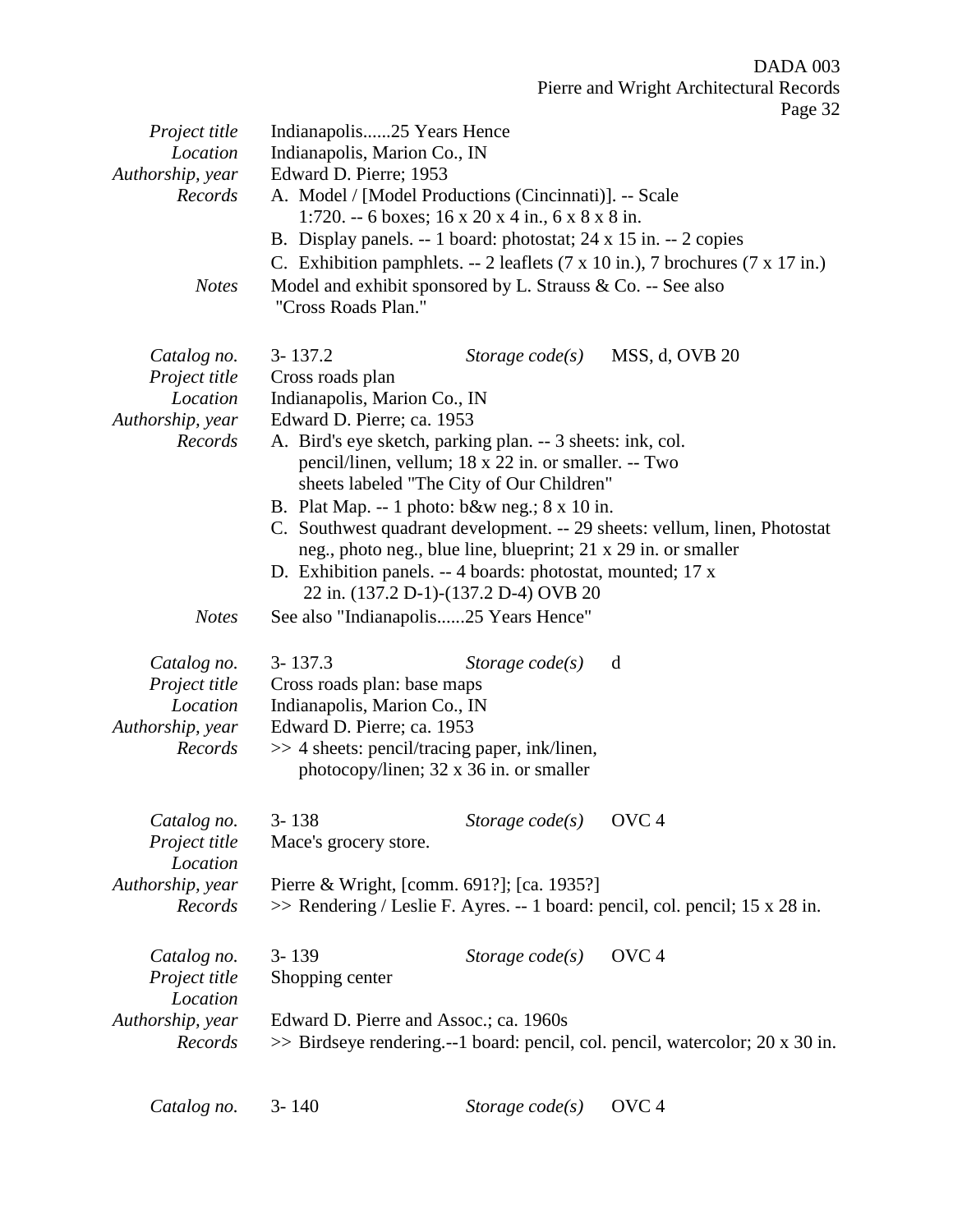|                                                                         |                                                                       |                                                                                                                                                                                                                                                                                                       | Pierre and Wright Architectural Records<br>Page 33                                                 |
|-------------------------------------------------------------------------|-----------------------------------------------------------------------|-------------------------------------------------------------------------------------------------------------------------------------------------------------------------------------------------------------------------------------------------------------------------------------------------------|----------------------------------------------------------------------------------------------------|
| Project title<br>Location                                               | Factory building                                                      |                                                                                                                                                                                                                                                                                                       |                                                                                                    |
| Authorship, year<br>Records                                             | Pierre & Wright; ca. 1930s                                            | $\gg$ Birds eye rendering. -- 1 board: pencil; 14 x 23 in.                                                                                                                                                                                                                                            |                                                                                                    |
| Catalog no.<br>Project title<br>Location<br>Authorship, year<br>Records | $3 - 141$<br>Teetor, Mr. Donald, house<br>Hagerstown, Wayne Co., IN   | Storage $code(s)$<br>Pierre & Wright, [comm. 577?]; [ca. 1927-28]<br>A. Renderings. -- 4 boards: pencil, col. pencil; 16 x 23<br>in., $14 \times 26$ in. + 2 copies: photostat neg.; $10 \times 18$ in.<br>B. Renderings. -- 2 sheets: pencil, col. pencil/tracing<br>paper; 15 x 23 in., 12 x 16 in. | OVC, OVB                                                                                           |
| Catalog no.<br>Project title<br>Location<br>Authorship, year<br>Records | $3 - 141.1$<br>Teetor, Lothair, house<br>Hagerstown, Wayne Co., IN    | Storage $code(s)$<br>Pierre & Wright, [comm. 579?]; ca. 1929                                                                                                                                                                                                                                          | OVC <sub>5</sub><br>>> Rendering/ [Leslie F. Ayres?]. -- 1 board: pencil, col. pencil; 16 x 22 in. |
| Catalog no.<br>Project title<br>Location                                | $3 - 142$<br>Tudor-revival houses                                     | Storage $code(s)$                                                                                                                                                                                                                                                                                     | OVB <sub>4</sub>                                                                                   |
| Authorship, year<br>Records<br><b>Notes</b>                             | Pierre & Wright; ca. 1920s<br>Teetor house in Hagerstown, IN          | >> Plans, rendered elevations. -- 16 sheets: pencil, col.<br>May include plans for R. Teetor house and elevs. for L.                                                                                                                                                                                  | pencil/tracing paper, photostat, photostat neg.; 15 x 17 in. or smaller                            |
| Catalog no.<br>Project title<br>Location<br>Authorship, year<br>Records | $3 - 143$<br>Pierre & Wright; ca. 1930s<br>explanatory notes, 3 pages | Storage $code(s)$<br>U.S. Post Office, Court House and Custom House<br>2nd St., Evansville, Vanderburgh Co., IN<br>$\gg$ Competition entry -- 4 boards: pencil; 30 x 22 in. +                                                                                                                         | OVC, MSS                                                                                           |
| Catalog no.<br>Project title<br>Location<br>Authorship, year<br>Records | $3 - 144$<br>Ulen, Henry C., house<br>Lebanon, Boone Co., IN          | Storage $code(s)$<br>Pierre & Wright, [comm. 460?]; ca. 1927<br>B. Exterior views. -- 2 photos: $b\&w$ ; 15 x 19 in. (B-1 & B-2)<br>C. Exterior views. -- 2 photos: $b&w$ ; 5 x 7 in.                                                                                                                 | MSS, OVB<br>A. Rendering / [Leslie F. Ayres?] .-- 1 board: pencil, col. pencil; 11 x 19 in.        |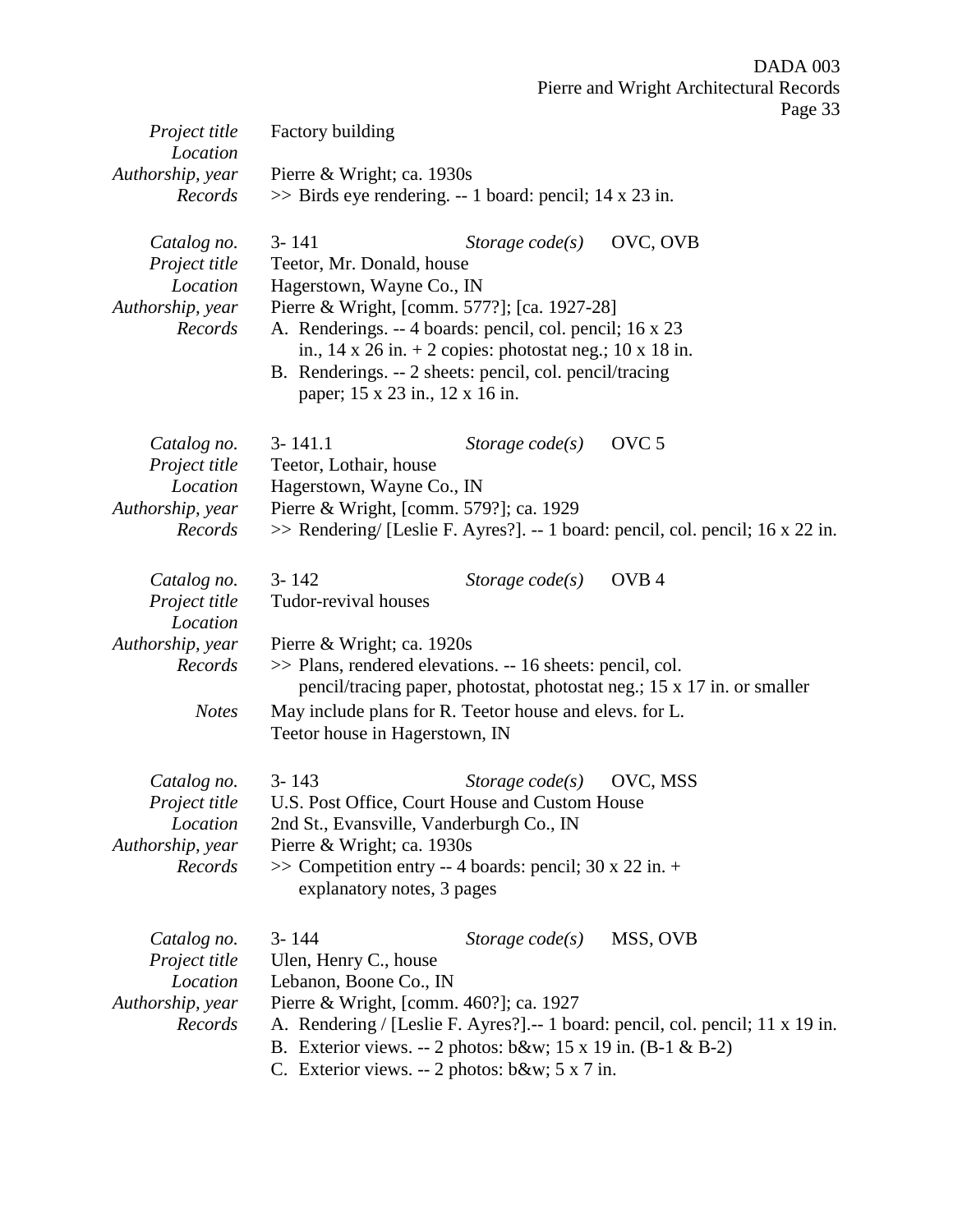Pierre and Wright Architectural Records

|                  |                                                                     |                   | Page 34                                                                         |  |
|------------------|---------------------------------------------------------------------|-------------------|---------------------------------------------------------------------------------|--|
| Catalog no.      | $3 - 145$                                                           | Storage $code(s)$ | MSS, OVB 20                                                                     |  |
| Project title    | Wocher, Frank E., house                                             |                   |                                                                                 |  |
| Location         | 5676 N. Pennsylvania St., Indianapolis, Marion Co., IN              |                   |                                                                                 |  |
| Authorship, year |                                                                     |                   | Edward D. Pierre, architect, [comm. 389?]; Ralph S. Brydon, builder; 1926       |  |
| Records          | A. Rendering / R. E. Bishop. -- 1 photo: $b$ &w 8 x 10 in.          |                   |                                                                                 |  |
|                  |                                                                     |                   |                                                                                 |  |
|                  | B. Exterior view. -- 1 photo: b&w, on tissue paper; 11 x 14         |                   |                                                                                 |  |
|                  | in. + label from mat, note bearing address                          |                   |                                                                                 |  |
| <b>Notes</b>     |                                                                     |                   | Label is imprinted "Indiana Architectural Exhibition, John Herron Art           |  |
|                  |                                                                     |                   | Institute". -- See Indianapolis Sunday Star, April 4, 1926, pt. 4, p. 46        |  |
| Catalog no.      | $3 - 146$                                                           | Storage $code(s)$ | OVB 20, MSS                                                                     |  |
| Project title    | Ma-Co Realty Company (Ma-Co Market)                                 |                   |                                                                                 |  |
| Location         | 38th St. at College Ave., Indianapolis, Marion Co., IN              |                   |                                                                                 |  |
| Authorship, year | Pierre & Wright, [comm. 470?]; 1929                                 |                   |                                                                                 |  |
| Records          | A. Rendering / R. M. Tate. -- 1 sheet. -- c. 1: photostat           |                   |                                                                                 |  |
|                  | neg.; 8 x 18 in. -- c. 2,3: photostat; 13 x 22 in.                  |                   |                                                                                 |  |
|                  | B. Exterior view. -- 1 photo: b&w 17 x 14 in.                       |                   |                                                                                 |  |
|                  |                                                                     |                   |                                                                                 |  |
|                  | C. Exterior view. -- 1 photo: $b&w$ neg.; 4 x 6 in.                 |                   |                                                                                 |  |
| <b>Notes</b>     | See Indianapolis Star, July 28, 1929                                |                   |                                                                                 |  |
| Catalog no.      | $3 - 147$                                                           | Storage $code(s)$ | d, MSS, OVC                                                                     |  |
| Project title    | <b>Oxford Gables</b>                                                |                   |                                                                                 |  |
| Location         | 320 E. 38th St., Indianapolis, Marion Co., IN                       |                   |                                                                                 |  |
| Authorship, year | Pierre & Wright, comm. 435; 1927                                    |                   |                                                                                 |  |
| Records          |                                                                     |                   | A. Renderings. -- 2 sheets: photostat, photostat neg.; 11 x 18 in., 14 x 22 in. |  |
|                  |                                                                     |                   |                                                                                 |  |
|                  | B. Exterior views. -- 3 photos: b&w, mounted; 23 x 36 in.           |                   |                                                                                 |  |
|                  | or smaller + 1 photo neg.: $b&w$ ; 4 x 7 in.                        |                   |                                                                                 |  |
| Catalog no.      | $3 - 148$                                                           | Storage $code(s)$ | d                                                                               |  |
| Project title    | <b>Bathrooms</b>                                                    |                   |                                                                                 |  |
| Location         |                                                                     |                   |                                                                                 |  |
| Authorship, year | Pierre & Wright; ca. 1930s                                          |                   |                                                                                 |  |
| Records          | $\gg$ Competition entry?. -- 2 boards: ink, watercolor; 39 x 26 in. |                   |                                                                                 |  |
|                  |                                                                     |                   |                                                                                 |  |
| Catalog no.      | $3 - 149$                                                           | Storage $code(s)$ | <b>OVA</b>                                                                      |  |
| Project title    | Small house models                                                  |                   |                                                                                 |  |
| Location         |                                                                     |                   |                                                                                 |  |
| Authorship, year | Pierre & Wright; ca. 1942                                           |                   |                                                                                 |  |
| Records          | $\gg$ 12 models: paper, cardboard; in box, 16 x 20 x 4 in.          |                   |                                                                                 |  |
| <b>Notes</b>     | See also drawings cataloged as 3-71, 3-72, 3-72.1, 3-80, and 3-84.  |                   |                                                                                 |  |
|                  |                                                                     |                   |                                                                                 |  |
| Catalog no.      | $3 - 150$                                                           | Storage $code(s)$ | OVB <sub>4</sub>                                                                |  |
|                  | Tall office building                                                |                   |                                                                                 |  |
| Project title    |                                                                     |                   |                                                                                 |  |
| Location         | Monument Circle at E. Market St., Indianapolis, Marion Co., IN      |                   |                                                                                 |  |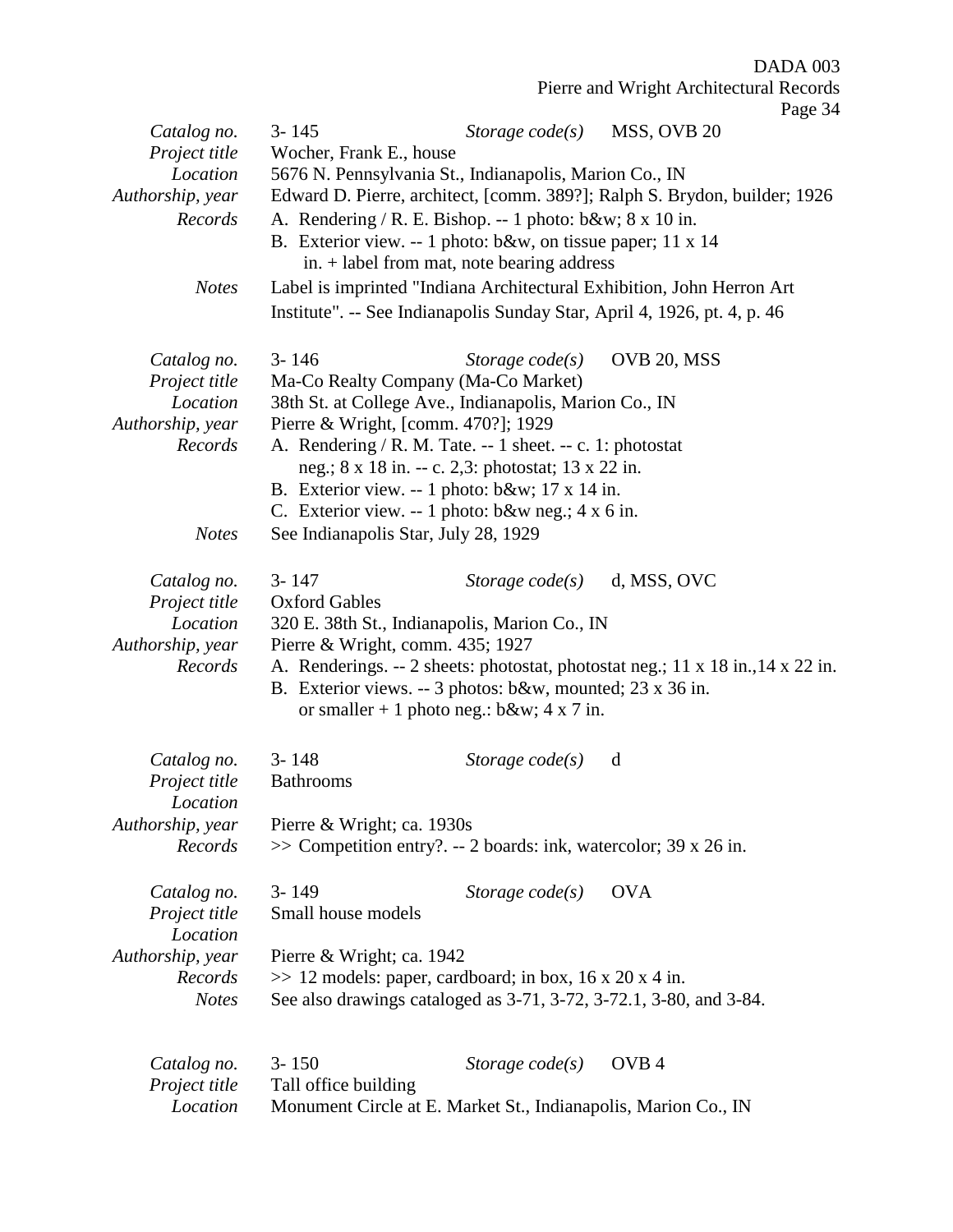| Authorship, year                         | $1 \mu_{\rm SU} 30$<br>Pierre & Wright, [comm. 535?]; [193-?]                                                                                          |
|------------------------------------------|--------------------------------------------------------------------------------------------------------------------------------------------------------|
| Records                                  | >> Rendering / Leslie F. Ayres. -- 1 board: pencil; 27 x 35<br>in. $+ 1$ copy: photostat neg.; 18 x 21 in.                                             |
| Catalog no.<br>Project title<br>Location | $3 - 150.1$<br>Storage $code(s)$<br>$\mathbf b$<br>Office building                                                                                     |
| Authorship, year                         | Pierre & Wright; ca. 1930s                                                                                                                             |
| Records                                  | $\gg$ Rendering / Leslie F. Ayres. -- 1 board: pencil; 25 x 39 in.                                                                                     |
| <b>Notes</b>                             | Fragile                                                                                                                                                |
| Catalog no.                              | OVC <sub>6</sub><br>$3 - 151$<br>Storage $code(s)$                                                                                                     |
| Project title<br>Location                | Office building for an insurance company, with gymnasium and auditorium<br>Michigan St., Indianapolis, Marion Co., IN                                  |
| Authorship, year                         | [Pierre & Wright]; $[192-?]$                                                                                                                           |
| Records                                  | $\gg$ 4 boards: pencil, ink wash; 18 x 30 in. -- Includes 1st & 2nd floor plans,<br>Michigan St. elev., transverse section. -- Boards labeled "No. 13" |
| Catalog no.                              | OVC, OVB<br>$3 - 152$<br>Storage $code(s)$                                                                                                             |
| Project title                            | Small houses (for A. A. Lewis, developer?): presentation<br>boards for 24 designs                                                                      |
| Location                                 |                                                                                                                                                        |
| Authorship, year<br>Records              | [Pierre & Wright]; [ca. 1940]<br>A. 17 boards: pencil; $20 \times 15$ in. $+ 12$ mounted photostats                                                    |
|                                          | (col.; 14 x 10), 21 photostats & negs. $(17 \times 13, 14 \times$                                                                                      |
|                                          | 10), 9 col. photostats (27 x 20) (3-152-A1)-(3-152-A17)                                                                                                |
|                                          | B. 6 boards: pencil; $27 \times 20$ in. $+ 2$ photostats (col.; $26 \times$<br>20 in.). -- Includes designs no. 76, 94, 96, 98, 100, 102               |
|                                          | C. 1 board: col. marker/photostat; $24 \times 18$ in. $+ 1$ mounted photostat (col.;                                                                   |
|                                          | 14 x 10), 2 photostats (27 x 20, 24 x 18 in.), 1 photostat neg. (18 x 13)                                                                              |
| <b>Notes</b>                             | Paint specifications on verso of large board                                                                                                           |
| Catalog no.                              | $3 - 153$<br>Storage $code(s)$<br>OVB <sub>4</sub>                                                                                                     |
| Project title                            | Shopping building, contains Kerr's Pharmacy, The<br>Kroger, Bruce's Bakery and Food Shoppe, Erber Hardware                                             |
| Location                                 | 54th and College Ave., Indianapolis, Marion Co., IN                                                                                                    |
| Authorship, year                         | Pierre & Wright; 1928                                                                                                                                  |
| Records                                  | >> Exterior view. -- 1 board: b&w photo, mounted; 16 x 21 in.                                                                                          |
|                                          |                                                                                                                                                        |

| Catalog no.          | $3 - 154$                  | Storage $code(s)$                                      | OVC, OVB |
|----------------------|----------------------------|--------------------------------------------------------|----------|
| <i>Project title</i> | Van Riper, Guernsey, house |                                                        |          |
| Location             |                            | 5686 N. Pennsylvania St., Indianapolis, Marion Co., IN |          |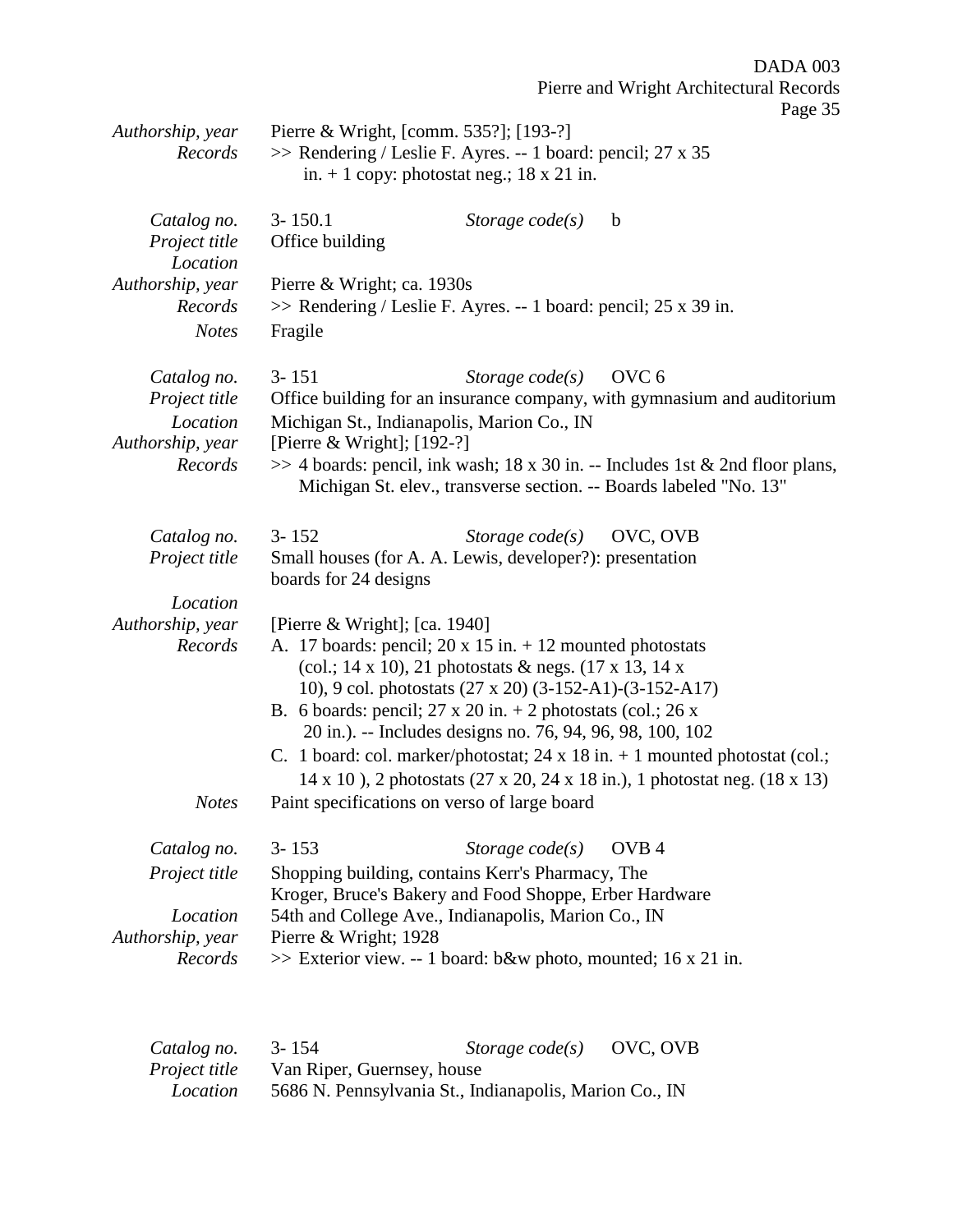| Authorship, year<br>Records<br><b>Notes</b>                                             | Pierre & Wright, [comm. 431?]; 1928<br>See Indianapolis News, May 12, 1928 | A. Rendering / [Leslie F. Ayres]. -- 1 board: pencil; 18 x 26 in.<br>B. Exterior view. -- 1 photo: b&w, mounted; 17 x 21 in.                                                                                                                         | C. Exterior view. -- 1 photo: $b\&w$ ; $8 \times 10$ in. in box, $11 \times 15 \times 5$ in.            |
|-----------------------------------------------------------------------------------------|----------------------------------------------------------------------------|------------------------------------------------------------------------------------------------------------------------------------------------------------------------------------------------------------------------------------------------------|---------------------------------------------------------------------------------------------------------|
| Catalog no.<br>Project title<br>Location<br>Authorship, year<br>Records                 | $3 - 155$<br>Bernatz, Louis J., house<br>contractors; 1927                 | Storage $code(s)$<br>4445 Washington Blvd., Indianapolis, Marion Co., IN<br>Pierre & Wright, architects, comm. 429?; Donald<br>B.Johnston, landscape architect; George & Joseph Adrian,<br>A. Exterior views. -- 2 photos: b&w, mounted; 17 x 21 in. | OVB, bx<br>B. Exterior view. -- 1 photo: $b\&w$ ; $8 \times 10$ in. in box, $11 \times 15 \times 5$ in. |
| Catalog no.<br>Project title<br>Location<br>Authorship, year<br>Records<br><b>Notes</b> | $3 - 156$<br>[Pierre & Wright]; $[193-?]$                                  | Storage $code(s)$<br>Shopping building, contains Geo. Pardell Flower Shops<br>16th St. at Capital, Indianapolis, Marion Co., IN<br>$\gg$ 1 board: b&w photo, mounted; 16 x 21 in.<br>Thos. A. Moynahan Construction Co., owners                      | OVB <sub>4</sub>                                                                                        |
| Catalog no.<br>Project title<br>Location<br>Authorship, year<br>Records                 | $3 - 157$<br>Pierre & Wright; ca. 1927                                     | Storage $code(s)$<br>Norton Automobile Co., Chrysler car dealership<br>College Ave. at 38th, Indianapolis, Marion Co., IN<br>$\gg$ 1 board: b&w photo, mounted; 16 x 21 in.                                                                          | OVB <sub>4</sub>                                                                                        |
| Catalog no.<br>Project title<br>Location<br>Authorship, year<br>Records                 | $3 - 158$<br>Colonial revival house<br>Pierre & Wright; ca. 1920s          | Storage $code(s)$<br>$\gg$ 1 board: b&w photo, mounted; 17 x 21 in.                                                                                                                                                                                  | OVB <sub>4</sub>                                                                                        |
| Catalog no.<br>Project title<br>Location<br>Authorship, year<br>Records<br><b>Notes</b> | $3 - 159$<br>Pierre & Wright; 1927<br>comm. 485, 488, or 494.              | Storage $code(s)$<br>Retail stores for 46th and College Realty Co.<br>46th St. @ College Ave, Indianapolis, Marion Co., IN<br>$\gg$ Exterior view. -- 1 photo: b&w, mounted; 16 x 21 in.<br>See Indianapolis [Star?], Oct. 20, 1927. Project may be  | OVB <sub>4</sub>                                                                                        |
| Catalog no.<br>Project title                                                            | $3 - 160$<br><b>Mustard Pot</b>                                            | Storage $code(s)$                                                                                                                                                                                                                                    | OVB <sub>5</sub>                                                                                        |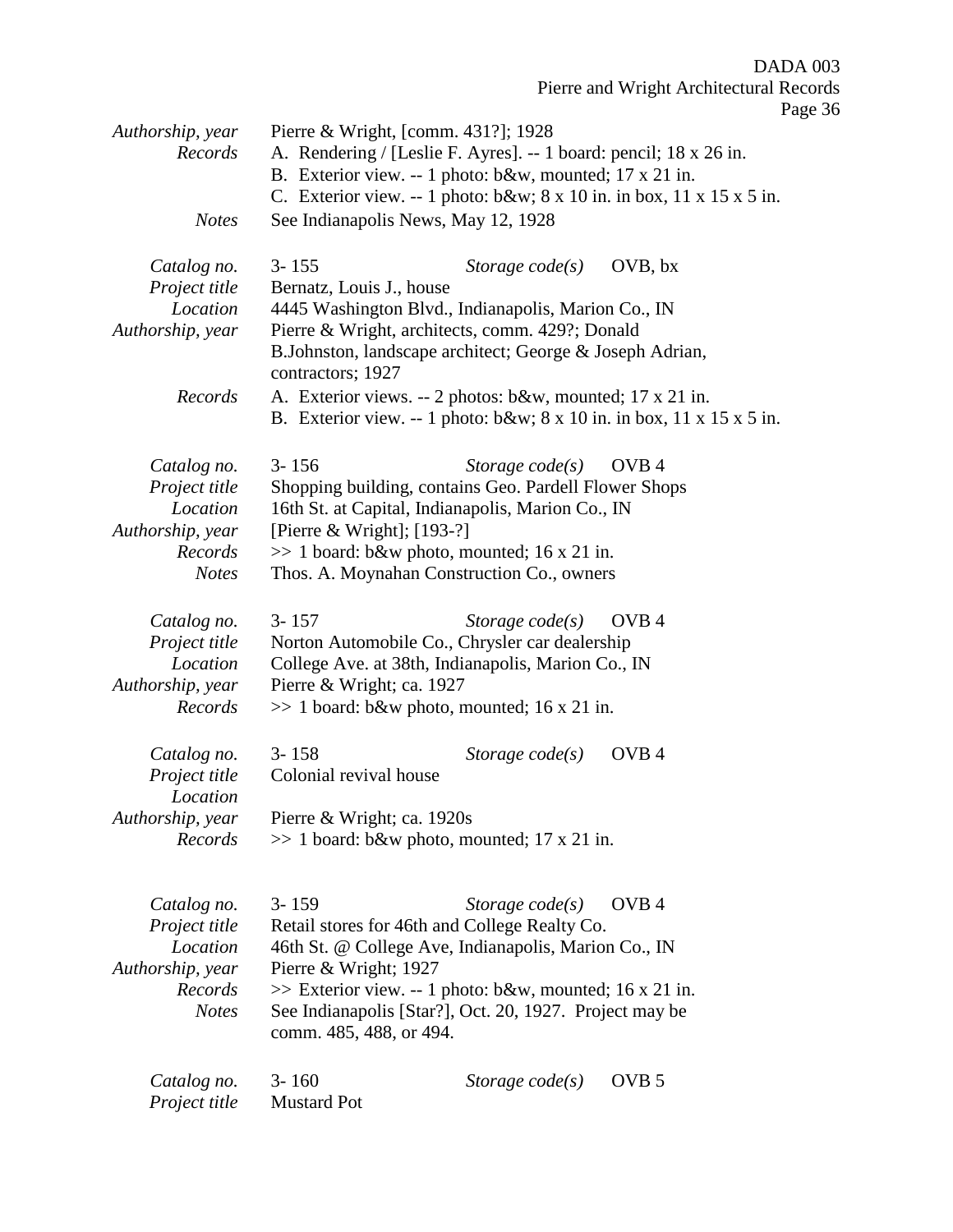| Location<br>Authorship, year<br>Records                                                 | Pierre & Wright, comm. 614; [ca. 1930]<br>A. Rendering. -- 1 sheet: photostat neg.; 11 x 17 in.<br>B. Exterior view. -- 1 photo: b&w 13 x 17 in.                                                                                                                                                |                                                                      |                                                                                               |
|-----------------------------------------------------------------------------------------|-------------------------------------------------------------------------------------------------------------------------------------------------------------------------------------------------------------------------------------------------------------------------------------------------|----------------------------------------------------------------------|-----------------------------------------------------------------------------------------------|
| Catalog no.<br>Project title<br>Location<br>Authorship, year<br>Records<br><b>Notes</b> | $3 - 161$<br>Kaufman, T. F., house<br>1136 W. 56th St., Indianapolis, Marion Co., IN<br>[Pierre & Wright, comm. 427?]; [1929-30?]<br>>> [Exterior view / Stoughton. -- 1 photo: b&w 21 x 19 in.<br>Landscape architect was Donald B. Johnston according to<br>Indianapolis Star, March 16, 1930 | Storage $code(s)$                                                    | OVB <sub>5</sub>                                                                              |
| Catalog no.<br>Project title<br>Location<br>Authorship, year<br>Records<br><b>Notes</b> | $3 - 162$<br><b>Tuckaway Country Club</b><br>Nashville, Brown Co., IN<br>Pierre & Wright, [comm. 499?]; 1928<br>>> Rendering / Leslie F. Ayres. -- 1 board: pencil; 14 x 19<br>See Indianapolis Sunday Star, March 25, 1928                                                                     | Storage $code(s)$                                                    | OVB <sub>5</sub><br>in. + 2 copies: photostat, photostat neg.; $9 \times 13$ in., 11 x 18 in. |
| Catalog no.<br>Project title<br>Location<br>Authorship, year<br>Records                 | $3 - 163$<br>Dutch colonial revival house<br>Pierre & Wright; ca. 1930s<br>>> Rendering / Leslie F. Ayres. -- 1 board: pencil; 19 x 26                                                                                                                                                          | Storage $code(s)$                                                    | OVC, OVB<br>in. + 2 copies: photostat, photostat neg.; 11 x 18 in., 9 x 14 in.                |
| Catalog no.<br>Project title<br>Location<br>Authorship, year<br>Records                 | $3 - 164$<br>Indianapolis Plan<br>Indianapolis, Marion Co., IN<br>Construction League of Indianapolis; 1936<br>A. Newspaper article / E. D. Pierre. -- 1 sheet; 18 x 24<br>B. Organizational chart. -- 1 board: photostat, mounted; 24                                                          | Storage $code(s)$<br>$x$ 18 in. + 1 copy: photostat neg.; 11 x 9 in. | OVC, OVB<br>in. -- 9 copies. -- Offprint from Indianapolis Sunday Star, Nov. 29, 1936         |
| Catalog no.<br>Project title<br>Location<br>Authorship, year<br>Records                 | $3 - 165$<br>G. T. Fish residence<br>Pierre & Wright, [comm. 625?]; ca. 1931<br>>> Renderings / Leslie F. Ayres. -- 3 boards: pencil, col.<br>pencil; 19 x 24 in. or smaller                                                                                                                    | Storage $code(s)$                                                    | OVC, OVB                                                                                      |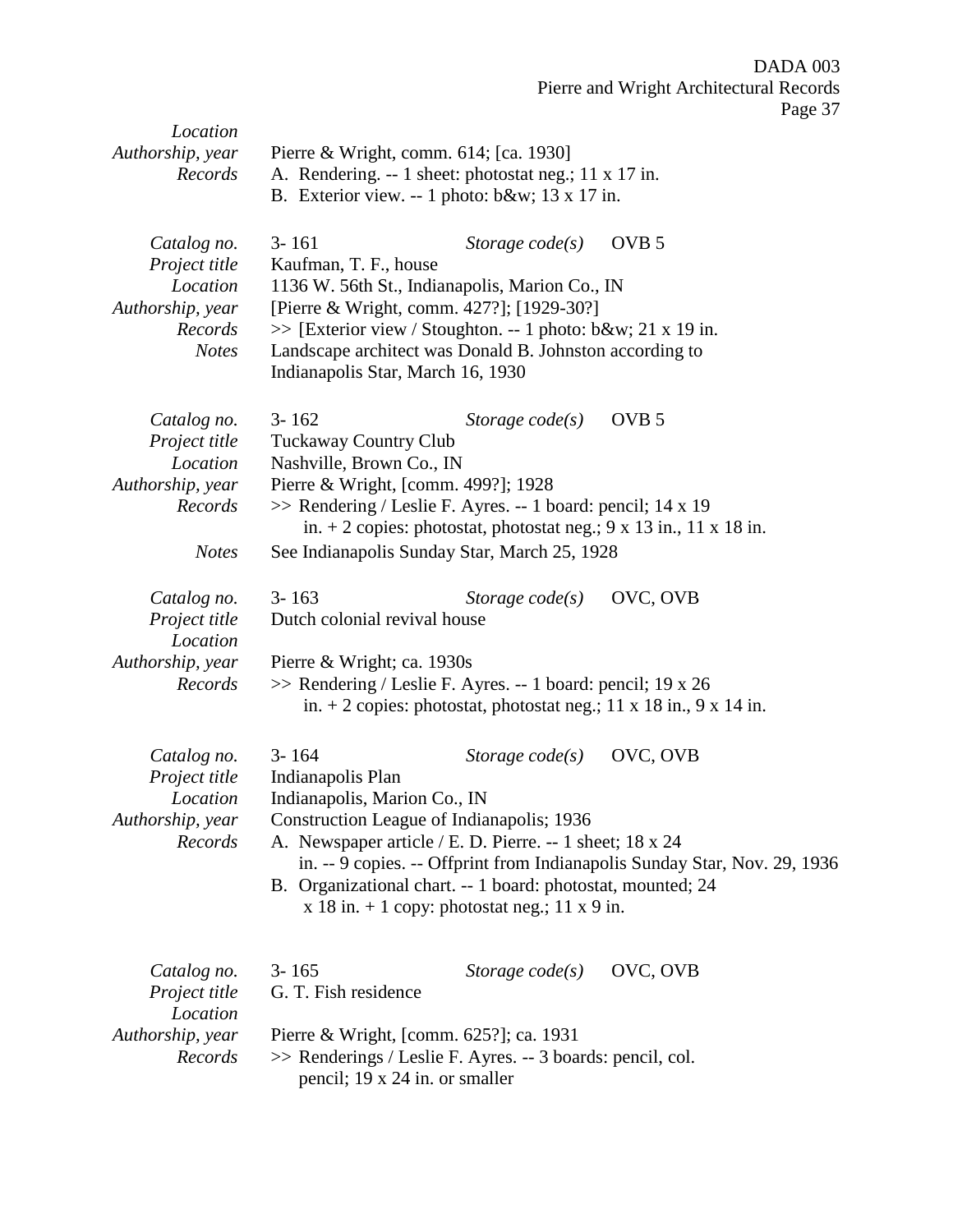|                                          |                                                                                                           |                   | Page 38                                                                        |
|------------------------------------------|-----------------------------------------------------------------------------------------------------------|-------------------|--------------------------------------------------------------------------------|
| Catalog no.<br>Project title             | $3 - 166$<br>English cottage                                                                              | Storage $code(s)$ | OVB <sub>5</sub>                                                               |
| Location                                 |                                                                                                           |                   |                                                                                |
| Authorship, year<br>Records              | Pierre & Wright; ca. 1920s<br>$\gg$ Sketch. -- 1 board: pencil; 14 x 21 in.                               |                   |                                                                                |
| Catalog no.                              | $3 - 167$                                                                                                 | Storage $code(s)$ | OVB <sub>5</sub>                                                               |
| Project title                            | George Adrian residence, Tudor revival style                                                              |                   |                                                                                |
| Location<br>Authorship, year             | 508 West Epler, Indianapolis, Marion Co., IN<br>Pierre & Wright, George and Joseph Adrian, builders; 1928 |                   |                                                                                |
| Records                                  |                                                                                                           |                   | >> Rendering / [Leslie F. Ayres?]. --1 board: pencil, col. pencil; 15 x 21 in. |
| Catalog no.<br>Project title<br>Location | $3 - 168$<br>English cottage style house                                                                  | Storage $code(s)$ | OVB <sub>5</sub>                                                               |
| Authorship, year                         | Pierre & Wright; ca. 1920s                                                                                |                   |                                                                                |
| Records                                  | >> Rendering / [Leslie F. Ayres?]. -- 1 board: pencil; 15 x 20 in.                                        |                   |                                                                                |
| Catalog no.                              | $3 - 169$                                                                                                 | Storage $code(s)$ | OVC <sub>6</sub>                                                               |
| Project title<br>Location                | Five-room house                                                                                           |                   |                                                                                |
| Authorship, year                         | Pierre & Wright; ca. 1920s                                                                                |                   |                                                                                |
| Records                                  | $\gg$ 1 sheet. -- c. 1: ink on card stock; 27 x 22 in. -- c.<br>2: photostat, mounted; $21 \times 17$ in. |                   |                                                                                |
| Catalog no.                              | $3 - 170$                                                                                                 | Storage $code(s)$ | OVC <sub>7</sub>                                                               |
| Project title<br>Location                | Modern house                                                                                              |                   |                                                                                |
| Authorship, year                         | Edward D. Pierre; ca. 1950s                                                                               |                   |                                                                                |
| Records                                  |                                                                                                           |                   | $\gg$ Rendering / Richard C. Zimmer. -- 1 board: watercolor; 20 x 30 in.       |
| Catalog no.                              | $3 - 171$                                                                                                 | Storage $code(s)$ | OVB <sub>5</sub>                                                               |
| Project title<br>Location                | French-style house                                                                                        |                   |                                                                                |
| Authorship, year                         | Pierre & Wright; ca. 1920s                                                                                |                   |                                                                                |
| Records                                  | $\gg$ 1 board: pencil, watercolor; 15 x 14 in.                                                            |                   |                                                                                |
| Catalog no.                              | $3 - 172$                                                                                                 | Storage $code(s)$ | OVB <sub>5</sub>                                                               |
| Project title<br>Location                | Tudor revival house                                                                                       |                   |                                                                                |
| Authorship, year                         | Pierre & Wright; ca. 1920s                                                                                |                   |                                                                                |
| Records                                  |                                                                                                           |                   | >> Rendering / [Leslie F. Ayres?]. --1 board: pencil, watercolor; 16 x 20 in.  |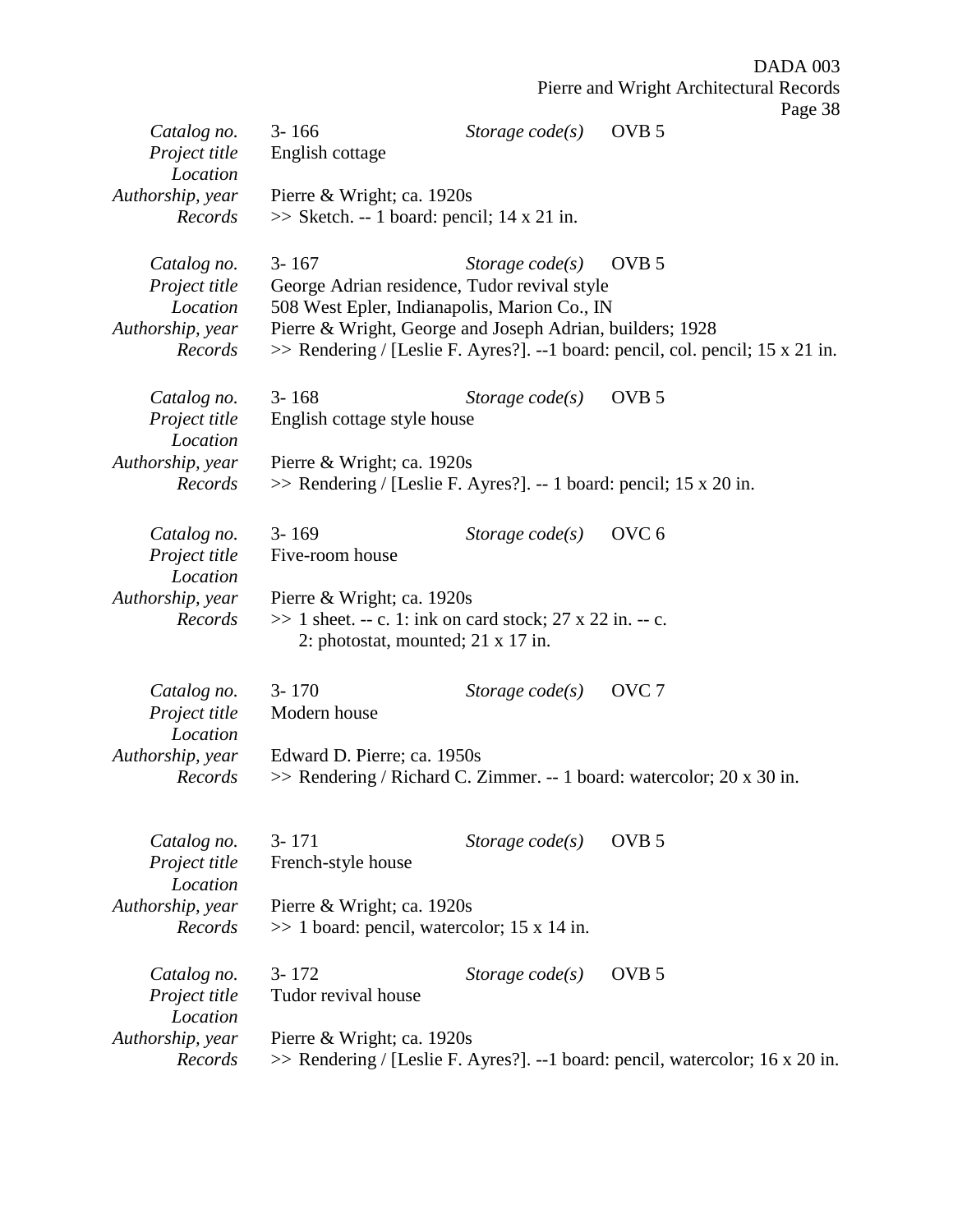Pierre and Wright Architectural Records Page 39 *Catalog no.* 3- 173 *Storage code(s)* OVC 7 *Project title* Fourteen-story office building *Location Authorship, year* Pierre & Wright; ca. 1930s *Records* >> Renderings / Leslie F. Ayres. -- 3 boards: col. pencil; 18 x 20 in., 16 x 20 in. *Notes* Authorship changed on 1 board to "Edward D. Pierre - Architect" *Catalog no.* 3- 174 *Storage code(s)* MSS, OVB 5 *Project title* Serenity prayer *Location Authorship, year* Edward D. Pierre; ca. 1960s *Records*  $\gg$  1 board: col. pencil/photostat; 18 x 16 in. + 1 photo. neg.: b&w; 5 x 8 in. *Catalog no.* 3- 175 *Storage code(s)* OVC 7 *Project title* Union Bank and Trust Company *Location Authorship, year* Edward D. Pierre; ca. 1950s *Records* >> Rendering / [Schlegel?]. -- 1 board: pencil, col. pencil; 20 x 30 in. *Catalog no.* 3- 176.1 *Storage code(s)* OVC 7 *Project title* Programs for the Indiana sesquicentennial & U.S. bicentennial *Location Authorship, year* Edward D. Pierre; [ca. 1957-60] *Records* A. Display panel. -- 1 board: ink; 30 x 23 in. -- Promotes "Indiana Beautiful." B. Reports, logos, poster designs. -- Ca. 39 items; in box, 11 x 15 x 5 in. -- Contains community planning proposals, patriotic & inspirational messages. C. Code of the stars.  $-1$  board: ink; 23 x 22 in.  $+$ copies: 2 photo negs., 5 prints; in box,  $11 \times 15 \times 5$  in. *Catalog no.* 3- 176.2 *Storage code(s)* d,OVB 5 *Project title* Indianapolis plan, programs for the Indiana sesquicentennial *Location* Indianapolis, Marion Co., IN *Authorship, year* Edward D. Pierre, et. al; ca. 1957-60 *Records* >> Scrapbook material. -- 8 items: newsprint; 16 x 24 in. or smaller *Notes* Contains excerpts from various issues of Indianapolis Star and Indianapolis Times, 1957-60 *Catalog no.* 3- 176.3 *Storage code(s)* OVB 5 *Project title* Lincoln sesquicentennial, 1959

DADA 003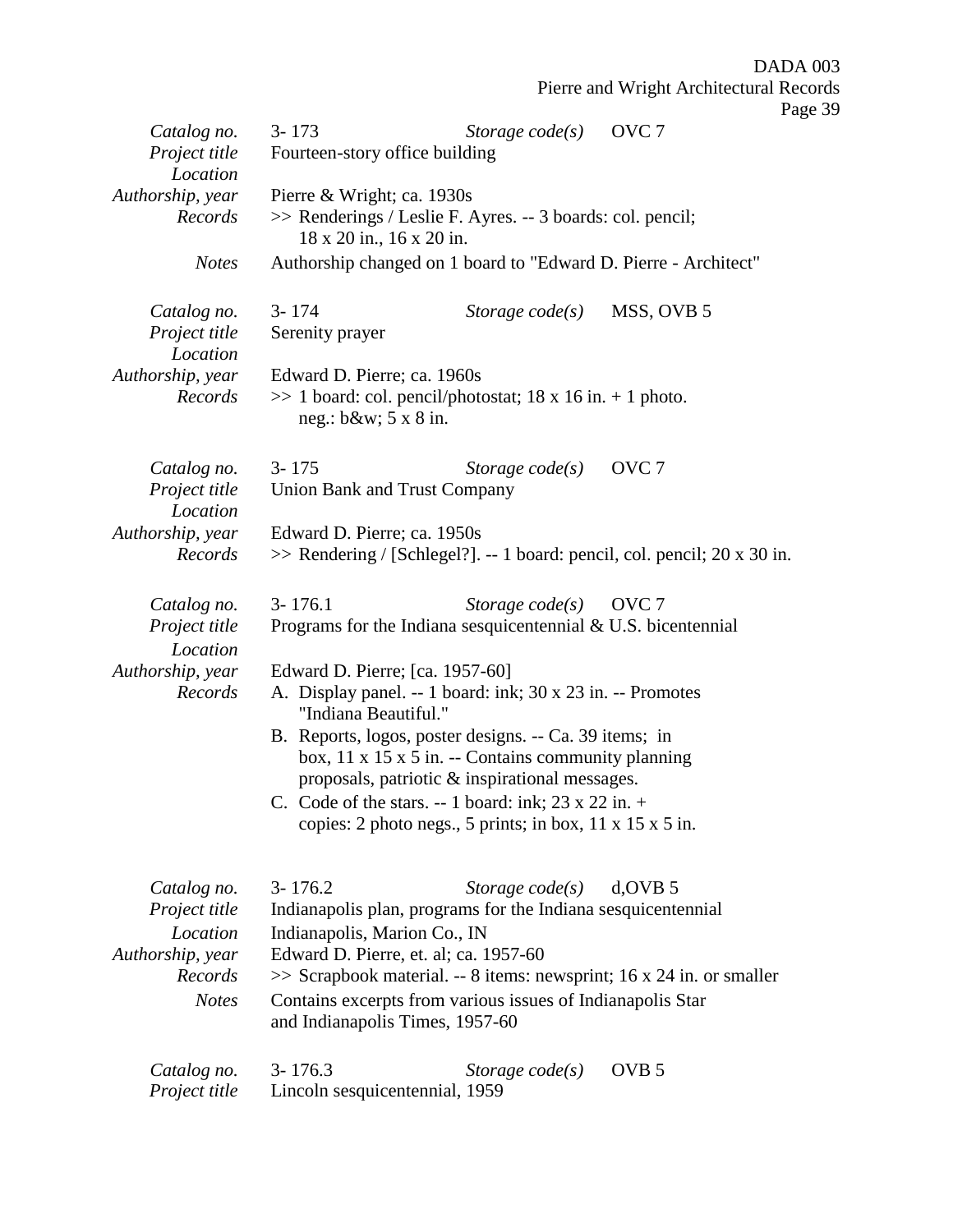|                                                              |                                        |                                                                                                                                                                                                                 | Pierre and Wright Architectural Records<br>Page 40                            |
|--------------------------------------------------------------|----------------------------------------|-----------------------------------------------------------------------------------------------------------------------------------------------------------------------------------------------------------------|-------------------------------------------------------------------------------|
| Location<br>Authorship, year<br>Records                      | 1958                                   |                                                                                                                                                                                                                 | >> Scrapbook material: Indianapolis Star Magazine, Oct. 5, 1958, pp. 6-10     |
| Catalog no.<br>Project title<br>Location                     | $3 - 176.4$                            | Storage $code(s)$<br>Monument with covered wagon (for the Lincoln sesquicentennial?)                                                                                                                            | OVB <sub>5</sub>                                                              |
| Authorship, year<br>Records                                  | J. Scott Williams?; ca. 1950s          | $\gg$ Sketches. -- 3 sheets: pencil/paper, photostat neg.; 11 x 14 in.                                                                                                                                          |                                                                               |
| Catalog no.<br>Project title<br>Location                     | $3 - 176.5$                            | Storage $code(s)$<br>Statue of Abraham Lincoln for the Lincoln sesquicentennial                                                                                                                                 | OVB <sub>5</sub>                                                              |
| Authorship, year<br>Records                                  | J. Scott Williams; ca. 1950s           | >> Sketches. -- 4 sheets: ink/strathmore paper, photostat                                                                                                                                                       | neg.; $12 \times 15$ in. + map of Lincoln Memorial Way and contesting routes  |
| Catalog no.<br>Project title<br>Location                     | $3 - 177$<br>Modern style house        | Storage $code(s)$                                                                                                                                                                                               | OVC <sub>7</sub>                                                              |
| Authorship, year<br>Records                                  | Edward D. Pierre; ca. 1950s            |                                                                                                                                                                                                                 | >> Interior renderings / Weir. -- 3 boards: watercolor/photostat; 19 x 26 in. |
| Catalog no.<br>Project title<br>Location<br>Authorship, year | $3 - 178$<br>Sheets, Charles G., house | Storage $code(s)$<br>4532 N. Pennsylvania St., Indianapolis, Marion Co., IN<br>Edward D. Pierre, [comm. 379?]; 1924                                                                                             | MSS, OVC 7                                                                    |
| Records                                                      | Photo by Stoughton.                    | B. Exterior view. -- 1 photo: $b&w$ ; 22 x 18 in.<br>C. Exterior view. -- 1 photo: b&w, matted; 30 x 24 in. --<br>D. Exterior view. -- 1 photo: b&w 8 x 10 in.                                                  | A. Rendering / [Leslie Ayres?]. -- 1 board: pencil, watercolor; 13 x 20 in.   |
| Catalog no.<br>Project title                                 | $3 - 179$<br>Gard, Ernest A., house    | Storage $code(s)$                                                                                                                                                                                               | MSS, OVB 5                                                                    |
| Location<br>Authorship, year<br>Records                      |                                        | 5137 N. Delaware St., Indianapolis, Marion Co., IN<br>Edward D. Pierre, comm. 370; ca. 1925<br>A. Plan #17: working dwgs. -- 3 sheets: blueprint; 13 x 21 in.<br>B. Exterior views. -- 2 photos: b&w 8 x 11 in. |                                                                               |
| Catalog no.<br>Project title<br>Location                     | $3 - 180$<br>Smith, Dr. J. M., house   | Storage $code(s)$<br>Possibly 560? Watson Rd., Indianapolis, Marion Co., IN                                                                                                                                     | <b>MSS</b>                                                                    |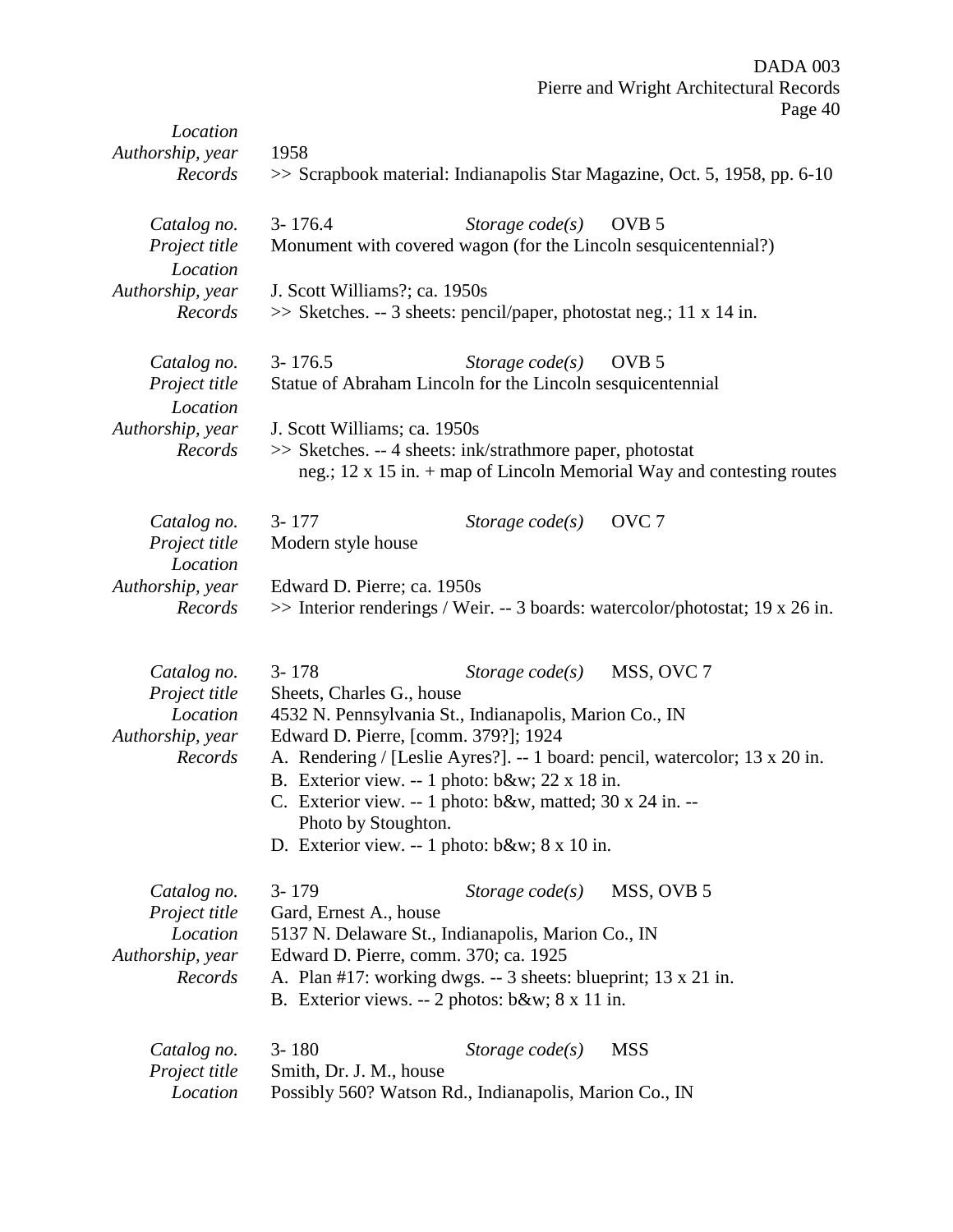| Authorship, year<br>Records              | Edward D. Pierre; ca. 1920s<br>$\gg$ Rendering / Richard E. Bishop. -- 1 photo: b&w 8 x 10 in.                                                        |                   |                                                                               |  |
|------------------------------------------|-------------------------------------------------------------------------------------------------------------------------------------------------------|-------------------|-------------------------------------------------------------------------------|--|
|                                          |                                                                                                                                                       |                   |                                                                               |  |
| Catalog no.<br>Project title             | $3 - 181$<br>Bowser, Harry, house                                                                                                                     | Storage $code(s)$ | <b>MSS</b>                                                                    |  |
| Location<br>Authorship, year             | 4202 N. Central Ave., Indianapolis, Marion Co., IN<br>Edward D. Pierre; 1924                                                                          |                   |                                                                               |  |
| Records<br><b>Notes</b>                  | $\gg$ Rendering / Richard E. Bishop. -- 1 photo: b&w 8 x 10 in.<br>See Indianapolis Star, 8/31/24, pt. 4, p. 33                                       |                   |                                                                               |  |
| Catalog no.<br>Project title             | $3 - 182$<br>Dodd, Patricia, house                                                                                                                    | Storage $code(s)$ | <b>MSS</b>                                                                    |  |
| Location<br>Authorship, year             | 3717 W. 59th St., Indianapolis, Marion Co., IN<br>Edward D. Pierre; ca. 1950s                                                                         |                   |                                                                               |  |
| Records                                  | $\gg$ 2 photos: b&w 9 x 11 in.                                                                                                                        |                   |                                                                               |  |
| Catalog no.<br>Project title<br>Location | $3 - 183$<br><b>Little Theater Society</b>                                                                                                            | Storage $code(s)$ | <b>MSS</b>                                                                    |  |
| Authorship, year<br>Records              | Edward D. Pierre, comm. 374; 1926                                                                                                                     |                   | >> Preliminary sketch / Richard E. Bishop. -- 1 photo: b&w 8 x 10 in.         |  |
| Catalog no.<br>Project title<br>Location | $3 - 184.1$<br>Hoosier Optical Company building facade                                                                                                | Storage $code(s)$ | OVB <sub>5</sub>                                                              |  |
| Authorship, year                         | Pierre & Wright; 1936                                                                                                                                 |                   |                                                                               |  |
| Records                                  | A. Sketches. $-3$ sheets: ink; $8 \times 11$ in.<br>B. Facade studies. -- 9 sheets: pencil, col. pencil/tracing<br>paper; 11 x 16 in., 18 x 21 in.    |                   |                                                                               |  |
| Catalog no.<br>Project title<br>Location | 3-184.2<br>[M ?] Music Co. Store building facade                                                                                                      | Storage $code(s)$ | d                                                                             |  |
| Authorship, year<br>Records              | Pierre & Wright; $1936$<br>A. Sketches. $-8$ sheets: ink; $8 \times 11$ in.<br>B. Facade studies. -- 2 sheets: pencil, ink/tracing paper; 11 x 16 in. |                   |                                                                               |  |
|                                          |                                                                                                                                                       |                   |                                                                               |  |
| Catalog no.<br>Project title             | $3 - 185$<br>Rogers and Co. jewelry store                                                                                                             | Storage $code(s)$ | <b>MSS</b>                                                                    |  |
| Location<br>Authorship, year<br>Records  | Pierre & Wright, comm. 734; 1936                                                                                                                      |                   | $\gg$ 2 photos: b&w, neg.; 8 x 10 in. + 2 photo prints; 7 x 9 in., 7 x 10 in. |  |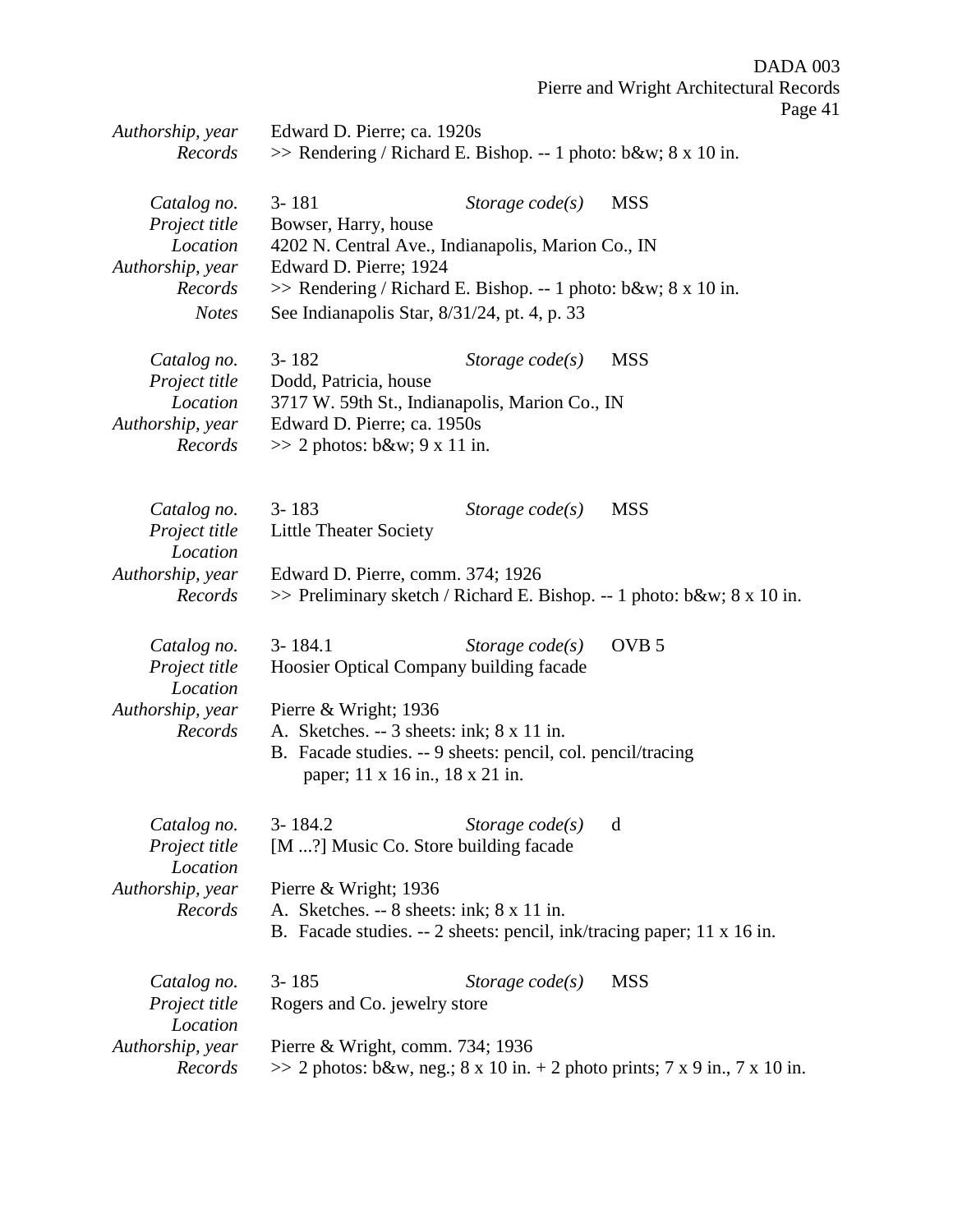| Catalog no.                  | $3 - 186$                                                                                                          | Storage $code(s)$ | $\mathbf{u}_{\mathcal{D}}$<br><b>MSS</b>                               |
|------------------------------|--------------------------------------------------------------------------------------------------------------------|-------------------|------------------------------------------------------------------------|
| Project title<br>Location    | Indiana World War Memorial: recommended scheme<br>Indianapolis, Marion Co., IN                                     |                   |                                                                        |
| Authorship, year             | Walker and Weeks; ca. 1920s                                                                                        |                   |                                                                        |
| Records                      | $\gg$ Plan. -- 1 plate: sepia; 8 x 10 in.                                                                          |                   |                                                                        |
| Catalog no.                  | $3 - 187$                                                                                                          | Storage $code(s)$ | <b>MSS</b>                                                             |
| Project title                | Indianapolis parking survey and program                                                                            |                   |                                                                        |
| Location                     | Indianapolis, Marion Co., IN                                                                                       |                   |                                                                        |
| Authorship, year<br>Records  | Ramp Buildings Corporation, planning consultant; 1951<br>>> Report to the Off-Street Parking Commission. -- 107 p. |                   |                                                                        |
|                              |                                                                                                                    |                   |                                                                        |
| Catalog no.                  | $3 - 188$                                                                                                          | Storage $code(s)$ | <b>MSS</b>                                                             |
| Project title<br>Location    | Period houses, Tudor and English Cottage styles                                                                    |                   |                                                                        |
| Authorship, year             | Pierre & Wright; ca. 1920s                                                                                         |                   |                                                                        |
| Records                      | $\gg$ Plates from a brochure. -- 4 sheets: col.; 8 x 10 in. +<br>note reading "21-24 incl."                        |                   |                                                                        |
| Catalog no.                  | $3 - 189$                                                                                                          | Storage $code(s)$ | <b>MSS</b>                                                             |
| Project title                | A.I.A. national headquarters [competition entry?]                                                                  |                   |                                                                        |
| Location<br>Authorship, year | 18th St. at New York, Washington, DC<br>Edward D. Pierre Assoc.; ca. 1964                                          |                   |                                                                        |
| Records                      | $\gg$ Prelim. dwgs. -- 8 sheets: black line; 12 x 18 in. + notes and                                               |                   |                                                                        |
|                              |                                                                                                                    |                   | correspondence (20 p.: mss., typescript), competition program (41 p.). |
| Catalog no.                  | $3 - 190$                                                                                                          | Storage $code(s)$ | OVB <sub>5</sub>                                                       |
| Project title<br>Location    | Construction League of Indianapolis logo                                                                           |                   |                                                                        |
| Authorship, year             | Pierre & Wright; 1934                                                                                              |                   |                                                                        |
| Records                      | >> 2 sheets: ink/linen, pencil/tracing paper; 11 x 10 in.,<br>$10 \times 10$ in. $+ 2$ photostat copies            |                   |                                                                        |
| Catalog no.                  | $3 - 191$                                                                                                          | Storage $code(s)$ | d                                                                      |
| Project title                | Indianapolis of the Future                                                                                         |                   |                                                                        |
| Location<br>Authorship, year | Indianapolis, Marion Co., IN<br>J. Scott Williams; ca. 1939                                                        |                   |                                                                        |
| Records                      | $\gg$ 1 sheet: col. pencil/blueprint; 16 x 36 in.                                                                  |                   |                                                                        |
| Catalog no.                  | $3 - 192$                                                                                                          | Storage $code(s)$ | d                                                                      |
| Project title                | Nativity scene                                                                                                     |                   |                                                                        |
| Location<br>Authorship, year | Indianapolis, Marion Co., IN<br>J. Scott Williams; ca. 1940                                                        |                   |                                                                        |
| Records                      | $\gg$ Renderings. -- 2 sheets: pencil/tracing paper; 16 x 24                                                       |                   |                                                                        |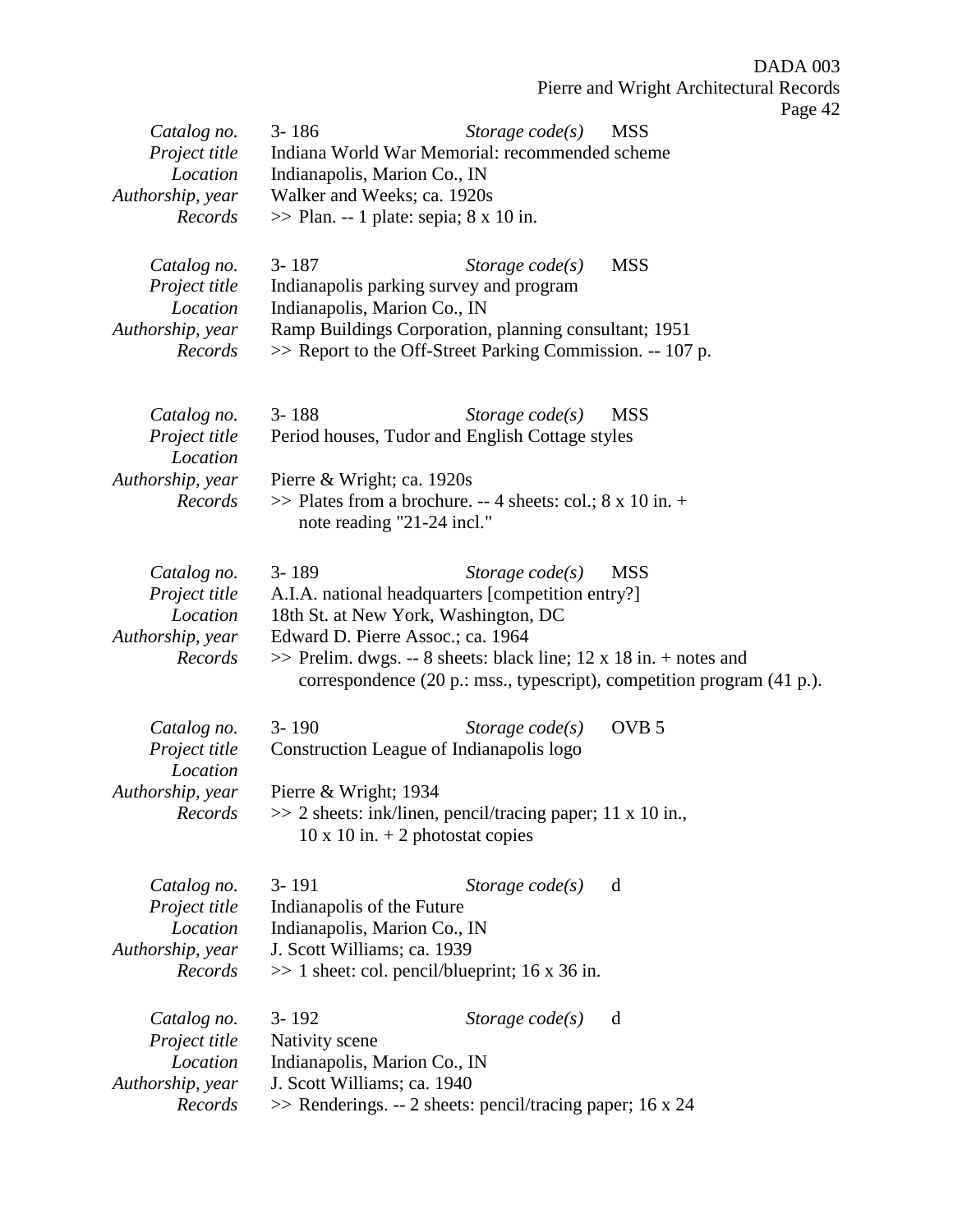in., 16 x 30 in. + 2 black line copies, 1 pamphlet

| Catalog no.<br>Project title             | $3 - 193$<br>Nativity scenes                                                                                                                                 | Storage $code(s)$ | OVC <sub>8</sub> |  |  |
|------------------------------------------|--------------------------------------------------------------------------------------------------------------------------------------------------------------|-------------------|------------------|--|--|
| Location<br>Authorship, year             | Monument Circle, Indianapolis, Marion Co., IN<br>J. Scott Williams; 1946-49                                                                                  |                   |                  |  |  |
| Records                                  | A. Reference material. -- 3 photos: b&w 16 x 20 in. or smaller<br>B. Plans. -- 5 sheets: pencil, col. pencil, col. ink,<br>photostat; 18 x 25 in. or smaller |                   |                  |  |  |
|                                          | C. Details of figures. -- 16 sheets: photostat, photostat<br>neg.; 16 x 18 in., 18 x 24 in.                                                                  |                   |                  |  |  |
| Catalog no.<br>Project title             | $3 - 194$<br>Nativity scenes                                                                                                                                 | Storage $code(s)$ | d                |  |  |
| Location<br>Authorship, year             | Monument Circle, Indianapolis, Marion Co., IN<br>1950, 1953                                                                                                  |                   |                  |  |  |
| Records                                  | >> Scrapbook material: Indianapolis Star Magazine, Dec. 17,<br>1950 and Dec. 6, 1953. -- 22 p.                                                               |                   |                  |  |  |
| Catalog no.<br>Project title             | $3 - 195$                                                                                                                                                    | Storage $code(s)$ | OVB <sub>5</sub> |  |  |
| Location<br>Authorship, year             | Brennan, William A., house<br>4530 N. Park Ave., Indianapolis, Marion Co., IN<br>Pierre & Wright, comm. 459; 1928                                            |                   |                  |  |  |
| Records                                  | $\gg$ 6 sheets: photostat, photostat neg.; 11 x 15 in., 11 x<br>18 in. -- Drawn by C. W. S.                                                                  |                   |                  |  |  |
| <b>Notes</b>                             | Address on drawings is 4526 N. Park Ave.                                                                                                                     |                   |                  |  |  |
| Catalog no.<br>Project title<br>Location | $3 - 196$<br>Indianapolis Casket Co.<br>Indianapolis, Marion Co., IN                                                                                         | Storage $code(s)$ | OVC <sub>8</sub> |  |  |
| Authorship, year<br>Records              | Pierre & Wright, [comm. 596?]; [ca. 1930?]<br>>> Renderings. -- 3 sheets: col. pencil/tracing paper,<br>encapsulated; 16 x 23 in. or smaller                 |                   |                  |  |  |
| Catalog no.<br>Project title<br>Location | $3 - 197$<br>[French style house]                                                                                                                            | Storage $code(s)$ | OVB <sub>5</sub> |  |  |
| Authorship, year<br>Records              | [Pierre & Wright]; $[192-?]$<br>$\gg$ Rendering / L. F. Ayres. -- 1 sheet: photostat; 9 x 10 in.                                                             |                   |                  |  |  |
| Catalog no.<br>Project title             | $3 - 198$<br>Old Trails Insurance Office Building                                                                                                            | Storage $code(s)$ | OVB <sub>5</sub> |  |  |
| Location                                 | 301-309 W. Washington St., Indianapolis, Marion Co., IN                                                                                                      |                   |                  |  |  |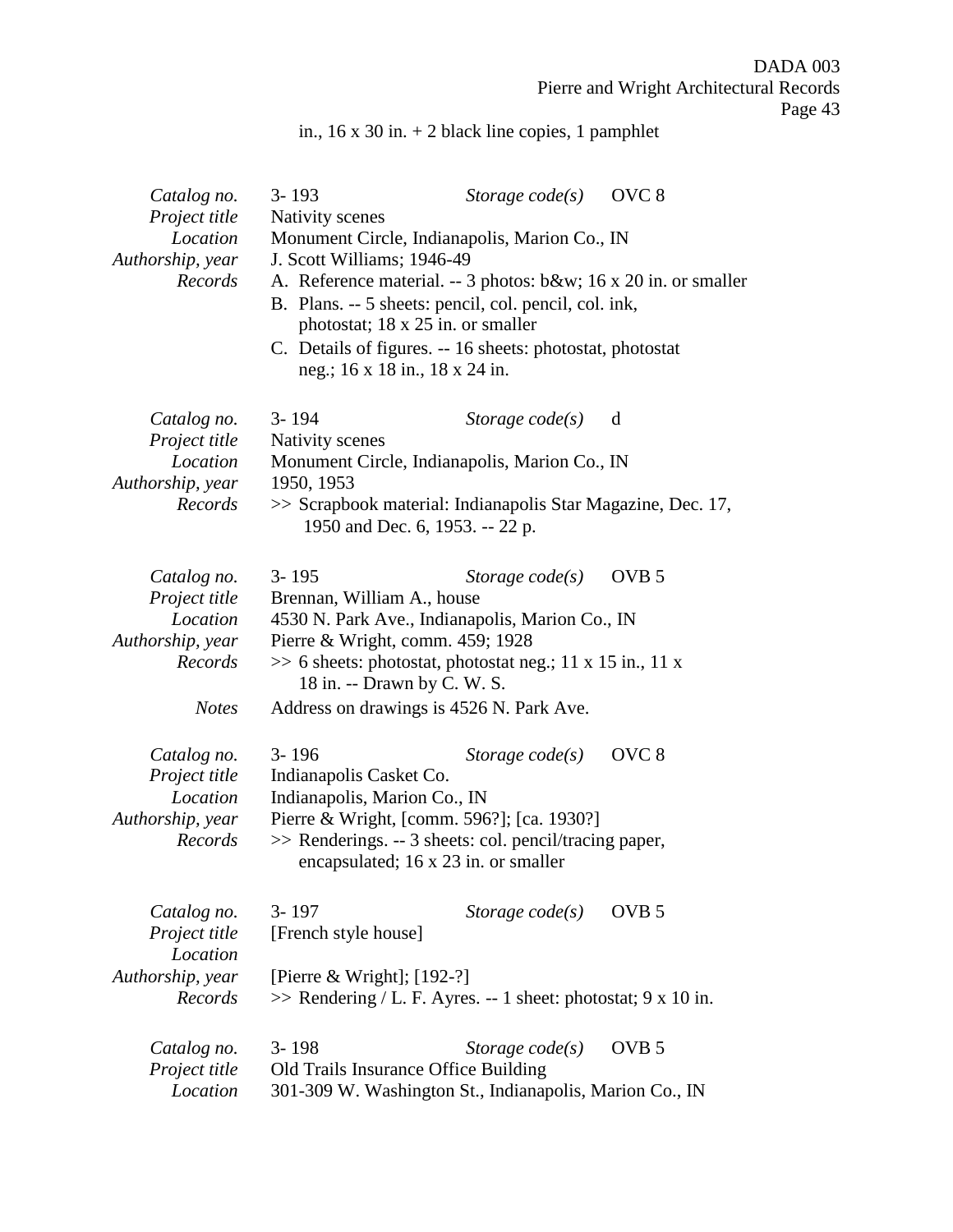| Authorship, year<br>Records<br><b>Notes</b>                                             | [Pierre $& Wright$ ]; 1928-29<br>$\gg$ Rendering / [Leslie F. Ayres]. -- 1 sheet: photostat neg.; 15 x 18 in.<br>Pierre & Wright scrapbook includes newspaper clippings about this project                                                                                                                                                   |                   |                  | . |
|-----------------------------------------------------------------------------------------|----------------------------------------------------------------------------------------------------------------------------------------------------------------------------------------------------------------------------------------------------------------------------------------------------------------------------------------------|-------------------|------------------|---|
|                                                                                         |                                                                                                                                                                                                                                                                                                                                              |                   |                  |   |
| Catalog no.<br>Project title<br>Location<br>Authorship, year<br>Records<br><b>Notes</b> | $3 - 199$<br>Riley, James Whitcomb, Memorial Center: site plans<br>Lockerbie St. vicinity, Indianapolis, Marion Co., IN<br>[Pierre & Wright, comm. 755?]; [ca. 1936?]<br>$\gg$ 5 sheets: photostat neg.; 11 x 18 in. or smaller. --<br>Studies for a complex of buildings serving children<br>See Indianapolis Star, February 24, 1957, p. 5 | Storage $code(s)$ | OVB <sub>5</sub> |   |
| Catalog no.<br>Project title                                                            | $3 - 200$<br>Group home                                                                                                                                                                                                                                                                                                                      | Storage $code(s)$ | OVB <sub>5</sub> |   |
| Location<br>Authorship, year<br>Records                                                 | Pierre & Wright; ca. 1940s<br>$\gg$ Plans and renderings. -- 3 sheets: photostat; 9 x 15 in.                                                                                                                                                                                                                                                 |                   |                  |   |
| Catalog no.<br>Project title<br>Location                                                | $3 - 201$<br>Sunshine house                                                                                                                                                                                                                                                                                                                  | Storage $code(s)$ | OVB <sub>5</sub> |   |
| Authorship, year<br>Records                                                             | Edward D. Pierre; ca. 1950s<br>$\gg$ 1 sheet: pencil/vellum; 18 x 24 in.                                                                                                                                                                                                                                                                     |                   |                  |   |
| Catalog no.<br>Project title<br>Location                                                | $3 - 202$<br>Theater interior                                                                                                                                                                                                                                                                                                                | Storage $code(s)$ | OVB <sub>5</sub> |   |
| Authorship, year<br>Records                                                             | Edward D. Pierre; 1950s<br>$\gg$ Rendering / Schlegel. -- 1 sheet: photostat neg.; 9 x 12 in.                                                                                                                                                                                                                                                |                   |                  |   |
| Catalog no.<br>Project title<br>Location<br>Authorship, year<br>Records                 | $3 - 203$<br><b>Yard Park demonstration</b><br>Vermont St., Indianapolis, Marion Co., IN<br>Edward D. Pierre; ca. 1950s<br>$\gg$ Preliminary sketch studies. -- 1 sheet: sepia; 17 x 30 in.                                                                                                                                                  | Storage $code(s)$ | d                |   |
| Catalog no.<br>Project title<br>Location<br>Authorship, year<br>Records                 | $3 - 204$<br>Stadium, likely Perry Stadium/Bush Stadium<br>W. 16 <sup>th</sup> St., Indianapolis, Marion Co., IN<br>Pierre & Wright; ca. 1933<br>$\gg$ Sketch of exterior(?). -- 1 sheet: pencil; 9 x 11 in.                                                                                                                                 | Storage $code(s)$ | OVB <sub>5</sub> |   |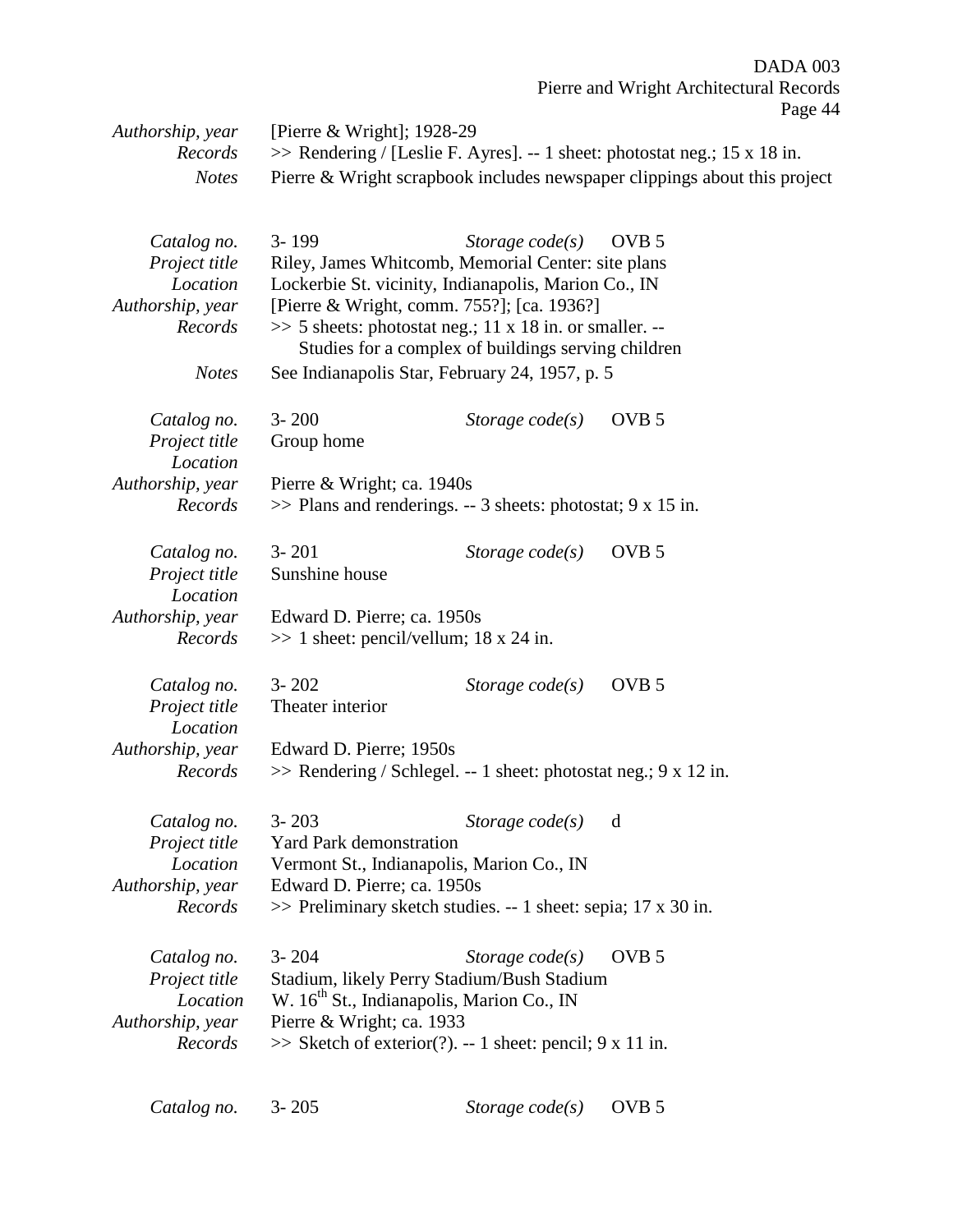| Project title<br>Location<br>Authorship, year<br>Records                | <b>Fendrick's Restaurant</b><br>114-118 N. Illinois St., Indianapolis, Marion Co., IN<br>Pierre & Wright; 1934-35<br>$\gg$ Interior rendering / Leslie F. Ayres; [1934?]. -- 1<br>sheet. $-3$ copies: photostat, photostat neg.; $9 \times 11$ in., $11 \times 17$ in. |  |
|-------------------------------------------------------------------------|------------------------------------------------------------------------------------------------------------------------------------------------------------------------------------------------------------------------------------------------------------------------|--|
| Catalog no.<br>Project title<br>Location                                | OVB <sub>5</sub><br>$3 - 206$<br>Storage code(s)<br>Drawings for two residences                                                                                                                                                                                        |  |
| Authorship, year<br>Records                                             | Pierre & Wright; ca. 1920s<br>$\gg$ 3 sheets: pencil; 14 x 22 in.                                                                                                                                                                                                      |  |
| Catalog no.<br>Project title<br>Location<br>Authorship, year<br>Records | $3 - 207$<br><b>MSS</b><br>Storage $code(s)$<br>Interurban station for Williams Creek Estates<br>Indianapolis, Marion Co., IN<br>Pierre & Wright; ca. 1920s<br>>> Rendering / Richard E. Bishop. -- 1 photo: b&w 8 x 11                                                |  |
| <b>Notes</b>                                                            | in. in box, 11 x 15 x 5 in. -- 2 copies<br>The rendering illustrates an advertisement for Williams<br>Creek Estates in the Schroeder collection (34-20A).                                                                                                              |  |
| Catalog no.<br>Project title<br>Location                                | $3 - 208$<br>OVB <sub>5</sub><br>Storage $code(s)$<br>Civic building                                                                                                                                                                                                   |  |
| Authorship, year<br>Records                                             | Pierre & Wright; $[193-?]$<br>>> Rendered elevation. -- 1 sheet: photostat neg.; 10 x 17<br>in. $+ 1$ copy: photostat; 11 x 18 in.                                                                                                                                     |  |
| <b>Notes</b>                                                            | Cornice contains motto: "humanize, modernize, utilize, harmonize "                                                                                                                                                                                                     |  |
| Catalog no.<br>Project title<br>Location                                | $3 - 209$<br>Storage $code(s)$<br>OVB <sub>5</sub><br>Office building for an insurance company                                                                                                                                                                         |  |
| Authorship, year<br>Records                                             | Pierre & Wright; $[193-?]$<br>$\gg$ Rendering. -- 2 sheets: photostat with col. pencil; 7 x 13 in. + 1 copy:<br>photostat neg.; 11 x 16 in. -- Drawn by F. E. S. (Fran E. Schroeder)                                                                                   |  |
| Catalog no.<br>Project title<br>Location                                | OVB <sub>5</sub><br>$3 - 210$<br>Storage $code(s)$<br>Six unidentified public buildings                                                                                                                                                                                |  |
| Authorship, year<br>Records                                             | Pierre & Wright; ca. 1925-1940<br>$\gg$ Renderings. -- 11 sheets: photostat neg.; 12 x 18 in. or<br>smaller. -- Some renderings by Leslie Ayres                                                                                                                        |  |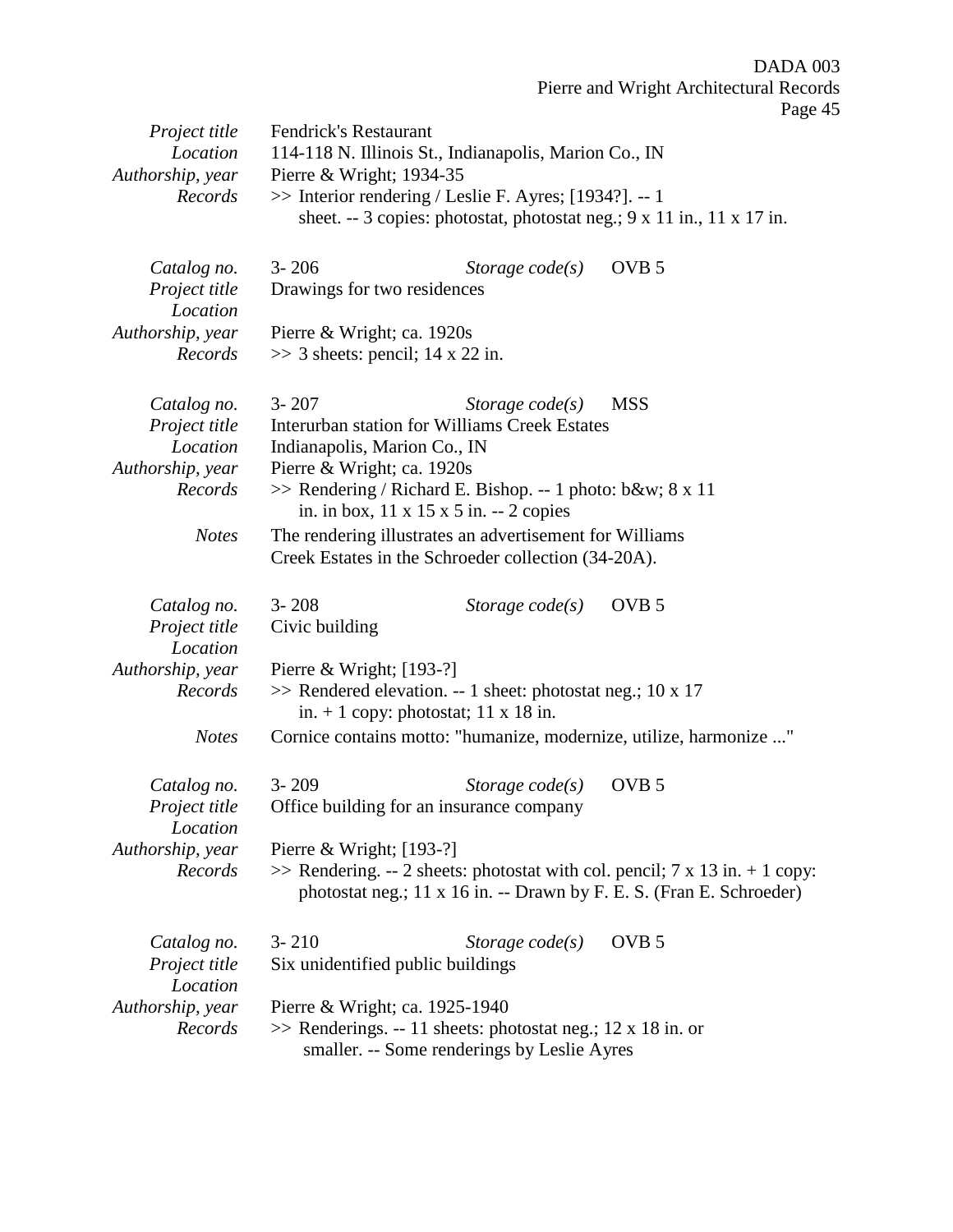|                           |                                 |                                                                                                           | DADA 003                                                                  |  |
|---------------------------|---------------------------------|-----------------------------------------------------------------------------------------------------------|---------------------------------------------------------------------------|--|
|                           |                                 |                                                                                                           | Pierre and Wright Architectural Records                                   |  |
|                           |                                 |                                                                                                           | Page 46                                                                   |  |
| Catalog no.               | $3 - 211$                       | Storage $code(s)$                                                                                         | OVB <sub>5</sub>                                                          |  |
| Project title<br>Location |                                 | Pickwick Corner: a proposed shopping center                                                               |                                                                           |  |
| Authorship, year          | Pierre & Wright; ca. 1920s      |                                                                                                           |                                                                           |  |
| Records                   |                                 |                                                                                                           | >> Rendering / [Leslie F. Ayres?]. -- 1 sheet: photostat neg.; 5 x 18 in. |  |
| Catalog no.               | $3 - 212$                       | Storage $code(s)$                                                                                         | OVB <sub>5</sub>                                                          |  |
| Project title             |                                 | Eastwood Village, 2nd section: tentative layout                                                           |                                                                           |  |
| Location                  |                                 | Washington St., Indianapolis, Marion Co., IN                                                              |                                                                           |  |
| Authorship, year          | W. R. Hunter Co.                |                                                                                                           |                                                                           |  |
| Records                   |                                 | $\gg$ Plat map. -- 1 sheet: blueprint; 15 x 17 in.                                                        |                                                                           |  |
| Catalog no.               | $3 - 213$                       | Storage $code(s)$                                                                                         | d                                                                         |  |
| Project title             | Northern Estates, third section |                                                                                                           |                                                                           |  |
| Location                  |                                 | Lincoln Rd., Indianapolis, Marion Co., IN                                                                 |                                                                           |  |
| Authorship, year          |                                 |                                                                                                           |                                                                           |  |
| Records                   |                                 | $\gg$ Plat map. -- 1 sheet: col. pencil/blueprint; 9 x 14 in.<br>-- Lots $103 \& 104$ are shaded in color |                                                                           |  |
| Catalog no.               | $3 - 214$                       | Storage $code(s)$                                                                                         | OVC <sub>8</sub>                                                          |  |
| Project title             | Coulter, D. A., house           |                                                                                                           |                                                                           |  |
| Location                  |                                 |                                                                                                           |                                                                           |  |
| Authorship, year          | Edward D. Pierre; [ca. 1925]    |                                                                                                           |                                                                           |  |
| Records                   |                                 | $\gg$ Working dwgs. -- 6 sheets: pencil/tracing paper; 13 x 21 in.                                        |                                                                           |  |
| Catalog no.               | $3 - 215$                       | Storage $code(s)$                                                                                         | OVB <sub>5</sub>                                                          |  |
| Project title             |                                 | Plan configurations for duplex and four-plex dwelling units                                               |                                                                           |  |
| Location                  |                                 |                                                                                                           |                                                                           |  |
| Authorship, year          | Edward D. Pierre; 1948          |                                                                                                           |                                                                           |  |
| Records                   |                                 | $\gg$ Diagram. -- 1 sheet: pencil/tracing paper; 12 x 15 in. +<br>3 copies: photostat, black line         |                                                                           |  |
| Catalog no.               | $3 - 216$                       | Storage $code(s)$                                                                                         | OVB <sub>5</sub>                                                          |  |
| Project title             | <b>Atlantic Diner</b>           |                                                                                                           |                                                                           |  |
| Location                  |                                 |                                                                                                           |                                                                           |  |
| Authorship, year          | Pierre & Wright; ca. 1930s      |                                                                                                           |                                                                           |  |
| Records                   |                                 | $\gg$ 2 sheets: pencil/tracing paper; 15 x 16 in., 16 x 21 in.                                            |                                                                           |  |
| Catalog no.               | $3 - 217$                       | Storage $code(s)$                                                                                         | OVC <sub>8</sub>                                                          |  |
| Project title             |                                 | Tudor revival house for Eichoff Realty Co., developer                                                     |                                                                           |  |
| Location                  |                                 |                                                                                                           |                                                                           |  |
| Authorship, year          | Pierre & Wright; ca. 1925       |                                                                                                           |                                                                           |  |
| Records                   |                                 | $\gg$ Working dwgs. -- 8 sheets: pencil/tracing paper; 17 x 22 in.                                        |                                                                           |  |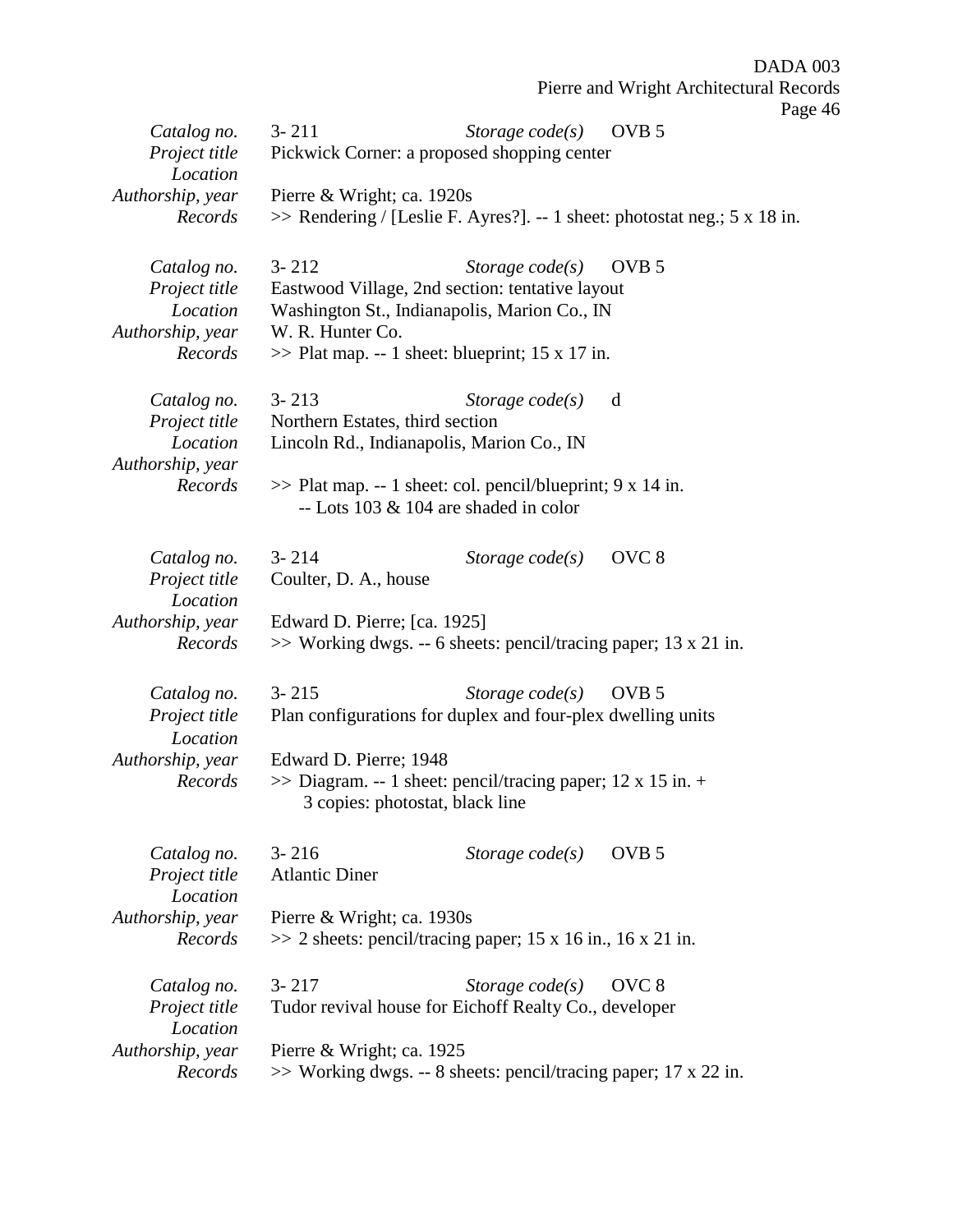Pierre and Wright Architectural Records Page 47 *Catalog no.* 3- 218 *Storage code(s)* OVB 5 *Project title* Hinton, Edward, house (Eichoff Realty Co., developer) *Location Authorship, year* Pierre & Wright; ca. 1925 *Records* >> Plan #16: working dwgs. -- 3 sheets: blueprint; 13 x 21 in. -- Drawn by J. D. L. and M. W. *Catalog no.* 3- 219 *Storage code(s)* OVB 5 *Project title* Fairbanks, Richard M., house *Location* 5700 Sunset Lane, Indianapolis, Marion Co., IN *Authorship, year* Pierre & Wright, [comm. 457?]; [ca. 1928?] *Records* >> Front elevation. -- 1 sheet. -- 2 copies: photostat, photostat neg.; 11 x 18 in., 9 x 18 in. *Catalog no.* 3- 220 *Storage code(s)* d *Project title* Proposed garage *Location Authorship, year* Pierre & Wright; ca. 1930s *Records* >> Rendering / [Leslie F. Ayres?]. -- 1 sheet: photostat neg.; 11 x 18 in. *Catalog no.* 3- 221 *Storage code(s)* d *Project title* Design for a service gas station *Location Authorship, year* Pierre & Wright; 1930s *Records* >> Rendering / [Leslie F. Ayres?]. -- 1 sheet: pencil/tracing paper; 19 x 29 in.  $+4$  sketches: photostat, photostat neg.;  $9 \times 11$  in. *Notes* Possibly Pierre & Wright commission 593, "Service Station - Frankel," ca. 1930. *Catalog no.* 3- 222 *Storage code(s)* OVB 5 *Project title* Chevrolet sales and service building (Jerry McCarthy Chevrolet) *Location* Kokomo, Howard Co., IN *Authorship, year* Edward D. Pierre; 1950s *Records* >> Rendering / R. C. Zimmer. -- 1 sheet: photostat; 6 x 8 in. *Catalog no.* 3- 223 *Storage code(s)* MSS, OVC *Project title* Siess, Fred I., residence *Location* Club Dr., Lebanon, Boone Co., IN *Authorship, year* Pierre & Wright, comm. 426; ca. 1926 *Records* A. Working dwgs. -- 19 sheets: pencil/vellum; 18 x 24 in. B. Exterior view. -- 1 photo: b&w; 5 x 7 in.

DADA 003

*Catalog no.* 3- 224 *Storage code(s)* d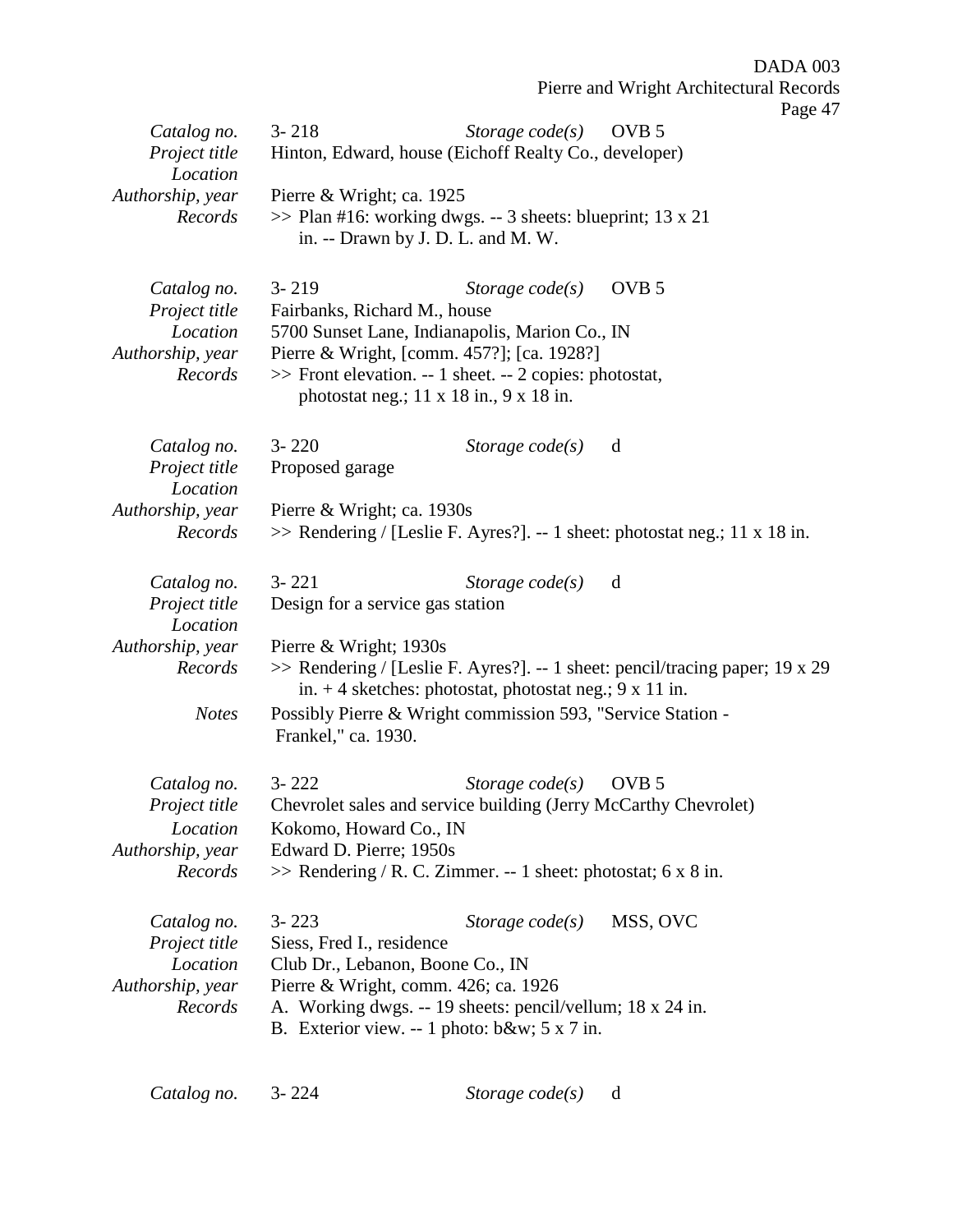|                                                              |                                                                                                                                                                         |                   | DADA 003                                                                                                                                          |
|--------------------------------------------------------------|-------------------------------------------------------------------------------------------------------------------------------------------------------------------------|-------------------|---------------------------------------------------------------------------------------------------------------------------------------------------|
|                                                              |                                                                                                                                                                         |                   | Pierre and Wright Architectural Records<br>Page 48                                                                                                |
| Project title<br>Location<br>Authorship, year<br>Records     | Proposed river front development for Federal Securities Company<br>Logansport, Cass Co., IN<br>$\gg$ Plan, perspective, elevations. -- 4 sheets: ink/linen; 25 x 37 in. |                   | D. L. Loughborough, Edward D. Pierre, Irvin S. Fraser; Ca. 1920s                                                                                  |
|                                                              |                                                                                                                                                                         |                   |                                                                                                                                                   |
| Catalog no.<br>Project title<br>Location                     | $3 - 225$<br><b>Unidentified Bank</b>                                                                                                                                   | Storage $code(s)$ | OVB <sub>5</sub>                                                                                                                                  |
| Authorship, year<br>Records                                  | Edward D. Pierre; ca. 1950s                                                                                                                                             |                   | $\gg$ Rendered elevation. -- 1 sheet: col. pencil/tracing paper; 14 x 18 in.                                                                      |
| Catalog no.<br>Project title<br>Location                     | $3 - 226$<br>One-story office building with hip roof                                                                                                                    | Storage $code(s)$ | OVB <sub>5</sub>                                                                                                                                  |
| Authorship, year<br>Records                                  | Edward D. Pierre; ca. 1950<br>>> Aerial perspective / Schlegel. -- 3 sheets: photostat,<br>photostat neg.; 9 x 12 in.                                                   |                   |                                                                                                                                                   |
| Catalog no.<br>Project title<br>Location<br>Authorship, year | $3 - 227$<br>Perry baseball stadium (Bush Stadium)<br>W. 16 <sup>th</sup> Street, Indianapolis, Marion Co., IN<br>Pierre & Wright, comm. 631; 1932                      | Storage $code(s)$ | OVB <sub>5</sub>                                                                                                                                  |
| Records<br><b>Notes</b>                                      |                                                                                                                                                                         |                   | >> Rendering / [Leslie F. Ayres?]. -- 1 sheet: photostat neg.; 11 x 17 in.<br>Perry Stadium (now Bush Stadium) is on W. 16th St. in Indianapolis. |
| Catalog no.<br>Project title<br>Location                     | $3 - 228$<br>Modern-style house or office building with flat roof                                                                                                       | Storage $code(s)$ | OVB <sub>5</sub>                                                                                                                                  |
| Authorship, year                                             | Edward D. Pierre; ca. 1950s                                                                                                                                             |                   |                                                                                                                                                   |
| Records                                                      | >> Rendering / R. C. Zimmer. -- 2 sheets: photostat,<br>photostat neg.; $7 \times 11$ in., $10 \times 15$ in.                                                           |                   |                                                                                                                                                   |
| Catalog no.<br>Project title<br>Location                     | $3 - 229$<br><b>Butler Boys Club</b>                                                                                                                                    | Storage $code(s)$ | OVB <sub>5</sub>                                                                                                                                  |
| Authorship, year<br>Records                                  | Pierre & Wright; ca. 1935<br>$\gg$ 2 sheets: pencil/paper; 8 x 13 in.                                                                                                   |                   |                                                                                                                                                   |
| Catalog no.<br>Project title<br>Location                     | $3 - 230$<br>Russet Cafeteria                                                                                                                                           | Storage $code(s)$ | OVC <sub>8</sub>                                                                                                                                  |
| Authorship, year<br>Records                                  | Pierre & Wright; ca. 1940<br>$\gg$ 4 sheets: pencil, color pencil/tracing paper; 14 x 22 in.                                                                            |                   |                                                                                                                                                   |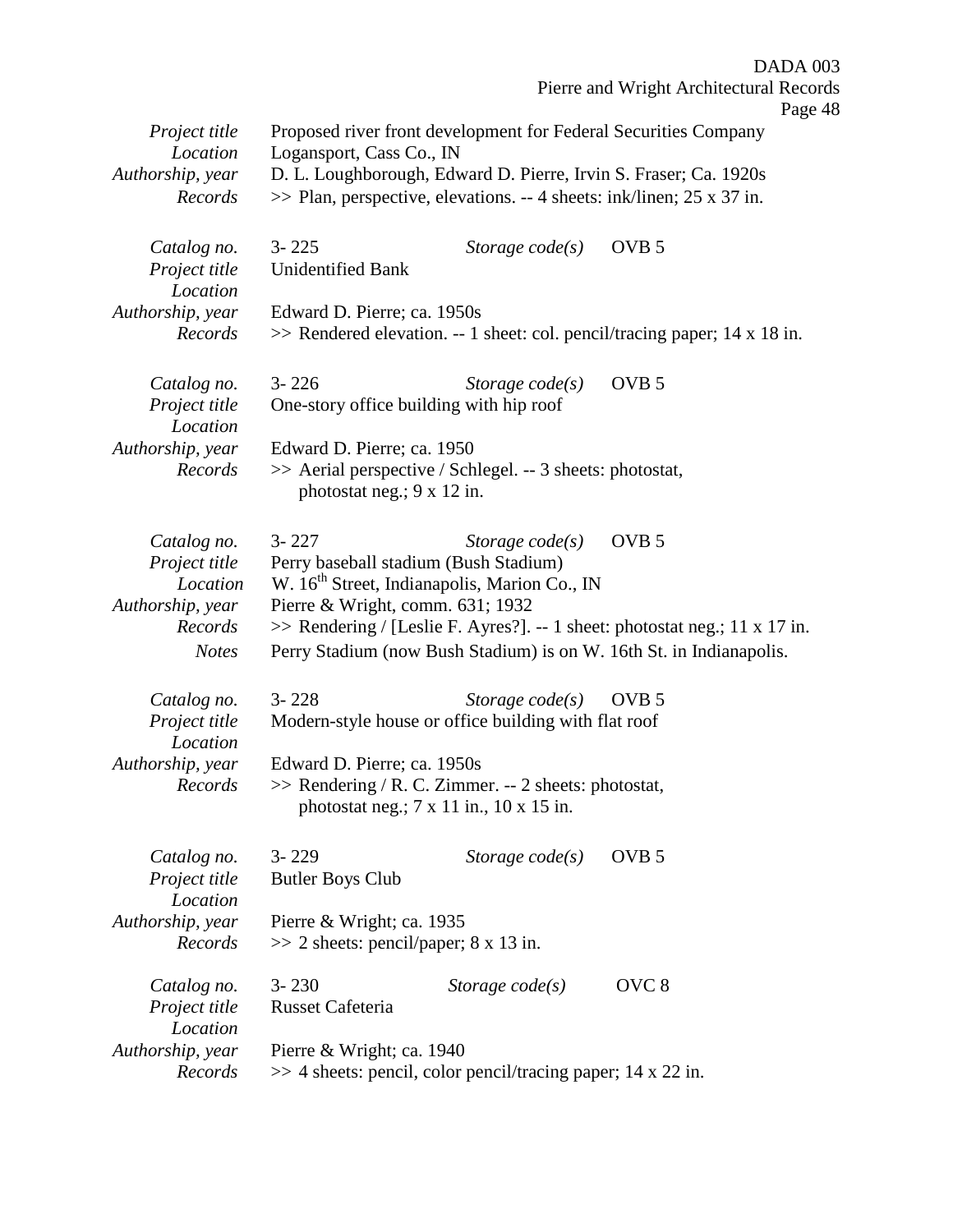|                                                              |                                                                                             |                                                                                                                                                                                     | Pierre and Wright Architectural Records | Page 49 |
|--------------------------------------------------------------|---------------------------------------------------------------------------------------------|-------------------------------------------------------------------------------------------------------------------------------------------------------------------------------------|-----------------------------------------|---------|
| Catalog no.<br>Project title<br>Location                     | $3 - 231$<br>Car dealership                                                                 | Storage $code(s)$                                                                                                                                                                   | OVC <sub>8</sub>                        |         |
| Authorship, year<br>Records                                  | Pierre & Wright; ca. 1925                                                                   | $\gg$ Rendering. -- 2 sheets: photostat, photostat neg.; 11 x 18 in., 14 x 24 in.                                                                                                   |                                         |         |
| Catalog no.<br>Project title<br>Location<br>Authorship, year | $3 - 232$<br>C. S. Stewart; 1930                                                            | Storage $code(s)$<br>Spirit of George Rogers Clark [design for an architectural relief]                                                                                             | OVB <sub>5</sub>                        |         |
| Records<br><b>Notes</b>                                      | $\gg$ 1 sheet: photostat neg.; 6 x 7 in.<br>"George Rogers Clark," ca. 1930.                | Possibly related to Pierre & Wright commission no. 598,                                                                                                                             |                                         |         |
| Catalog no.<br>Project title<br>Location                     | $3 - 233$<br>Civic pride begins in your back yard                                           | Storage $code(s)$                                                                                                                                                                   | OVC <sub>8</sub>                        |         |
| Authorship, year<br>Records                                  | Edward D. Pierre; 1950s                                                                     | >> Rendering, working dwgs. -- 3 sheets: pencil/vellum,<br>tracing paper; 20 x 26 in. or smaller. -- Rendering by Schlegel                                                          |                                         |         |
| Catalog no.<br>Project title<br>Location<br>Authorship, year | $3 - 234$<br>Carmelite monastery<br>Terre Haute, Vigo Co., IN<br>Edward D. Pierre; ca. 1958 | Storage $code(s)$                                                                                                                                                                   | OVB <sub>5</sub>                        |         |
| Records                                                      |                                                                                             | >> Scrapbook material: Indianapolis Star Magazine, Nov. 2, 1958. -- 4 p.                                                                                                            |                                         |         |
| Catalog no.<br>Project title<br>Location<br>Marion Co., IN   | $3 - 235$                                                                                   | Storage $code(s)$<br>Northshire: community project for the Rath Construction Co.<br>Bordered by 55 <sup>th</sup> , 56 <sup>th</sup> , Delaware, Pennsylvania Streets, Indianapolis, | d                                       |         |
| Authorship, year<br>Records                                  | Edward D. Pierre; 1920s                                                                     | >> Street elevations. -- 4 sheets: ink/linen,<br>pencil/tracing paper; 27 x 52 in. or smaller                                                                                       |                                         |         |
| Catalog no.<br>Project title<br>Location                     | $3 - 236$<br>Perry, Norman, house                                                           | Storage $code(s)$                                                                                                                                                                   | OVB <sub>5</sub>                        |         |
| Authorship, year<br>Records                                  | Pierre & Wright, comm. 479; ca. 1927<br>$\gg$ 1 photo: b&w 17 x 21 in.                      |                                                                                                                                                                                     |                                         |         |
| Catalog no.<br>Project title<br>Location                     | $3 - 237$                                                                                   | Storage $code(s)$<br>Gothic revival building, possibly a church                                                                                                                     | d                                       |         |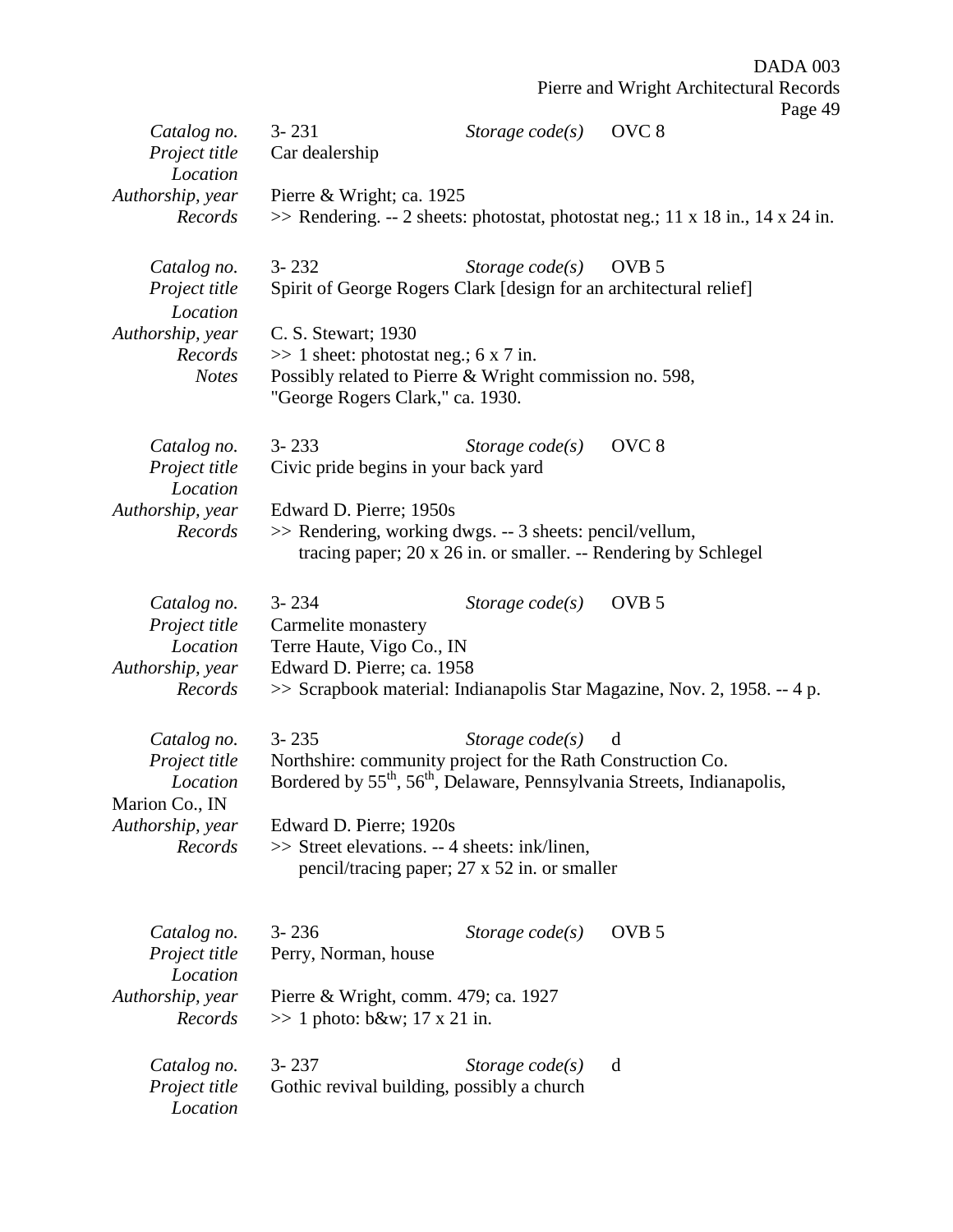| Authorship, year<br>Records                                             | Pierre & Wright; 1920s<br>$\gg$ Elevation. -- 1 sheet: pencil/tracing paper; 19 x 31 in.                                                                                            |                   |                  |
|-------------------------------------------------------------------------|-------------------------------------------------------------------------------------------------------------------------------------------------------------------------------------|-------------------|------------------|
| Catalog no.<br>Project title<br>Location                                | $3 - 238$<br>Small office building, possibly for an architect                                                                                                                       | Storage $code(s)$ | OVB <sub>5</sub> |
| Authorship, year<br>Records                                             | Edward D. Pierre; 1950s<br>$\gg$ 6 sheets: ink/tracing paper; 12 x 18 in. or smaller                                                                                                |                   |                  |
| Catalog no.<br>Project title<br>Location                                | $3 - 239$<br>Formal gardens for a small house                                                                                                                                       | Storage $code(s)$ | OVB <sub>5</sub> |
| Authorship, year<br>Records                                             | Pierre & Wright; 1930s<br>$\gg$ Plan. -- 3 sheets: sepia print, sepia neg.; 8 x 19 in. or smaller                                                                                   |                   |                  |
| Catalog no.<br>Project title<br>Location                                | $3 - 240$<br>Gothic revival church                                                                                                                                                  | Storage $code(s)$ | OVC <sub>8</sub> |
| Authorship, year<br>Records                                             | Edward D. Pierre; 1960<br>$\gg$ Plot plan, sections of door & window jambs -- 1 sheet:<br>pencil/vellum; 18 x 25 in.                                                                |                   |                  |
| Catalog no.<br>Project title<br>Location<br>Authorship, year<br>Records | $3 - 241$<br>Auditorium & exhibition building<br>Delaware St. @ Market St., Indianapolis, Marion Co., IN<br>Edward D. Pierre; ca. 1960<br>$\gg$ 1 sheet: pencil/vellum; 18 x 25 in. | Storage $code(s)$ | OVC <sub>8</sub> |
| Catalog no.<br>Project title<br>Location<br>Authorship, year            | $3 - 242$<br>Tudor revival house<br>Pierre & Wright; 1920s                                                                                                                          | Storage $code(s)$ | OVC <sub>8</sub> |
| Records                                                                 | $\gg$ 1 board: pencil, watercolor; 18 x 24 in.                                                                                                                                      |                   |                  |
| Catalog no.<br>Project title                                            | $3 - 243$<br>Sketch of the Circle Monument                                                                                                                                          | Storage $code(s)$ | <b>MSS</b>       |
| Location<br>Authorship, year<br>Records                                 | Monument Circle, Indianapolis, Marion Co., IN<br>$\gg$ 1 photo: b&w, neg.; 8 x 10 in.                                                                                               |                   |                  |
| Catalog no.<br>Project title<br>Location                                | $3 - 244$<br>Suburban houses                                                                                                                                                        | Storage $code(s)$ | <b>MSS</b>       |
| Authorship, year                                                        | Pierre & Wright; 1920s                                                                                                                                                              |                   |                  |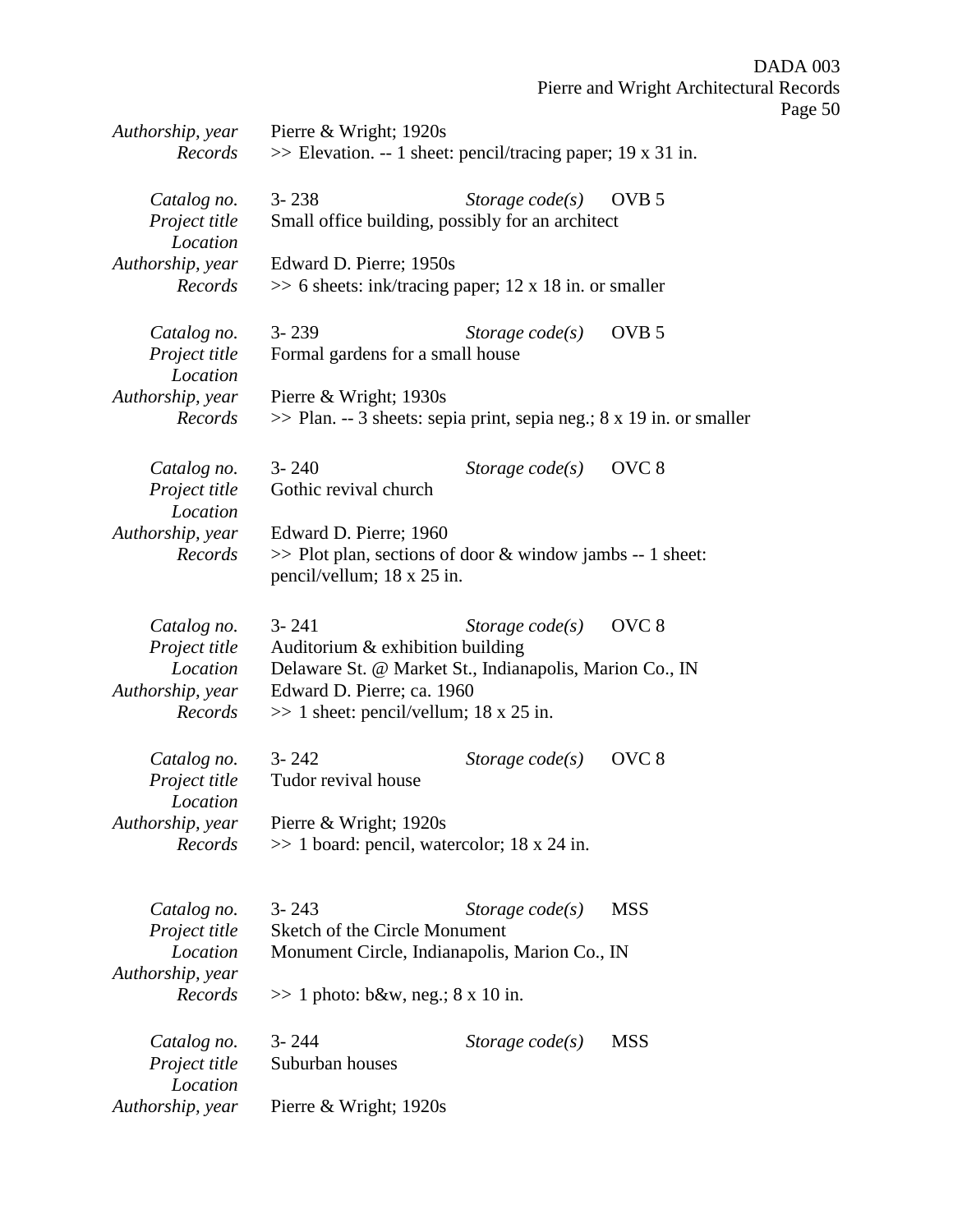| Records                                                                 | $\gg$ 4 photos: b&w 8 x 10 in.                                                                                                                                                                                    |                   |            |
|-------------------------------------------------------------------------|-------------------------------------------------------------------------------------------------------------------------------------------------------------------------------------------------------------------|-------------------|------------|
| Catalog no.<br>Project title<br>Location<br>Authorship, year<br>Records | $3 - 245$<br>Indianapolis Home Show exhibit<br>Pierre & Wright; 1940s<br>$\gg$ Bass Photo Co. (#237578-F.). -- 1 photo: b&w 8 x 10 in.                                                                            | Storage $code(s)$ | <b>MSS</b> |
| Catalog no.<br>Project title<br>Location<br>Authorship, year<br>Records | $3 - 246$<br>Interiors drawings<br>Pierre & Wright; 1940s<br>>> 3 photos: b&w 8 x 10 in. in box, 11 x 15 x 5 in. --                                                                                               | Storage $code(s)$ | bx         |
|                                                                         | Photos by Voorhis (nos. 25727, 25729, and 25731)                                                                                                                                                                  |                   |            |
| Catalog no.<br>Project title<br>Location                                | $3 - 247$<br>Jones, George K., house                                                                                                                                                                              | Storage $code(s)$ | <b>MSS</b> |
| Authorship, year<br>Records                                             | Pierre & Wright; 1930s<br>$\gg$ Exterior views / F. M. Kirkpatrick. -- 3 photos: b&w 8 x 10 in.                                                                                                                   |                   |            |
| Catalog no.<br>Project title<br>Location<br>Authorship, year<br>Records | $3 - 248$<br>Teetor-Shapiro-Ingersoll house, Spanish Eclectic style<br>800 Hawthorn Rd., New Castle, Henry Co., IN<br>Pierre & Wright, comm. 475; ca. 1929<br>$\gg 10$ photos: b&w 8 x 10 in., 6 x 10 in. in box, | Storage $code(s)$ | <b>MSS</b> |
| Catalog no.<br>Project title<br>Location                                | $3 - 249$<br>Unidentified gymnasium under construction                                                                                                                                                            | Storage $code(s)$ | <b>MSS</b> |
| Authorship, year<br>Records                                             | Pierre & Wright; $1930s$<br>$\gg$ Interior views / W. Frank Jones. -- 2 photos: b&w 8 x 10 in.                                                                                                                    |                   |            |
| Catalog no.<br>Project title<br>Location<br>Authorship, year<br>Records | $3 - 250$<br>Teetor, Ralph, house<br>300 W. Main St., Hagerstown, Wayne Co., IN<br>Pierre & Wright, comms. 621, 707; 1931-36<br>$\gg$ Exterior views. -- 2 photos: b&w 11 x 18 in., 8 x 8 in.                     | Storage $code(s)$ | <b>MSS</b> |
| Catalog no.<br>Project title<br>Location<br>Authorship, year            | $3 - 251$<br>Ohio Street streetscape photograph<br>15-49 W. Ohio St., Indianapolis, Marion Co., IN<br>1920s                                                                                                       | Storage $code(s)$ | <b>MSS</b> |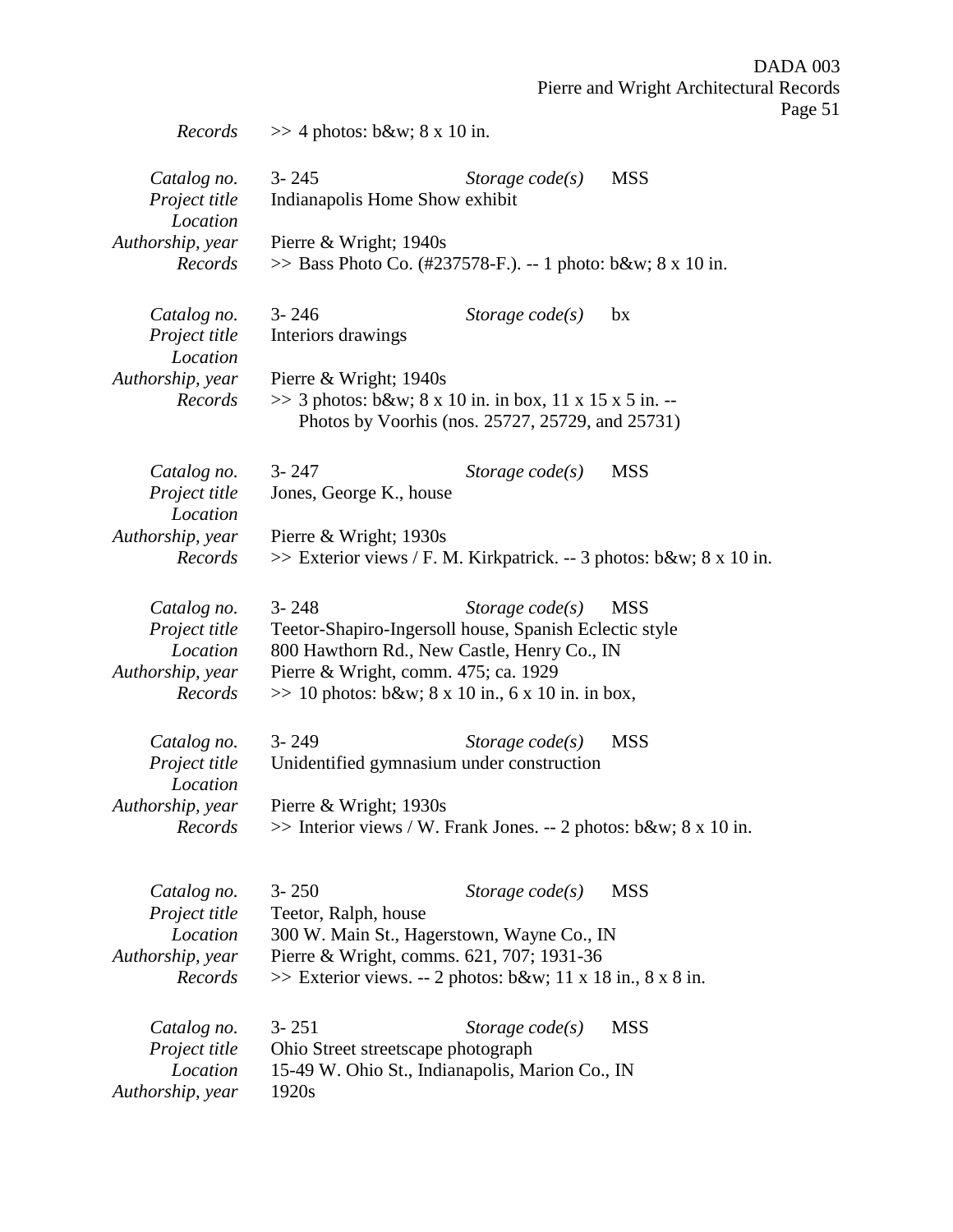*Records* >> View from corner of Ohio & Illinois / Bass Photo Co.; -- 1 photo: b&w; 8 x 10 in.

| Catalog no.<br>Project title<br>Location<br>Authorship, year<br>Records<br><b>Notes</b> | $3 - 252$<br>Storage $code(s)$<br><b>MSS</b><br>Small houses for A. A. Lewis, developer<br>Pierre & Wright; ca. 1940<br>$\gg$ 15 photos: b&w 8 x 10 in., 4 x 5 in.<br>Includes designs no. 62, 76, 94, 102                                                                                                     |
|-----------------------------------------------------------------------------------------|----------------------------------------------------------------------------------------------------------------------------------------------------------------------------------------------------------------------------------------------------------------------------------------------------------------|
| Catalog no.<br>Project title<br>Location<br>Authorship, year<br>Records                 | $3 - 253$<br><b>OVA</b><br>Storage $code(s)$<br>Pierre & Wright, scrapbook, 1926-30<br>1926-30<br>A. 1 scrapbook: 16 x 12 in. in box, 4 x 20 x 16 in.<br>B. b/w photo; 8 x 10 in.; Eliel Saarinen judging the c. 1928 Indiana Society<br>of Architects Show at the John Herron Art Institute, Indianapolis, IN |
| Catalog no.<br>Project title<br>Location<br>Authorship, year<br>Records                 | $3 - 254$<br>Storage $code(s)$<br><b>OVA</b><br>Pierre, Edward D., scrapbook material, 1940s-50s<br>ca. 1940-1960<br>$\gg$ 3 items: newsprint; 10 x 16 in. or smaller                                                                                                                                          |
| Catalog no.<br>Project title<br>Location<br>Authorship, year<br>Records                 | $3 - 255$<br>Storage $code(s)$<br><b>OVA</b><br>Pierre & Wright, letters of recommendation, 1940<br>1940<br>$\gg$ 3 sheets: photostat neg.; 9 x 11 in.                                                                                                                                                         |
| Catalog no.<br>Project title<br>Location<br>Authorship, year<br>Records                 | $3 - 256$<br>Storage $code(s)$<br>bx<br>Pierre & Wright, certificates of registration and fellowship in AIA<br>$\gg$ 3 sheets: photostat, photostat neg.; 9 x 11 in., 10 x 13<br>in. in box, 4 x 20 x 16 in.                                                                                                   |
| Catalog no.<br>Project title<br>Location<br>Authorship, year<br>Records                 | $3 - 257$<br>Storage $code(s)$<br>bx<br>Pierre & Wright, reference material: French streetscapes<br>$\gg$ 4 photos: b&w 11 x 15 in. in box, 4 x 20 x 16 in.                                                                                                                                                    |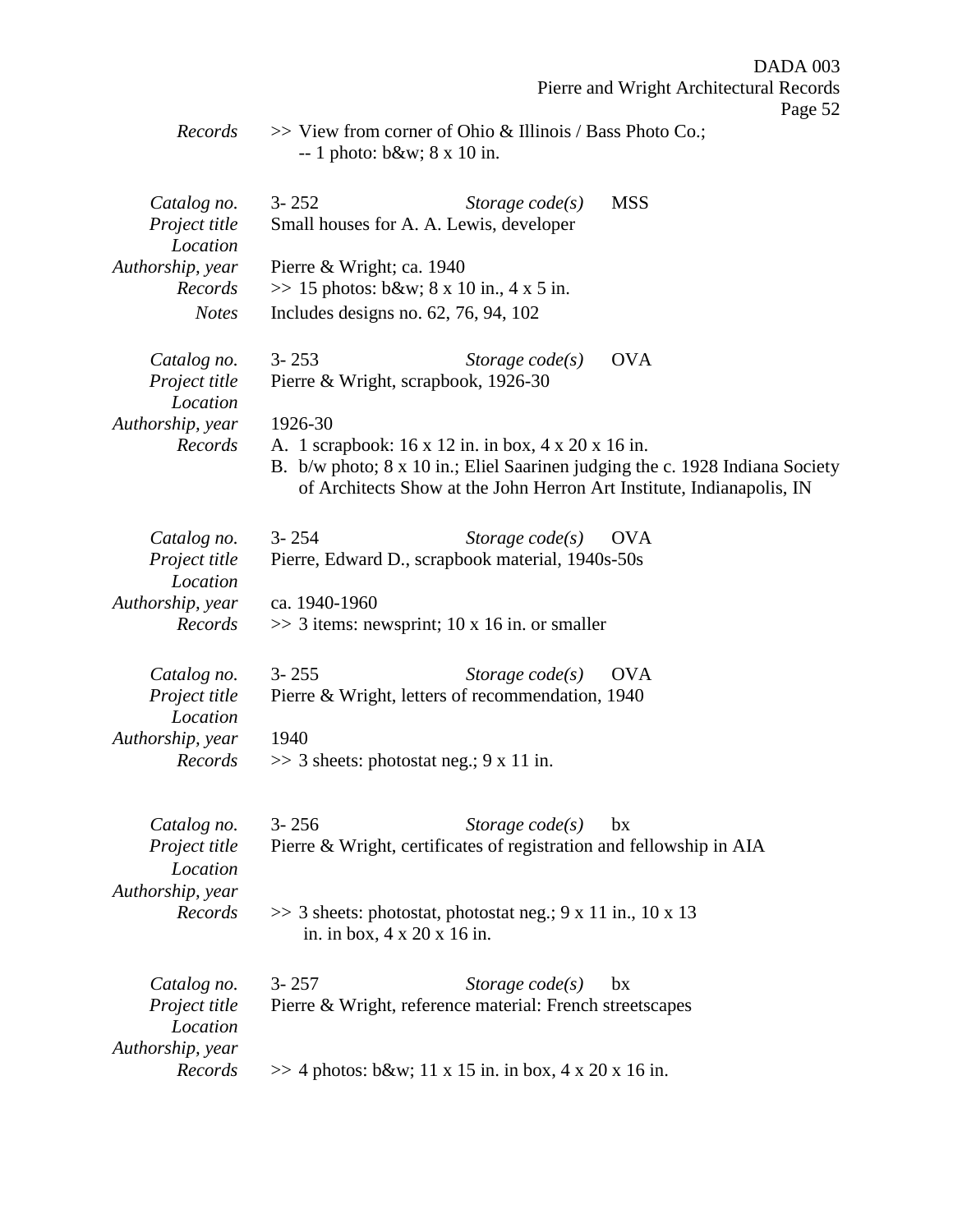|                  |                                          |                                                              | Pierre and Wright Architectural Records<br>Page 53                                                                                          |  |
|------------------|------------------------------------------|--------------------------------------------------------------|---------------------------------------------------------------------------------------------------------------------------------------------|--|
| Catalog no.      | $3 - 258$                                | Storage $code(s)$                                            | bx                                                                                                                                          |  |
| Project title    |                                          | Pierre, Edward D., reference material: magazine clippings    |                                                                                                                                             |  |
| Location         |                                          |                                                              |                                                                                                                                             |  |
| Authorship, year |                                          |                                                              |                                                                                                                                             |  |
| Records          |                                          |                                                              | $\gg$ Ca. 37 items: some mounted; 10x13 in. or smaller in box, 4 x 20 x 16 in.                                                              |  |
| Catalog no.      | $3 - 259$                                | Storage $code(s)$                                            | OVB <sub>5</sub>                                                                                                                            |  |
| Project title    |                                          | Pierre & Wright, reference material: small house plans       |                                                                                                                                             |  |
| Location         |                                          |                                                              |                                                                                                                                             |  |
| Authorship, year | 1935-37                                  |                                                              |                                                                                                                                             |  |
| Records          |                                          |                                                              | $\gg$ 7 bound vols. (ca. 222 sheets): pencil, col. pencil/tracing paper; 13x18 in.                                                          |  |
| <b>Notes</b>     |                                          |                                                              | Contents: 1) tourist cabins, 2) 2 bedrooms, 3) 2 bedrooms down, 4) 3<br>bedrooms down, 5) 1 bedroom down 2 up, 6) 3 bedrooms, 7) 4 bedrooms |  |
| Catalog no.      | $3 - 260$                                | Storage $code(s)$                                            | OVB <sub>5</sub>                                                                                                                            |  |
| Project title    | architectural details                    | Pierre & Wright, reference material: various neo-classical   |                                                                                                                                             |  |
| Location         |                                          |                                                              |                                                                                                                                             |  |
| Authorship, year | $[191-?]$                                |                                                              |                                                                                                                                             |  |
| Records          |                                          | >> Details. -- 24 sheets: blueprint, blueline; sizes vary    |                                                                                                                                             |  |
| Catalog no.      | $3 - 261$                                | Storage $code(s)$                                            | OVB <sub>5</sub>                                                                                                                            |  |
| Project title    | Aldoease Subdivision, house no. 8        |                                                              |                                                                                                                                             |  |
| Location         | Cincinnati, Hamilton Co., OH             |                                                              |                                                                                                                                             |  |
| Authorship, year | Tietig and Lee; 1920s                    |                                                              |                                                                                                                                             |  |
| Records          |                                          | $\gg$ Plans, elevations. -- 1 sheet: blueprint; 16 x 21 in.  |                                                                                                                                             |  |
| Catalog no.      | $3 - 262$                                | Storage code(s)                                              | OVB <sub>5</sub>                                                                                                                            |  |
| Project title    | <b>Farmers State Bank</b>                |                                                              |                                                                                                                                             |  |
| Location         | Miamitown, Hamilton Co., OH              |                                                              |                                                                                                                                             |  |
| Authorship, year | Arend and Arend (Cincinnati); [ca. 1960] |                                                              |                                                                                                                                             |  |
| Records          |                                          | $\gg$ Rendering. -- 1 sheet: photostat; 8 x 11 in.           |                                                                                                                                             |  |
|                  |                                          |                                                              |                                                                                                                                             |  |
| Catalog no.      | $3 - 263$                                | Storage $code(s)$                                            | OVC <sub>8</sub>                                                                                                                            |  |
| Project title    | Home plan 6-D-8                          |                                                              |                                                                                                                                             |  |
| Location         |                                          |                                                              |                                                                                                                                             |  |
| Authorship, year | Indianapolis, IN; 1920s                  | Architects Small House Service Bureau, Lake Division,        |                                                                                                                                             |  |
| Records          |                                          | $\gg$ Plans, elevations. -- 5 sheets: blueprint; 18 x 24 in. |                                                                                                                                             |  |
| Catalog no.      | $3 - 264$                                | Storage $code(s)$                                            | d                                                                                                                                           |  |
| Project title    |                                          |                                                              | Better Homes and Gardens home plans no. 1501, 1505, 1601-1603, 1607                                                                         |  |
| Location         |                                          |                                                              |                                                                                                                                             |  |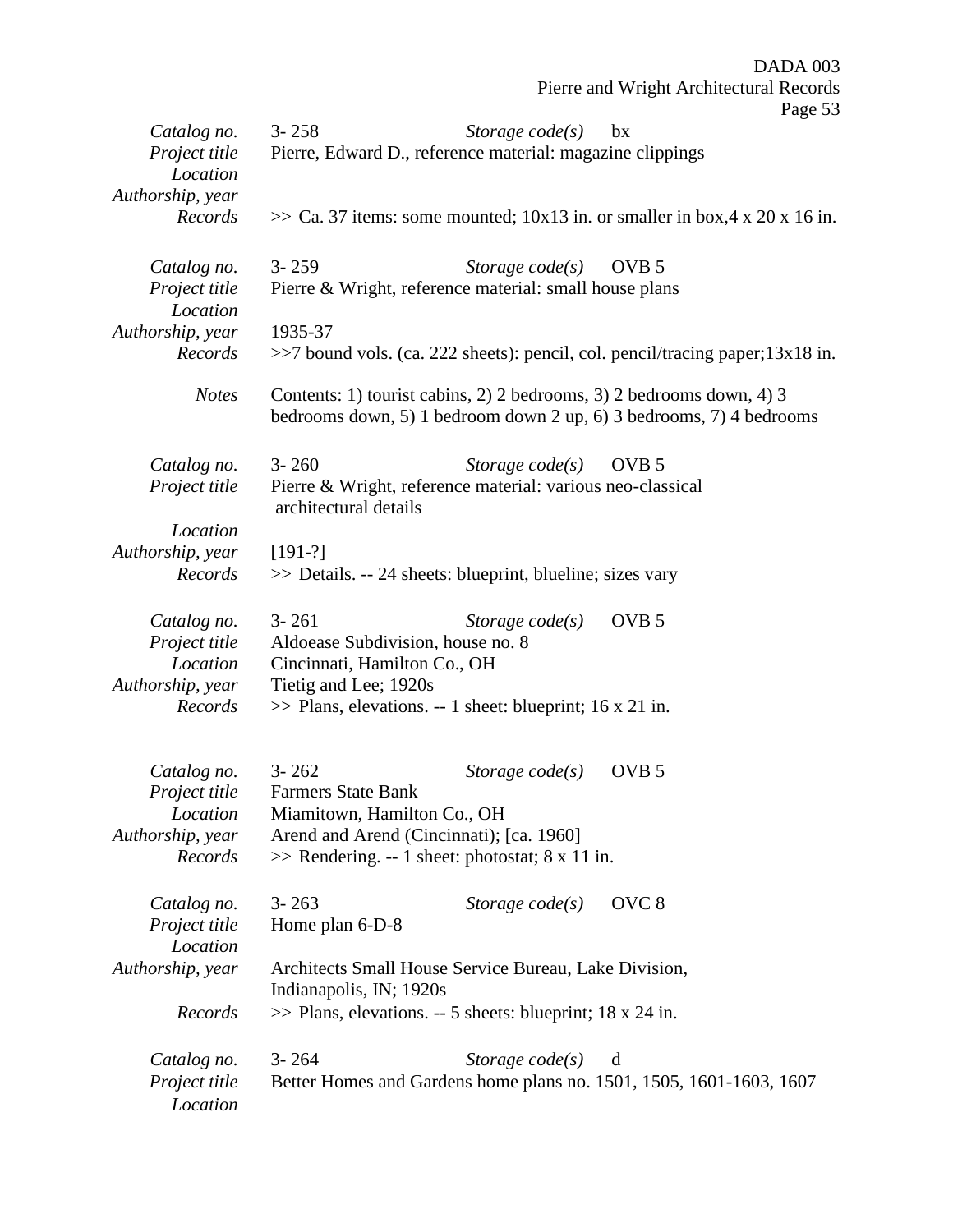| Authorship, year<br>Records              | A. Plans, elevations.--6 sets (ca. 38 sheets): blueline; 18 x 24 in., 18 x 33 in.<br>B. Home Plan Service building contract. -- 2 p.; 12 x 9 in.                                                                                                  |
|------------------------------------------|---------------------------------------------------------------------------------------------------------------------------------------------------------------------------------------------------------------------------------------------------|
| Catalog no.<br>Project title<br>Location | OVB <sub>5</sub><br>$3 - 265$<br>Storage $code(s)$<br>Building Details, parts 1, 2, 4                                                                                                                                                             |
| Authorship, year<br>Records              | drawn and published by Frank M. Snyder; 1906-08<br>>> New York: Frank M. Snyder, 1906-1908. -- 3 vols.; 16 x 22 in.                                                                                                                               |
| Catalog no.<br>Project title             | $3 - 266$<br>Storage $code(s)$<br>OVC <sub>8</sub><br>Ford Motor Co., A. Krolik Co., St. Francis Home for Orphan Boys,<br>Kresge Building, Woodward, University of Michigan Library, several<br>banks drawings from the office of Albert E. Kahn. |
| Location<br>Authorship, year<br>Records  | MI<br>Albert E. Kahn<br>>> Portions of plans, elevations, details. -- 126 sheets:<br>blueprint, pencil/paper; sizes vary                                                                                                                          |
| Catalog no.<br>Project title             | $3 - 267$<br>Storage $code(s)$<br><b>OVA</b><br>Eliel Saarinen judging the c. 1928 Indiana Society of<br>Architects Show at the John Herron Art Institute                                                                                         |
| Location<br>Authorship, year<br>Records  | Indianapolis, Marion Co., IN<br>Pierre and Wright scrapbook<br>$\gg$ b/w photograph ; 8 x 10 in.;                                                                                                                                                 |
| Catalog no.<br>Project title<br>Location | $3 - 268$<br>Storage $code(s)$<br>d<br>Christmas tableau for Monument Circle Christmas decoration, east axis                                                                                                                                      |
| Authorship, year<br>Records              | J. Scott Williams; 1946<br>>> Painting ; watercolor, pencil, gouache, charcoal on<br>watercolor paper, mounted on board; 24 x 36 in.; scale: .5 in = 1 foot                                                                                       |
| Catalog no.<br>Project title<br>Location | $3 - 269$<br>Storage $code(s)$<br>bk<br>The American Vignola, part II                                                                                                                                                                             |
| Authorship, year<br>Records              | William R. Ware, author<br>>> Scranton : International Textbook Company, 1906. 52 p., 19 plates : ill.<br>; 32 cm. Stamped Property of Pierre & Wright. First edition.                                                                            |
| <b>Notes</b>                             | gift of Michele Chiuini, 1993                                                                                                                                                                                                                     |

Controlled Access Headings: Houses--Indiana—1920s